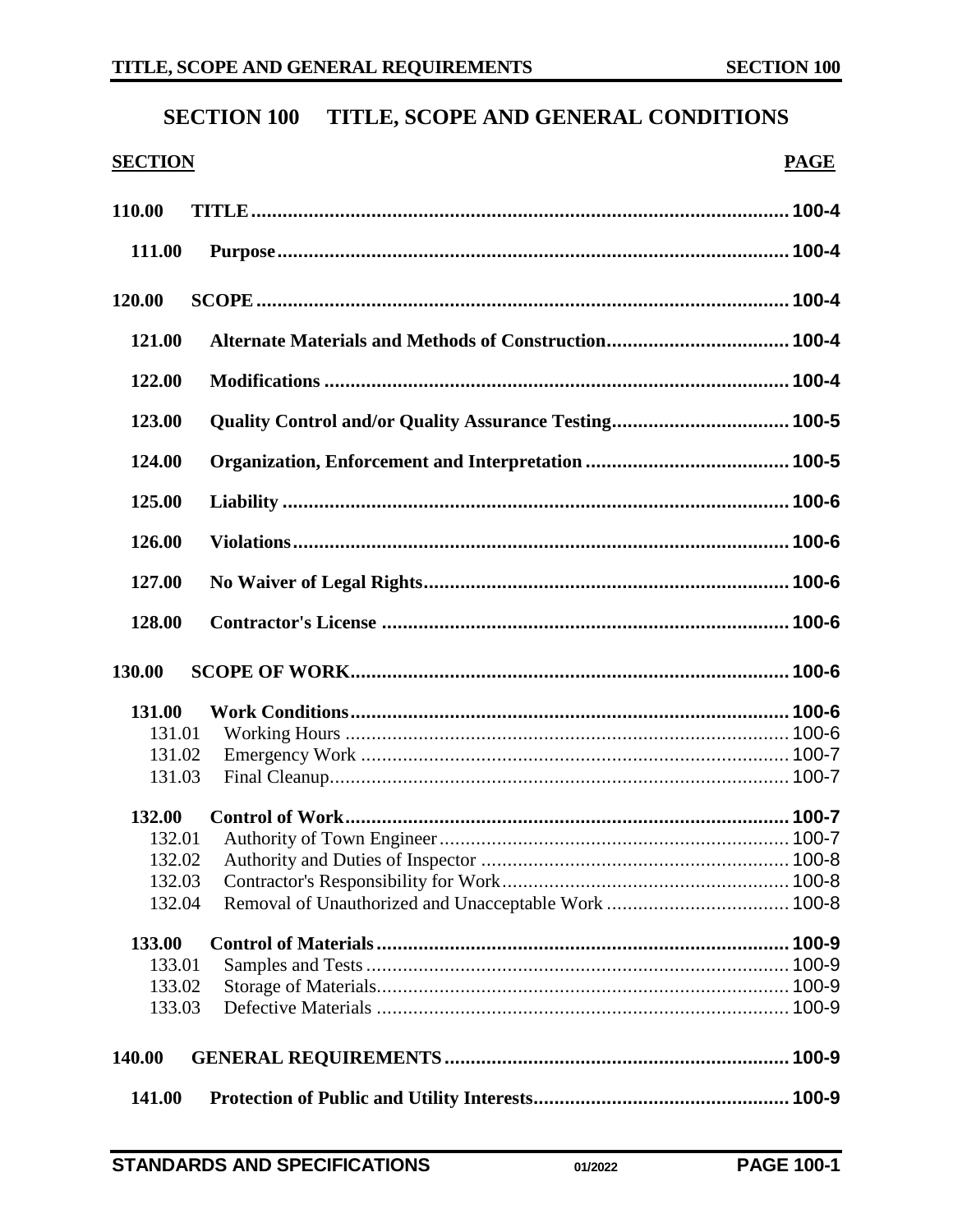| 141.01 |                                                                     |  |
|--------|---------------------------------------------------------------------|--|
| 141.02 | Protection and Restoration of Property and Survey Monuments  100-10 |  |
| 141.03 |                                                                     |  |
| 141.04 |                                                                     |  |
| 141.05 |                                                                     |  |
| 141.06 |                                                                     |  |
| 141.07 |                                                                     |  |
| 142.00 |                                                                     |  |
| 143.00 |                                                                     |  |
| 143.01 | Pavement Replacement Construction Requirements  100-15              |  |
|        |                                                                     |  |
| 144.00 |                                                                     |  |
| 150.00 |                                                                     |  |
| 151.00 |                                                                     |  |
| 151.01 |                                                                     |  |
| 151.02 |                                                                     |  |
| 151.03 |                                                                     |  |
| 152.00 |                                                                     |  |
| 152.02 |                                                                     |  |
| 152.03 |                                                                     |  |
| 152.04 |                                                                     |  |
| 152.05 |                                                                     |  |
| 152.06 |                                                                     |  |
| 152.07 |                                                                     |  |
| 153.00 |                                                                     |  |
| 153.01 |                                                                     |  |
| 153.02 |                                                                     |  |
| 153.03 |                                                                     |  |
| 153.04 |                                                                     |  |
| 154.00 |                                                                     |  |
| 154.01 |                                                                     |  |
| 160.00 |                                                                     |  |
| 161.00 |                                                                     |  |
| 161.01 |                                                                     |  |
| 161.02 |                                                                     |  |
| 161.03 |                                                                     |  |
| 162.00 |                                                                     |  |
| 162.01 |                                                                     |  |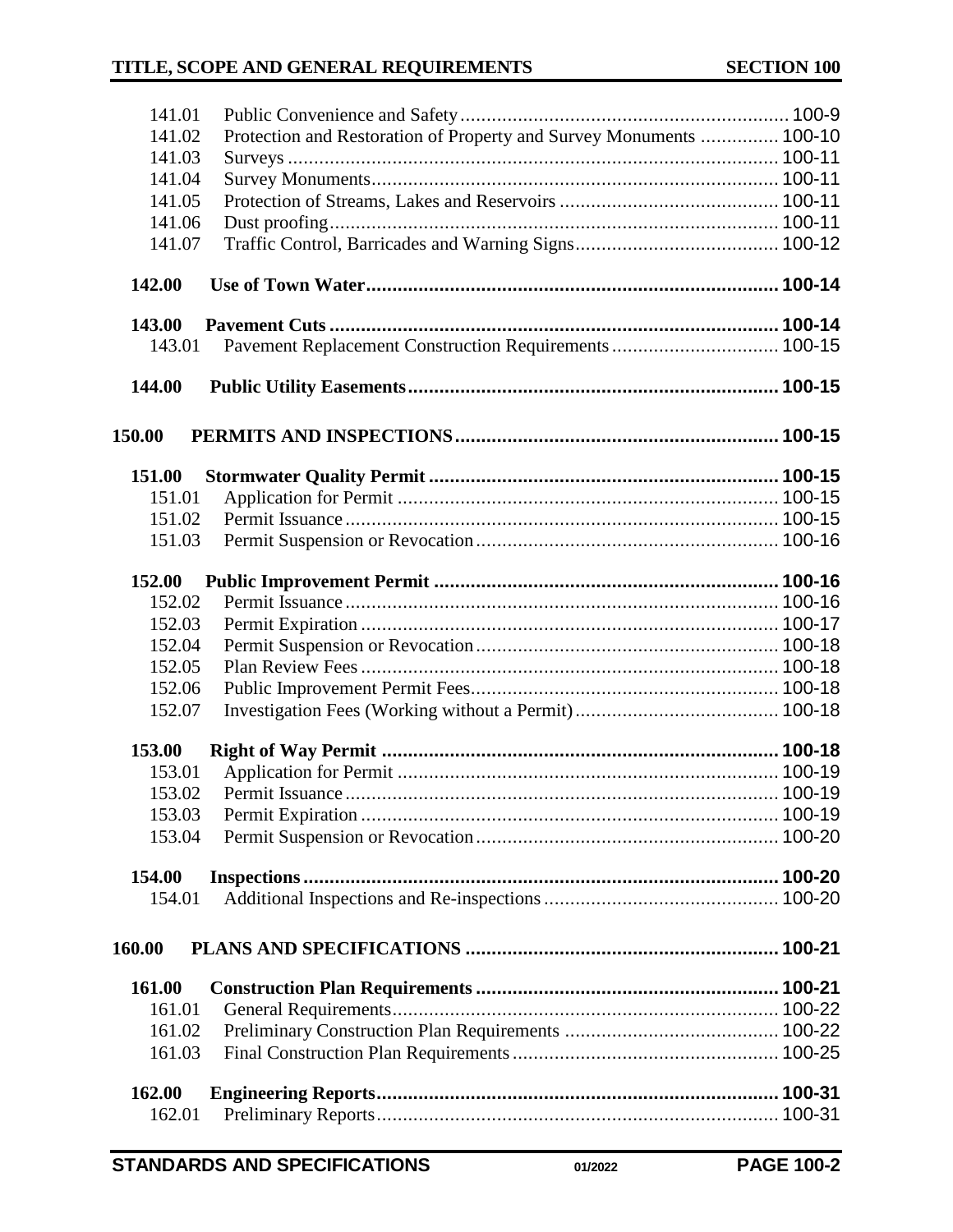| 170.00 |  |
|--------|--|
| 171.00 |  |
| 172.00 |  |
| 173.00 |  |
| 174.00 |  |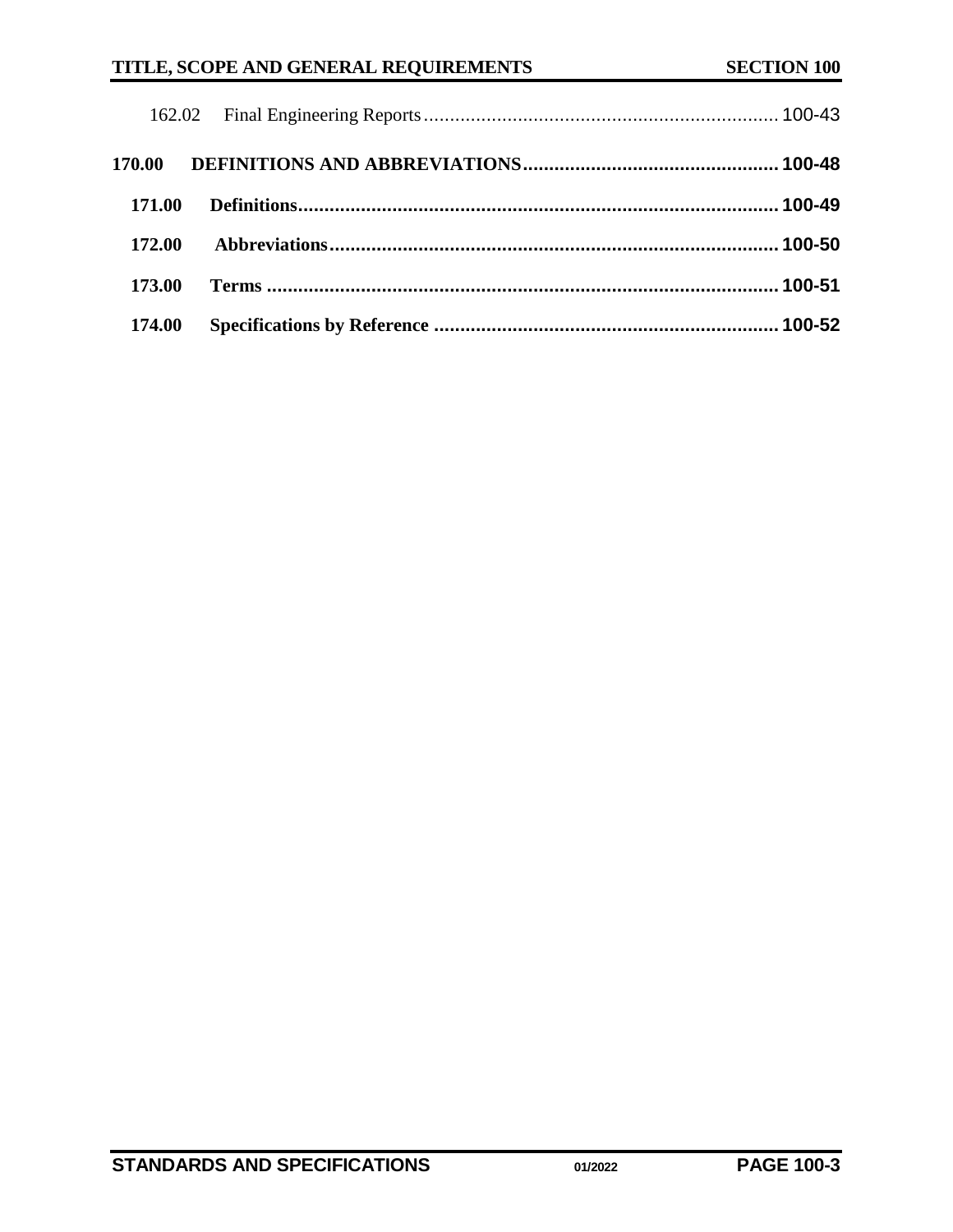## **SECTION 100 TITLE, SCOPE AND GENERAL CONDITIONS**

## <span id="page-3-0"></span>**110.00 TITLE**

These regulations shall be known as the Town of Erie Standards and Specifications for the Design and Construction of Public Improvements 2021 Edition and may be cited as such and will be referred to herein as the STANDARDS AND SPECIFICATIONS.

#### <span id="page-3-1"></span>**111.00 Purpose**

The purpose of these STANDARDS AND SPECIFICATIONS is to provide acceptable standards of design, construction, quality of materials, use, location, and maintenance of all public improvements and common facilities including, but not limited to, sanitary sewer systems, water supply systems, storm drainage systems, streets, open space, parking lots and appurtenances thereto.

#### <span id="page-3-2"></span>**120.00 SCOPE**

The provisions of these STANDARDS AND SPECIFICATIONS shall apply to the construction, enlargement, alteration, moving, removal, conversion, demolition, repair, and excavation of any public improvements or common facilities specifically regulated herein except where an approved P.U.D. plan specifically states otherwise. The provisions of these STANDARDS AND SPECIFICATIONS apply to Town contracts, Developer contracts and private contracts.

Alterations, additions, or repairs to existing improvements shall comply with all requirements of these STANDARDS AND SPECIFICATIONS unless specifically exempted in writing, by the Town Engineer.

#### <span id="page-3-3"></span>**121.00 Alternate Materials and Methods of Construction**

The provisions of these STANDARDS AND SPECIFICATIONS are not intended to prevent the use of any material or method of construction not specifically prescribed by these procedures, provided any alternate has been approved and its use authorized by the Town Engineer.

The Town shall require that sufficient evidence or proof be submitted to substantiate any claims that may be made regarding the alternate. The details of any action granting approval of an alternate shall be recorded and entered in the files of the Town.

#### <span id="page-3-4"></span>**122.00 Variances**

**Whenever there are practical difficulties involved in carrying out the provisions of these Standards and Specifications, the Town may grant variances for individual cases, provided the Town shall first determine that a specific reason exists making these procedures impractical, that the variance is in the best interest of the Town, that the variance is in conformance with the intent and purpose of these Standards and Specifications, and providing that such variance does not lessen any design requirement or any degree of integrity or safety, service, or quality equal to or greater than that intended by the application of the Standards and Specifications minimum requirements. The Responsible Party shall provide a written request for variance and the justification for the request, and if approved by the Town, a variance will be issued in writing by the Town Engineer stating what the variance is and why it is being granted.**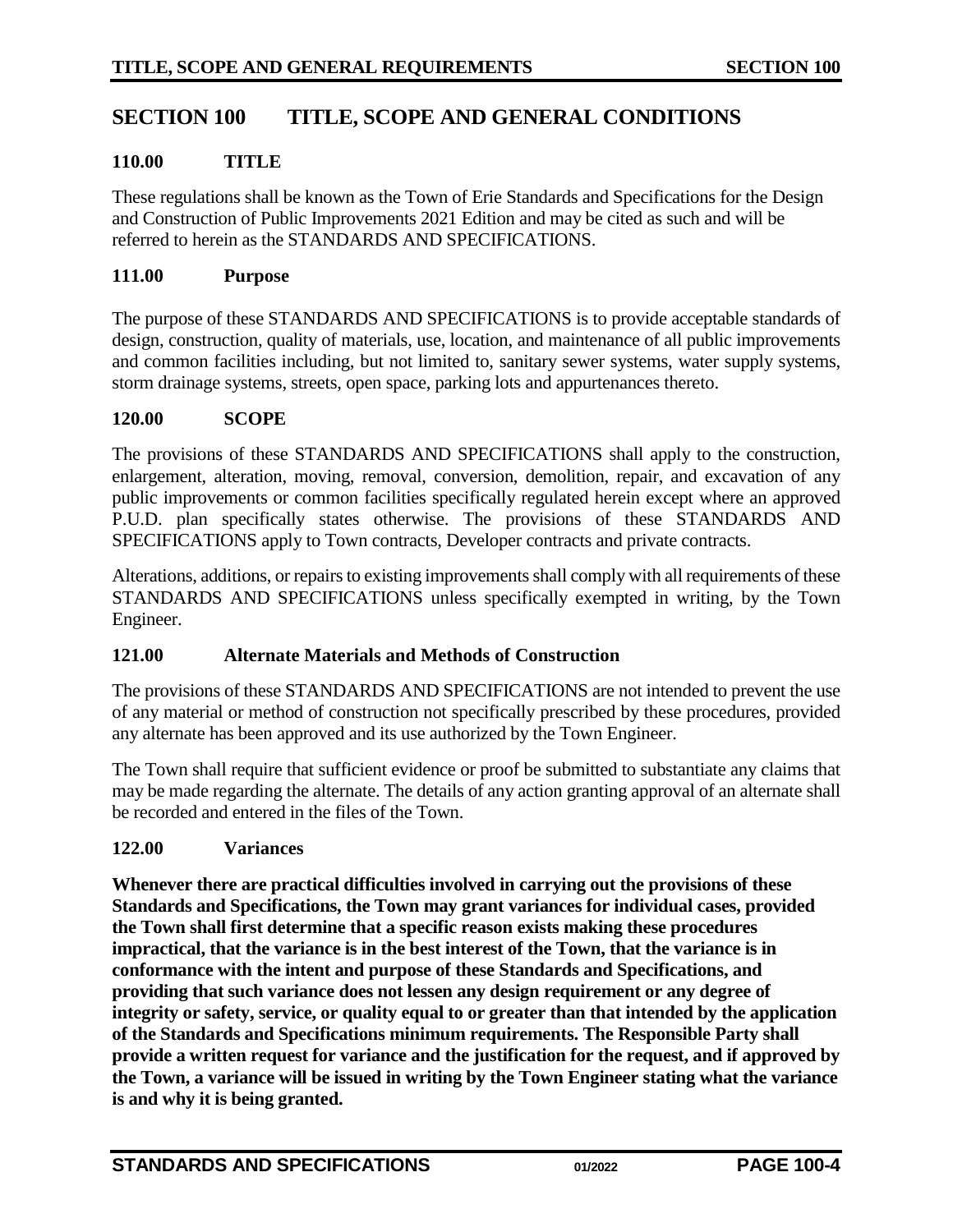## <span id="page-4-0"></span>**123.00 Quality Control and/or Quality Assurance Testing**

Whenever there is insufficient evidence of compliance with any of the provisions of these STANDARDS AND SPECIFICATIONS or evidence that any material or construction does not conform to the requirements herein, the Town Engineer shall require that the Contractor have tests performed which will be used as proof of compliance. Test methods will be as specified by these STANDARDS AND SPECIFICATIONS or by other recognized test standards. If there are no recognized and accepted test methods for the proposed alternate, the Town Engineer will determine test procedures. All tests will be made by an approved agency and all costs shall be the responsibility of the contractor. Reports of such tests shall be submitted and retained by the Town.

The person responsible for the Quality Control Testing and/or Quality Assurance Testing shall be registered as a professional engineer in the State of Colorado and practicing in this field.

Technicians shall be:

- A. Certified as Level II or higher NICET in the specific area where they perform tests, i.e. soils, concrete, etc.
	- 1. Technicians taking concrete samples and conducting field tests must have a valid ACI Field certification or equivalent.
	- 2. Technicians conducting tests of Portland Cement Concrete for compressive strength shall possess a valid ACI Laboratory Grade I certification or equivalent.
	- 3. Technicians conducting tests or Portland Cement Concrete for flexural strength and determining mixture design characteristics shall possess a valid ACI Laboratory Grade II certifications or equivalent.
- B. Technicians performing Quality Control and Quality Assurance sampling, splitting or testing on Hot Mix Asphalt Pavement materials in the field and laboratory must possess one or more of the following qualifications:
	- 1. Technicians sampling hot mix asphalt materials or conducting nuclear asphalt density tests must possess a valid LabCat Level A certification or equivalent.
	- 2. Technicians conducting tests of Asphalt Content, Bulk Specificity Gravity, Maximum Specific Gravity or Aggregate Gradation for hot mix asphalt must possess a valid LabCat Level B certification or equivalent.
	- 3. Technicians determining Asphalt Mixture Volumetric Properties, Hveem Stability or Resistance to Moisture Induced Damage must possess a valid LabCat Level C certification or equivalent.

Recognized equivalent certifications such as CDOT or Western Alliance for Quality Transportation Construction (WAQTC) certifications for each specified field can be submitted and will be reviewed on an individual basis.

#### <span id="page-4-1"></span>**124.00 Organization, Enforcement and Interpretation**

The Town Engineer is authorized and directed to enforce all provisions of these STANDARDS AND SPECIFICATIONS and for such purposes he/she will have the powers of a peace officer. The Town Engineer may appoint a civil engineer, construction inspector, or other related technical officer or inspector, or other employee to act in his/her behalf.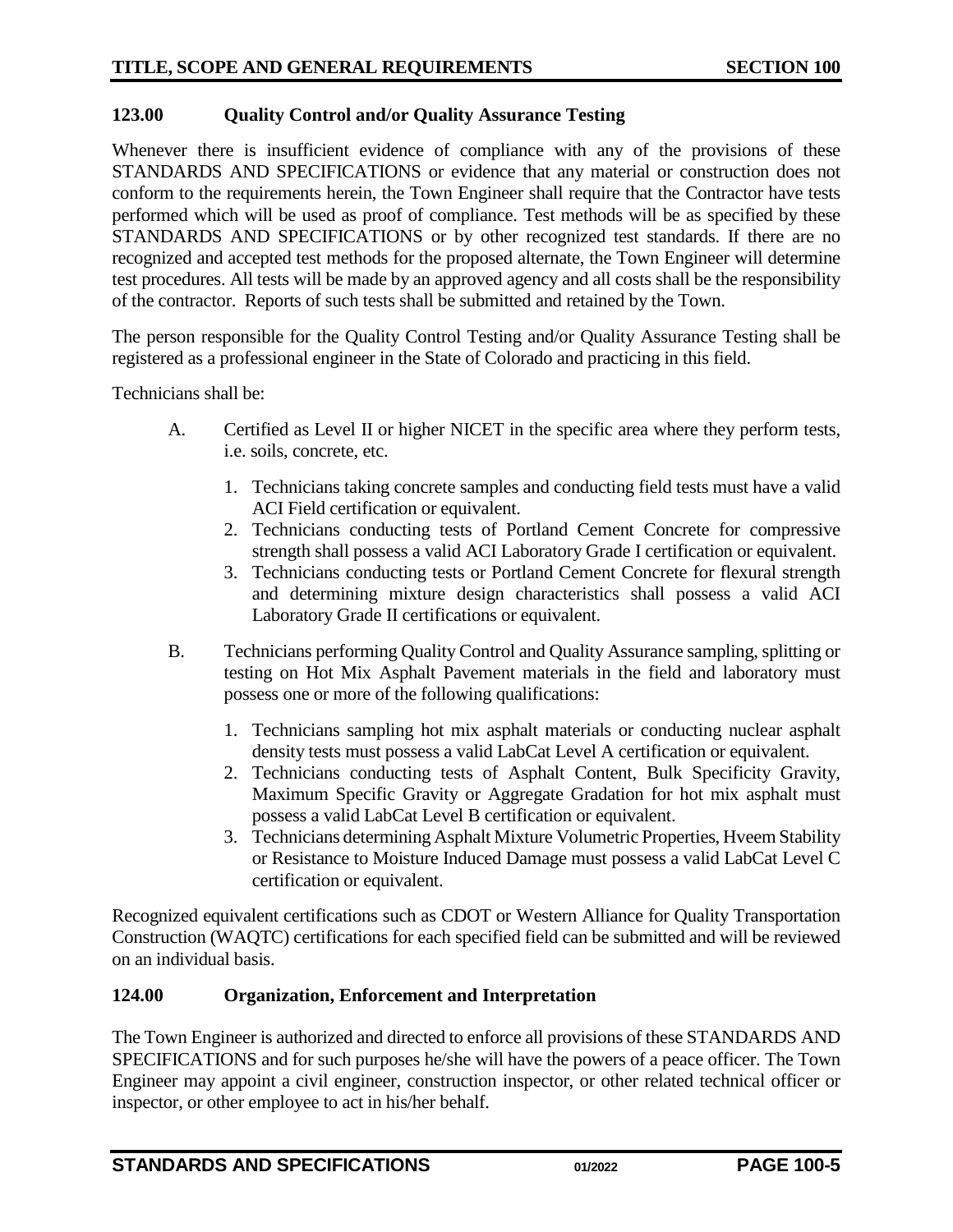Whenever any work is being done contrary to the provisions of these STANDARDS AND SPECIFICATIONS, the Town Engineer may order the work stopped by verbal notice by his appointed representative as defined above, followed by a written notice which will be served on any persons engaged in the doing or causing of such work to be done, and any such persons will forthwith stop such work until authorized by the Town Engineer to proceed.

These STANDARDS AND SPECIFICATIONS are composed of written engineering standards, materials specifications and standard drawings. The Town Engineer shall make the interpretation of any Section, or of any difference between Sections, when appropriate, and his/her interpretation shall be binding and controlling in its applications.

## <span id="page-5-0"></span>**125.00 Liability**

The Town Engineer, or his authorized representative charged with the enforcement of these STANDARDS AND SPECIFICATIONS, acting in good faith and without malice in the discharge of his duties, will not thereby render himself personally liable for any damage that may accrue to persons or property as a result of any act or by reason of any act or omission in the discharge of his duties.

#### <span id="page-5-1"></span>**126.00 Violations**

It shall be unlawful for any person, firm, or corporation to construct, enlarge, alter, repair, move, improve, remove, excavate, convert, demolish or operate any public improvements or common facilities or permit the same to be done in violation of these STANDARDS AND SPECIFICATIONS.

## <span id="page-5-2"></span>**127.00 No Waiver of Legal Rights**

The Town will not be precluded or stopped by any measurement, estimate, or certificate made either before or after the completion and acceptance of the work from showing the true amount and character of the work performed and materials furnished by the Contractor, or from showing that any such measurement, estimate or certificate is untrue or incorrectly made, or that the work or materials do not conform in fact to these STANDARDS AND SPECIFICATIONS.

#### <span id="page-5-3"></span>**128.00 Contractor's License**

Any person performing work that requires a permit as detailed in Section 151.00 of these STANDARDS AND SPECIFICATIONS shall obtain a Contractor's License as set forth in the Town of Erie's Municipal Code Title 4, Chapter 5, Section 2.

- <span id="page-5-4"></span>**130.00 SCOPE OF WORK**
- <span id="page-5-5"></span>**131.00 Work Conditions**
- <span id="page-5-6"></span>131.01 Working Hours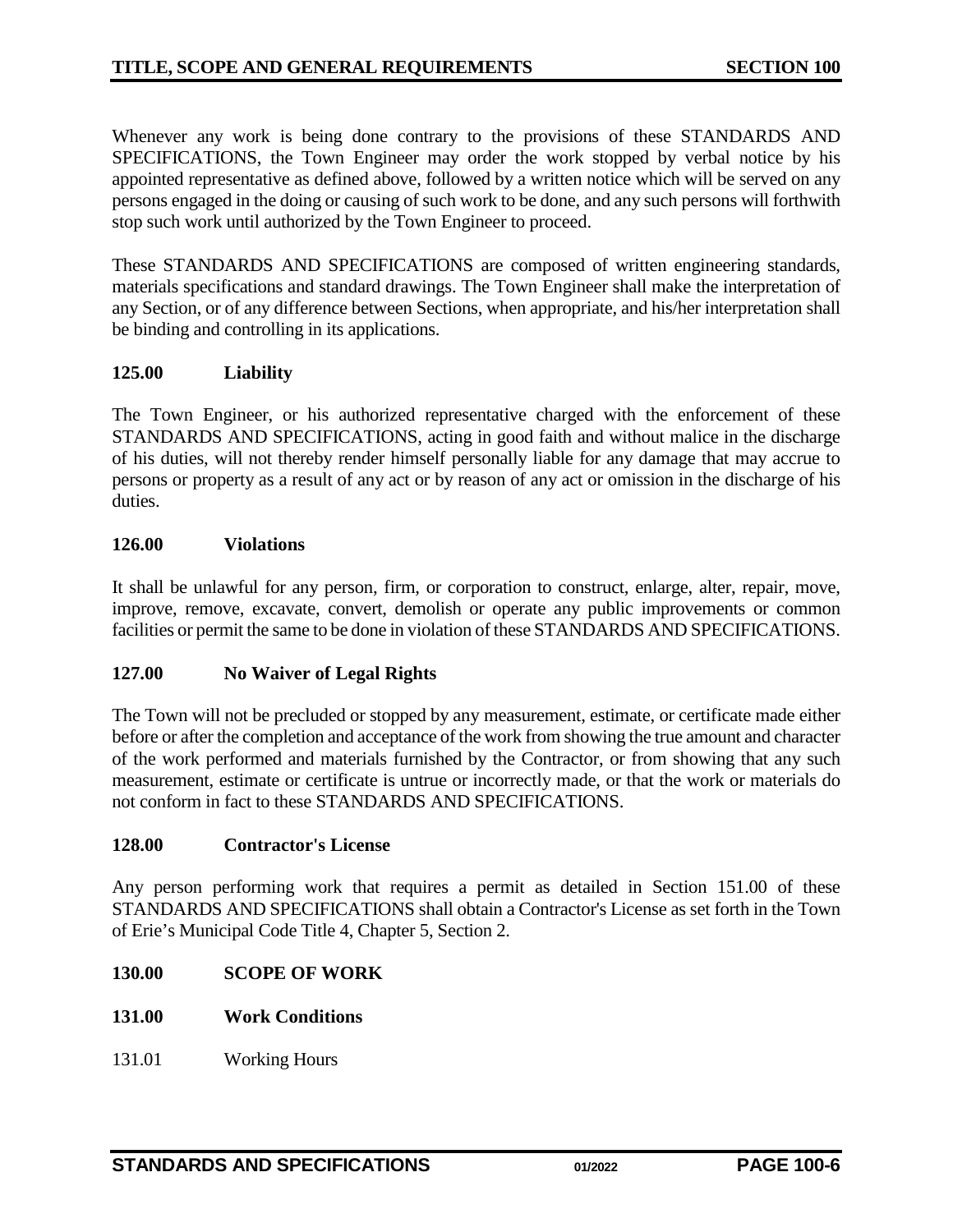All work to be completed on the project shall be performed during regular working hours as defined in Section 171.00 of these STANDARDS AND SPECIFICATIONS as adopted by Municipal Code. The Contractor will not permit overtime work outside of regular working hours or the performance of work on Saturday, Sunday or any legal holiday without receiving written consent from the Town Engineer. Requests for weekend work approval must be submitted, in writing to the Town of Erie no later than Wednesdays at 3:30pm for subsequent weekend and requests for Holiday work approval must be submitted, in writing to the Town of Erie no later than 7:00am-2 business days prior to the Holiday. All expenses incurred by the Town shall be reimbursed at a rate to be determined by Director of Finance.

## <span id="page-6-0"></span>131.02 Emergency Work

When, in the opinion of the Town, the Contractor has not taken sufficient precautions to ensure the safety of the public or the protection of the work to be constructed, or of adjacent structures or property which may be injured by processes of construction on account of such neglect, and an emergency may arise and immediate action is considered necessary in order to protect public or private, personal or public interests, the Town, WITH OR WITHOUT NOTICE to the Contractor or the Developer, may provide suitable protection by causing such work to be done and material to be furnished and placed as the Town may consider necessary and adequate. The cost and expense of such work and material so furnished will be borne by the Contractor or Developer and will be paid on presentation of the bills.

The performance of such emergency work under the direction of the Town will in no way relieve the Contractor of responsibility for damages which may occur during or after such precaution has been taken.

In an emergency threatening loss of life or extensive damage to the work or to adjoining property, and where the Developer or Contractor is unable to obtain special instructions or authorization from the Town after diligent attempts to obtain such special instruction or authorization in sufficient time to take the necessary action, the Developer or Contractor is hereby permitted to act at his own discretion to prevent such threatening loss or damage.

## <span id="page-6-1"></span>131.03 Final Cleanup

Upon completion of the work, the Contractor shall remove from the project area all surplus and discarded materials, rubbish, erosion control measures and temporary structures, and leave the project area in a neat and presentable condition. The Contractor shall restore all work that has been damaged by his/her operations, to general conformity with the specifications for the item or items involved.

The Contractor shall inspect the interior of all manholes, valve boxes, and catch basins within the construction limits for construction materials, dirt, stones, or other debris deposited therein by the activities of the Contractor.

## <span id="page-6-2"></span>**132.00 Control of Work**

<span id="page-6-3"></span>132.01 Authority of Town Engineer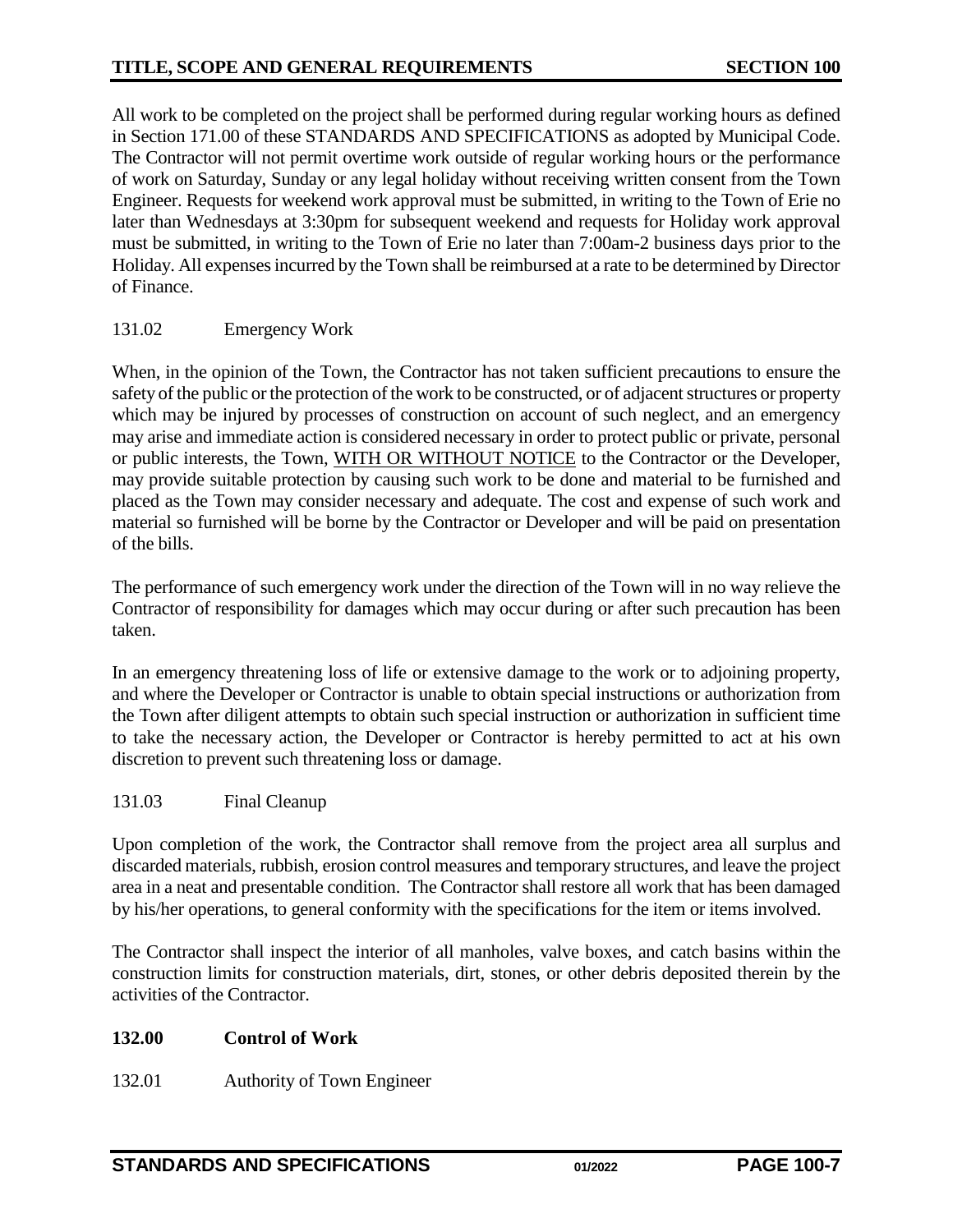The Town Engineer will have the authority to stop the work whenever such stoppage may be deemed necessary. The Town Engineer will resolve all questions which arise as to the quality and acceptability of materials furnished, work performed, interpretation of the plans and specifications, and acceptable fulfillment of the requirements of these STANDARDS AND SPECIFICATIONS.

The Town Engineer may, when he/she deems it necessary, define the schedule and/or priority of the work to be completed on the project. The Contractor shall comply with this schedule. The Town Engineer must authorize any revision to the schedule in writing.

The Town Engineer shall resolve all questions that may arise relative to the performance of the work with respect to these STANDARDS AND SPECIFICATIONS.

<span id="page-7-0"></span>132.02 Authority and Duties of Inspector

Inspectors are authorized to inspect all work completed and all material furnished. Inspections may extend to all or any part of the work and to the preparation, fabrication, or manufacture of the materials to be used. The inspector is not authorized to revoke, alter, or waive any requirements of these STANDARDS AND SPECIFICATIONS. He/she is authorized to call the attention of the Contractor to any failure of the work or materials to conform to these STANDARDS AND SPECIFICATIONS. Inspectors are authorized to serve a "Field Order" when inspection of the project reveals violation(s) of these STANDARDS AND SPECIFICATIONS. The inspector will have the authority to reject materials until the Town Engineer can resolve any questions at issue.

The inspector will, in no case, act as foreman or perform other duties for the Contractor, nor interfere with the management of the work done by the Contractor. Any "advice" which the inspector may give the Contractor will not be construed as binding upon the Town Engineer or the Town in any way, or release the Contractor from fulfilling all of the terms of these STANDARDS AND SPECIFICATIONS.

The presence or absence of the inspector will not relieve, in any degree, the responsibility or the obligation of the Contractor.

The Town Engineer and inspector will, at all times, have reasonable and safe access to the work whenever it is in preparation or progress and the Contractor will provide proper facilities for such access and inspection.

<span id="page-7-1"></span>132.03 Contractor's Responsibility for Work

In case of suspension of work for any cause, the Contractor, before leaving the job site, shall take such precautions as may be necessary to prevent damage to the project, provide for normal drainage and erect any necessary barricades, signs, or other facilities, at his/her expense, as directed by the Town Engineer and required by these STANDARDS AND SPECIFICATIONS.

<span id="page-7-2"></span>132.04 Removal of Unauthorized and Unacceptable Work

Work, which does not conform to the plans and specifications, and results in an inferior or unsatisfactory product, will be considered unacceptable work.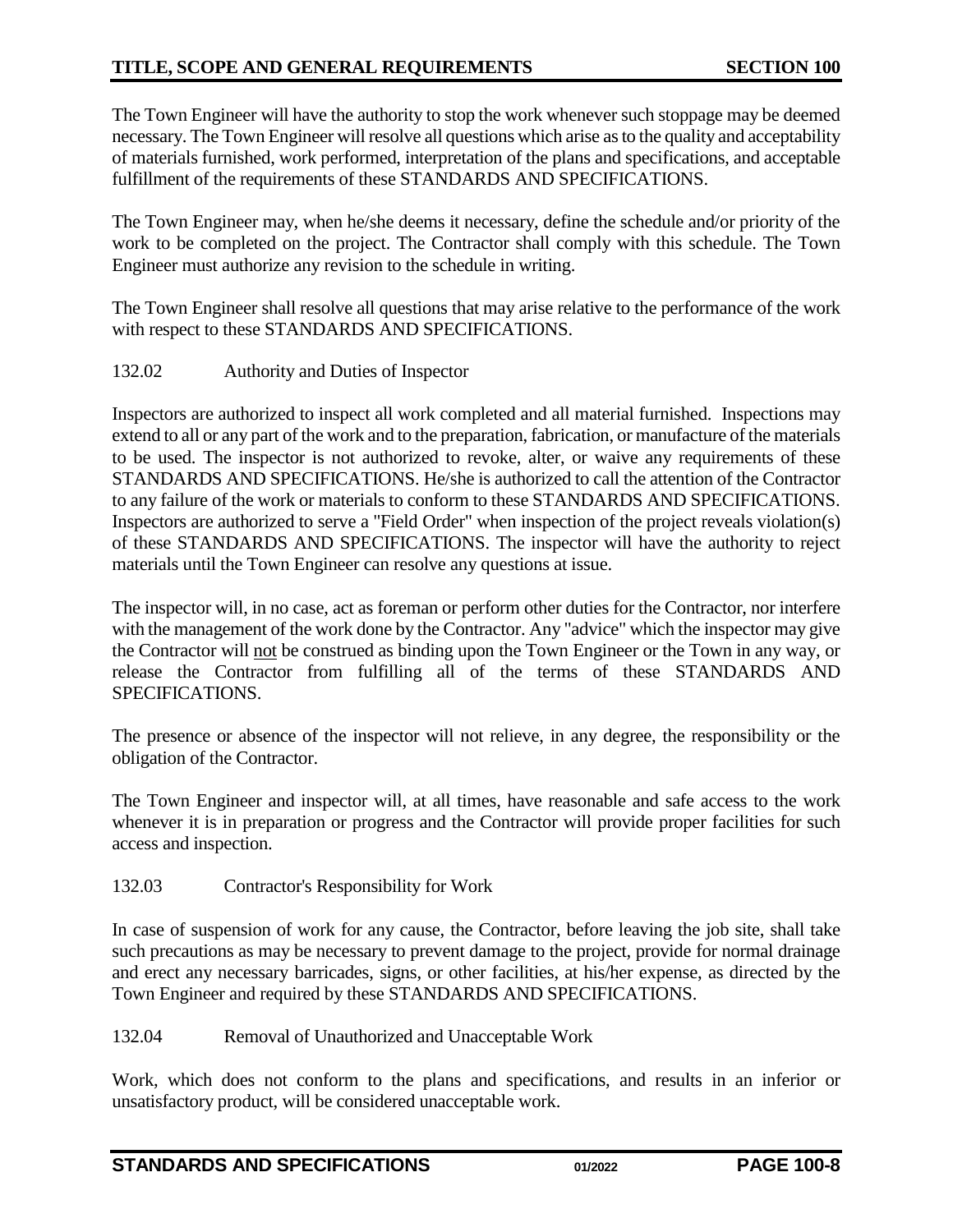Unacceptable work, whether the result of poor workmanship, poor design, use of defective materials, damage through carelessness or any other cause, found to exist prior to the final acceptance of the work will be immediately removed and acceptably replaced or otherwise satisfactorily corrected by and at the expense of the Developer or Contractor. This expense includes total and complete restoration of any disturbed surface to original or better than the original condition that existed before the repairs or replacement, regardless of improvements on lands where the repairs or replacement are required.

#### <span id="page-8-0"></span>**133.00 Control of Materials**

#### <span id="page-8-1"></span>133.01 Samples and Tests

To ascertain that materials comply with contract requirements, samples will be taken and/or tests made at the source or at the job destination, at the discretion of the Town Engineer and as often as he deems it advisable or necessary. Taking of samples and completion of tests will be in accordance with standard practices except where methods and procedures for sampling materials are otherwise set forth in these STANDARDS AND SPECIFICATIONS.

The Contractor shall furnish, without charge, all samples, tests and reports required by the Town Engineer and will afford such facilities as may be necessary for collecting and forwarding them. The contractor may be required to furnish, when requested by the Town Engineer, a written statement giving the origin, composition and process of manufacture of a material.

#### <span id="page-8-2"></span>133.02 Storage of Materials

Materials shall be stored so as to insure the preservation of their quality and suitability for the work. Stored materials, even though approved prior to storage, will be subject to inspection prior to their use in the work and will meet all requirements of these STANDARDS AND SPECIFICATIONS at the time they are used. Stored materials will be located so as to facilitate inspection. With the Town Engineer's approval, portions of the right-of-way not required for public travel may be used for storage purposes and for the placing of the Contractor's materials and equipment but any additional space required will be provided by the Contractor at his expense.

#### <span id="page-8-3"></span>133.03 Defective Materials

Materials not in conformance with requirements of these STANDARDS AND SPECIFICATIONS will be considered defective and will be rejected. Rejected materials shall be removed from the work site in the time indicated by the Town Engineer.

#### <span id="page-8-4"></span>**140.00 GENERAL REQUIREMENTS**

#### <span id="page-8-5"></span>**141.00 Protection of Public and Utility Interests**

<span id="page-8-6"></span>141.01 Public Convenience and Safety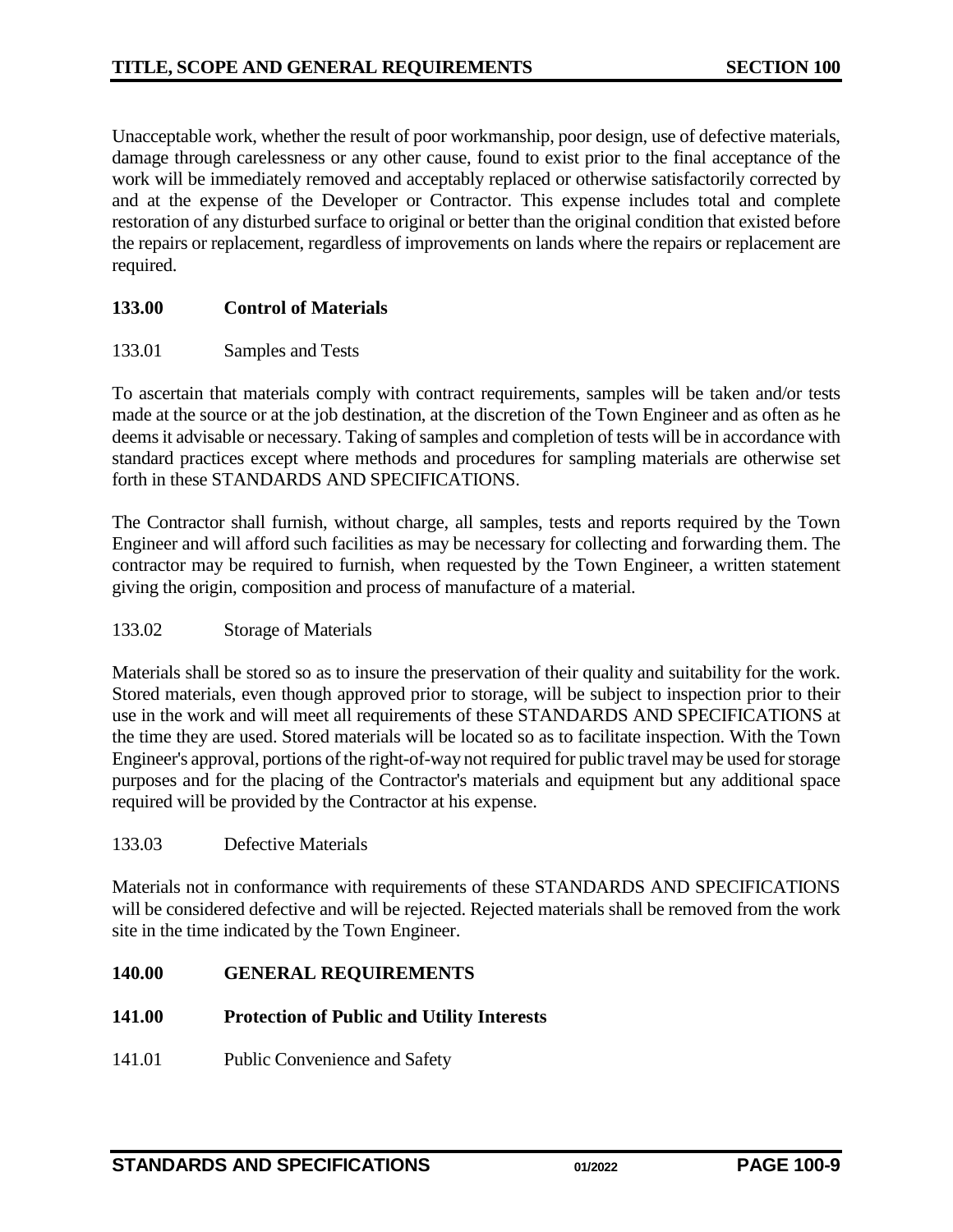Fire hydrants will be visible and accessible to the Fire Department from the street at all times. No obstructions will be placed within five (5) feet of a fire hydrant.

Unless otherwise specified, the Contractor will give notice, in writing, to the proper authorities in charge of streets, gas and water pipes, electric service, cable television and other conduits, railroads, poles, manholes, valve boxes, catch basins and all other property that may be affected by the Contractor's operations, at least seventy-two (72) hours before breaking ground. The Contractor will not hinder or interfere with any person in the protection of such property, or with the operation of utilities at any time. The Contractor must obtain all necessary information in regard to existing utilities, protect such utilities from injury, and avoid unnecessary exposure so that they will not cause injury to the public.

If a temporary utility outage is required to perform the work, the contractor shall be responsible to coordinate with the Town of Erie for determination of minimum notification time requirements and maximum time allowed for the outage. Once determined, the contractor shall notify the affected utility customers.

The Contractor shall obtain all necessary information in regard to the planned installation of new utilities and cables, conduits and transformers, make proper provision and give proper notification so that new utilities and electrical equipment can be installed at the proper time without delay to the Developer or Contractor or unnecessary inconvenience to the owner. The location of new underground utilities and electrical equipment shall not be covered with pavement prior to the installation of such facilities.

When the work involves excavation adjacent to any building or wall along the work, the Contractor will give property owners due and sufficient notice thereof, in writing with a copy to the Town.

## <span id="page-9-0"></span>141.02 Protection and Restoration of Property and Survey Monuments

The Developer and Contractor shall use every reasonable precaution to prevent the damage or destruction of public or private property such as poles, trees, shrubbery, crops, fences, and survey monuments adjacent to or interfering with the work, and all overhead structures such as wires, cables, within or outside of the right-of-way.

The Contractor shall protect and support all water, gas, sanitary sewer, storm sewer or electrical pipes or conduits, and all railway tracks, buildings, walls, fences or other properties that are liable to be damaged during the execution of his work. He will take all reasonable and proper precautions to protect persons, animals, and vehicles from injury, and wherever necessary, will erect and maintain a fence or railing around any excavation and place a sufficient number of amber lights about the work and keep them burning from twilight until sunrise. He will employ one or more watchmen as an additional security wherever they are needed or required by the Town Engineer.

The Contractor shall not prevent the flow of water in the gutters of the street and will use proper means to permit the flow of surface water along the gutters while the work is progressing.

The Contractor must protect and carefully preserve all land boundary and Town survey control monuments. Any monument that may be disturbed shall be referenced and replaced by a Professional Land Surveyor registered in the State of Colorado. All monuments disturbed or removed by the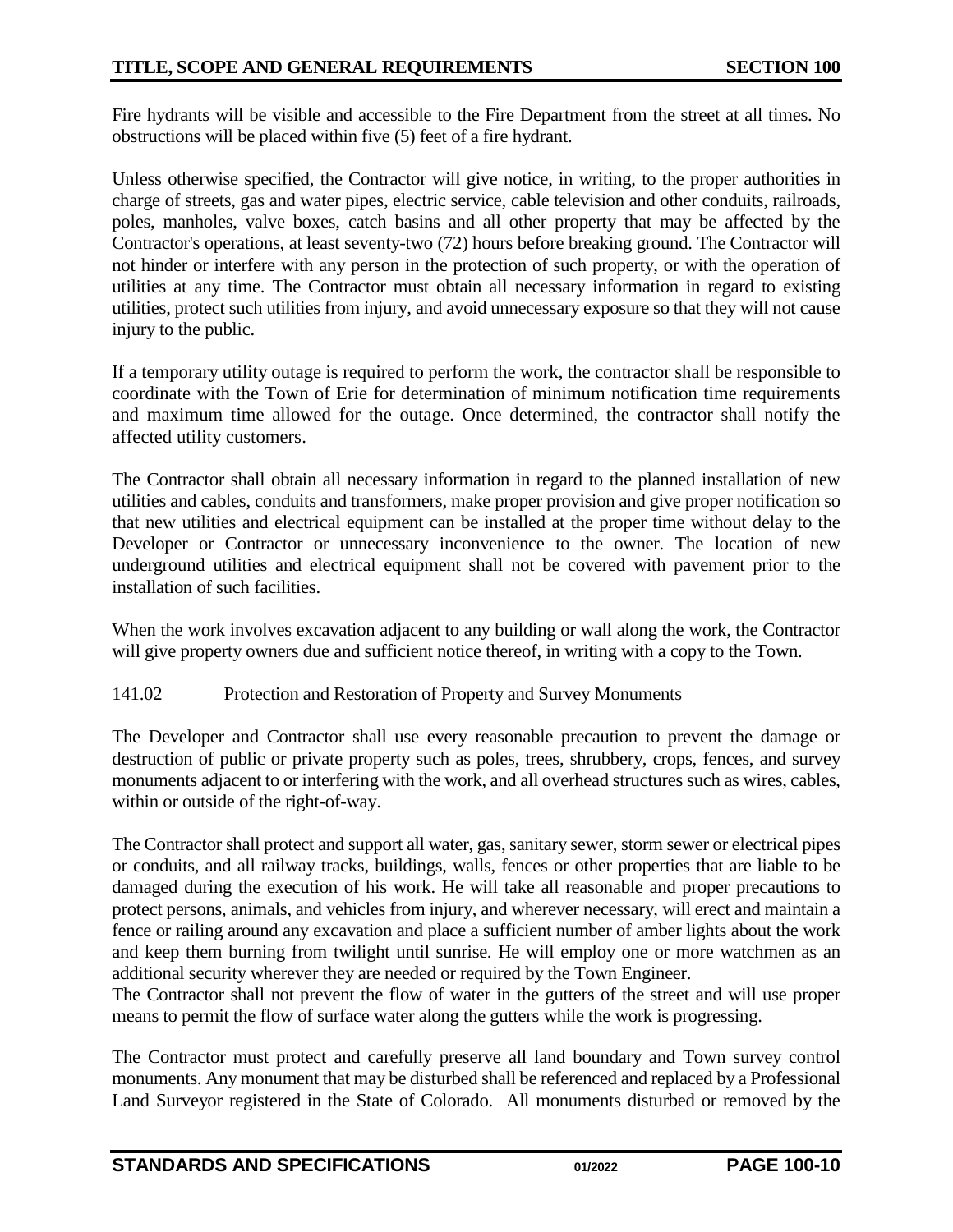Contractor, through negligence or carelessness on his part or on the part of his employees or subcontractors, shall be replaced at the Contractor's expense. Replacement of any monument shall be completed in accordance with the requirements set forth in Section 141.04 of these STANDARDS AND SPECIFICATIONS.

No person shall remove or disturb any grade or line stakes or marks set by the Town Engineer for all construction.

Developer and Contractor shall be responsible for the damage or destruction of property resulting from neglect, misconduct, or omission in his/her manner or method of execution or non-execution of the work, or caused by defective work or the use of unsatisfactory materials. They will restore such property to a condition similar or equal to that existing before such damage or injury was done, by repairing, rebuilding, or replacing it as may be directed, or they will otherwise make good such damage or destruction in an acceptable manner. Developer and Contractor will be responsible for the repair of underground pipes, wires, or conduits damaged by them or their subcontractors.

Developer and Contractor shall be liable for all damage caused by storms and fire, and will under no circumstances, start fires without first securing the necessary permits and approval of the authority having jurisdiction even though they may be ordered or required to do such burning. In burning brush, stumps, or rubbish, care must be taken not to damage any standing trees, shrubs or other property.

## <span id="page-10-0"></span>141.03 Surveys

Surveys will conform to Colorado Bylaws and Rules of Procedures and rules of Professional Conduct of the State Board of Registration for Professional Engineers and Profession Surveyors "Revised".

#### <span id="page-10-1"></span>141.04 Survey Monuments

Permanent survey monuments (including the replacement of monuments) range points and lot pins shall be set in accordance with the requirements of Articles 51 and 53 of Title 38, Colorado Revised Statutes, and as required by the Bylaws and Rules of Procedure of the Colorado State Board of Registration for Professional Engineers and Professional Land Surveyors. The Town of Erie control monument system shall be used for survey control.

#### <span id="page-10-2"></span>141.05 Protection of Streams, Lakes and Reservoirs

The Developer and Contractor will take all necessary precautions to prevent pollution of streams, lakes, and reservoirs with fuels, oils, bitumen's, calcium chloride, or other harmful materials. They will conduct and schedule their operations so as to avoid or minimize siltation of streams, lakes and reservoirs. See Section 151.00 Stormwater Quality Permit.

#### <span id="page-10-3"></span>141.06 Dust proofing

The Contractor will take all necessary steps to control dust arising from operations connected with the work. Unless otherwise directed by the Town Engineer, a water truck shall always be on-site and all disturbed areas of a project shall be watered to prevent dust and wind-caused erosion. The Contractor shall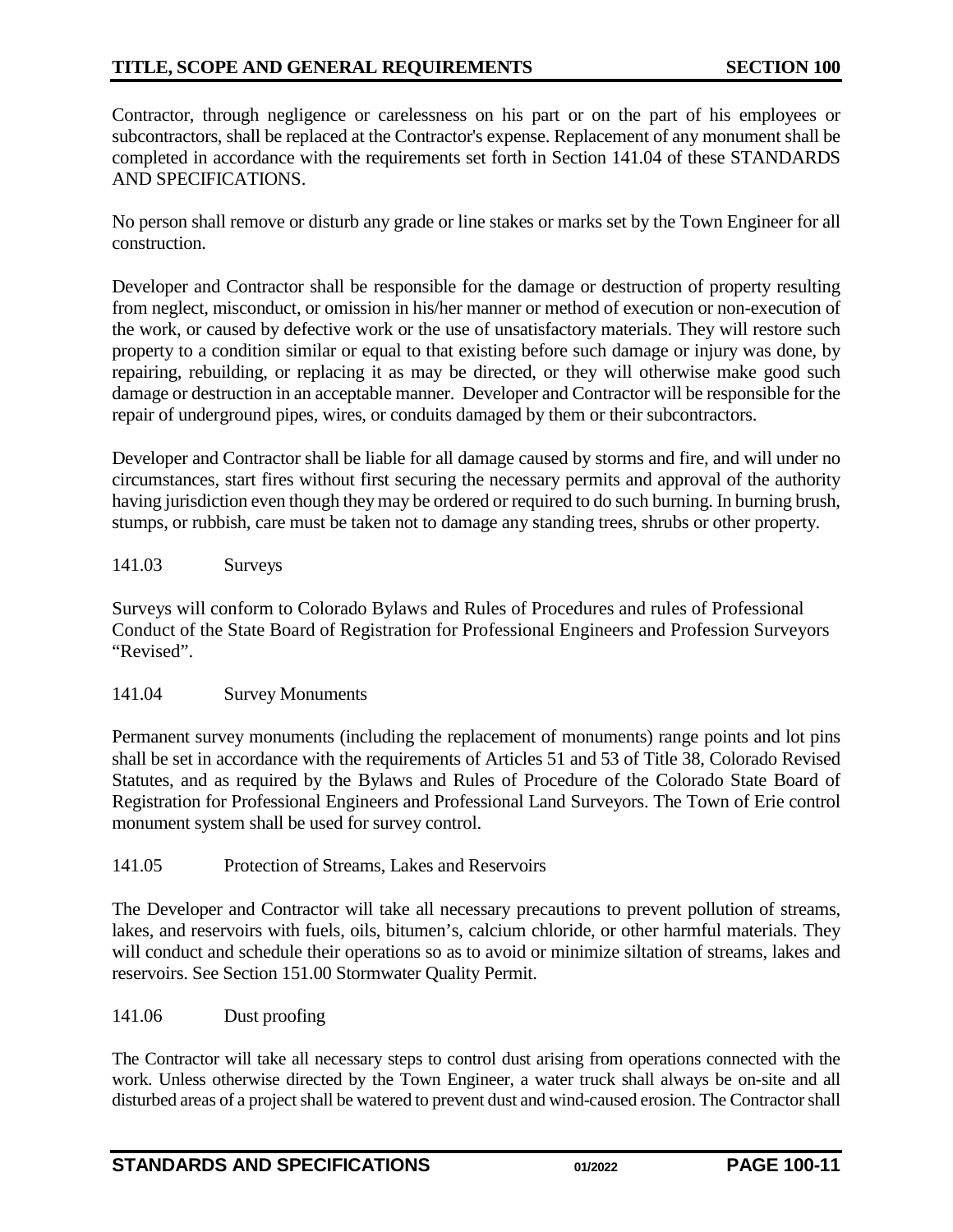adhere to air permitting requirements from the Colorado Department of Public Health and Environment (CDPHE).

#### <span id="page-11-0"></span>141.07 Traffic Control, Barricades and Warning Signs

All construction, maintenance, park or utility work being completed within the Public Right-of-Way must have a Traffic Control Plan (TCP) accepted by the Town Engineer. The TCP is a plan for guiding and handling traffic safely through the construction work zone. The TCP must provide safe methods for movement of pedestrians and motorists that travel through the work zone and a safe area for all workers engaged in the construction activity. The TCP shall show the location, spacing and scheduling of the usage of advance warning signs, barricades, pavement markings and other control devices. All control devices must be installed and maintained in accordance with the "Manual on Uniform Traffic Control Devices" (MUTCD) and the "CDOT Work Zone Safety Handbook", latest editions.

Requirements contained in these manuals will be strictly enforced during the progress of the work.

The TCP must be job specific. In order for a TCP to be accepted by the Town Engineer it must contain, as a minimum, a drawing showing the project area and the street(s) that may be affected by the project. The drawing shall include the following information:

- A. Location and spacing of properly planned traffic control devices.
- B. The length of time that the construction will be in progress.
- C. The name and phone number(s) for twenty-four (24) hour contact of the Contractor's designated traffic control supervisor.
- D. Any special notes or information on how the traffic control operation is to be handled.

The responsibilities of the Contractor shall include the following:

- A. Obtain a Public Improvement Permit or Right of Way Permit from the Town of Erie Public Works Department.
- B. Provide timely notification to, and coordination with, all affected agencies including the following:
	- 1. Mountain View Fire Protection District
	- 2. Erie Police Department
	- 3. Erie Public Works Department.
	- 4. Utility Companies.
	- 5. RTD
	- 6. Schools
	- 7. Post Office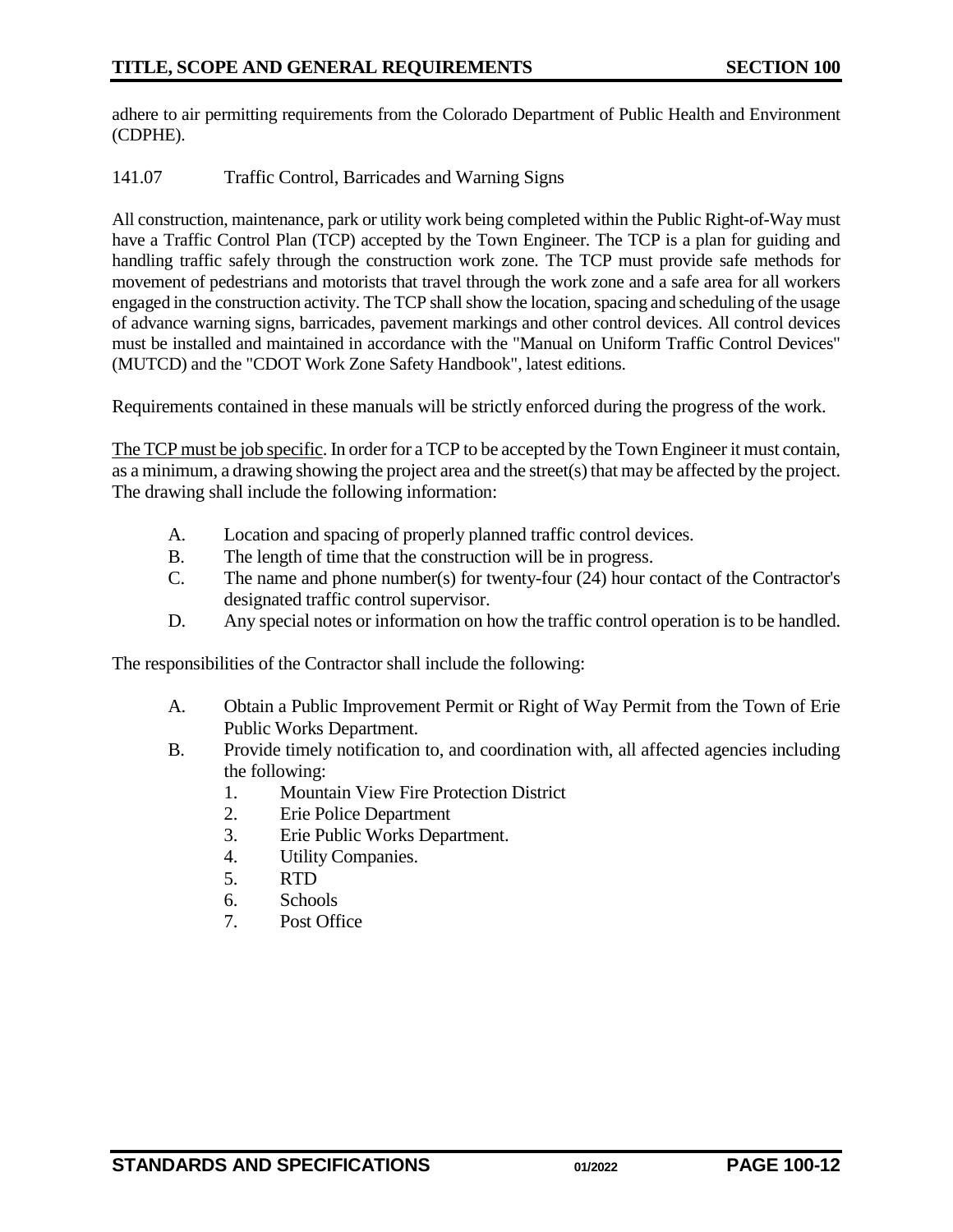- C. Inform occupants of abutting properties of access limitations made necessary by the work.
- D. Schedule and expedite the work to cause the least inconvenience to the public. Construction or repair work will not be permitted at or in the vicinity of signalized intersections or on major streets and State Highways without advance approval of the Town Engineer and CDOT as applicable.
- E. Furnish, install and maintain required traffic control devices and facilities, as required throughout the life of the contract (including periods of suspension).
- F. Provide flagmen when required.
- G. Assure that survey crews and other employees working in or adjacent to a traveled roadway wear flagging garments as required for flagmen.
- H. Provide adequate safeguards for workers and the general public.
- I. Patrol the construction site as required insuring that all devices are in place and operating at all times.
- J. Remove traffic control devices when they are no longer needed.

Intersections and driveways will be closed only for a minimum amount of time. The Contractor shall coordinate driveway closures with property owners with final approval by the Town Engineer.

All temporary traffic lanes shall be a minimum of ten (10) feet in width unless otherwise authorized. In addition, lane clearance shall be a minimum of five (5) feet from an open excavation and two (2) feet from a curb or other vertical obstruction.

Suitable surfacing must be provided for the temporary traffic lanes in work areas. When traffic is diverted from the existing pavement, temporary surfacing shall be provided as required by the Town Engineer.

Construction equipment not actively engaged in the work, employee vehicles and official vehicles of the agency shall not be parked in the vicinity of the work in such a manner as to further restrict traffic flow.

Vehicles and equipment in continuous or frequent use may be operated or parked in the same traffic lane as the work obstruction. Construction spoil or materials may be similarly stored in this area or on the nearby parkway or sidewalk area, provided four (4) feet of sidewalk is kept clear for pedestrian use. To prevent the spoil bank from occupying too great a space at its base, toe boards may be used to keep it two (2) feet from the edge of the excavation on one side and two (2) feet from the edge of the traffic lane on the other.

Whenever necessary, trenches and excavation shall be bridged to permit an unobstructed flow of traffic.

- A. Bridging must be secured against displacement by using adjustable cleats, angles, bolts, or other devices.
- B. Bridging shall be installed to operate with minimum noise.
- C. The trench must be adequately shored, to support the bridging and traffic.
- D. Temporary paving materials (premix) shall be used to feather the edges of the plates to minimize wheel impact.
- E. Bridges shall be designed by a P.E.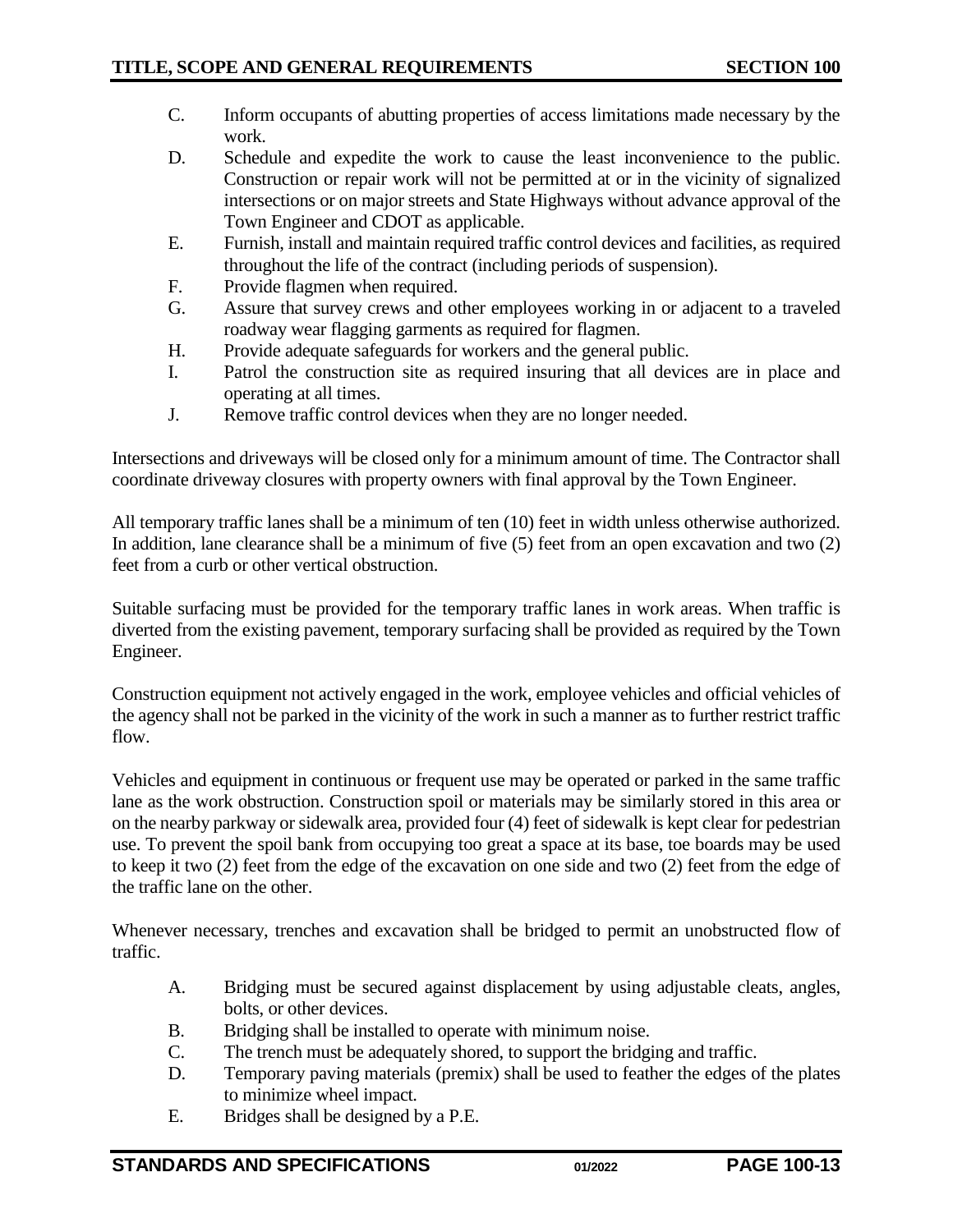When the work area encroaches upon a sidewalk, walkway or crosswalk area, special consideration must be given to pedestrian safety. Since the pedestrian moves at a relatively slow rate, a minimum of advance warning is required. However, effort must be made to separate him from the work area.

All work shall be barricaded at all times and between the hours of sunset and sunrise and shall be properly lighted so as to warn all persons. The Contractor will be responsible for all damages to the work due to failure of barricades, signs, lights, and flagmen and watchmen to protect it, and whenever evidence of such damage is found prior to acceptance the Town Engineer may order the damaged portion immediately removed and replaced by the Contractor.

## <span id="page-13-0"></span>**142.00 Use of Town Water**

If the Contractor requires Town water for any part of the project, he/she must request a "Town Fire Hydrant Meters Rental Agreement" from the Public Works Department. Any theft of water, including meter jumpers, hose connections in meter pits, drawing water from fire hydrants without a Town of Erie hydrant meter installed, or any other unauthorized use of Town water will be considered a violation of both this manual and the current adopted Town of Erie Municipal Code, Title 8, Chapter 1. Uncontrolled usage by contractors and subcontractors will be reported to the responsible property owner. Violations will be enforced in conjunction with Title 1, Chapter 4 of the Town of Erie Municipal Code and/or building permits and inspections may be withheld until such time as violations are corrected and the Town is satisfied that proper control channels are established. (Refer to Section 100.24 Organization, Enforcement, and Interpretation for details on fines and enforcement).

#### <span id="page-13-1"></span>**143.00 Pavement Cuts**

Boring, except for emergency repairs, shall be done for all underground utility installations crossing arterials or streets. An exception may also be granted when a plan is submitted to overlay the entire street (block to block), or the Town Engineer accepts such other plan. All street cuts when accepted must be saw-cut prior to street patching and an approved hot/cold mix asphalt patch shall be placed the same day the cuts are employed. Street cuts when completed shall have permanent patching within five working days, unless otherwise directed. Permittee shall be responsible for maintenance of the permanent patch for a period of two years.

If a pavement cut is required, the Contractor will make every effort to install a permanent, hot mix, asphalt patch within twenty-four (24) hours. The Contractor will place a temporary, all weather surface patch in all street cuts immediately after completing backfill and compaction if a permanent patch cannot be installed within twenty-four (24) hours. The Contractor will submit a schedule for the hot mix patch installation to the Town Engineer for approval in the latter case. Refer to Standard Drawings for details.

When street cuts are required, the following conditions will be met so as to avoid interference with traffic:

- A. Street service cuts will be open only between 9:00 a.m. and 4:00 p.m.; and
- B. Two-way traffic will be maintained at all times around the construction area. A Traffic Control Plan (TCP) must be prepared in accordance with Section 141.08, Traffic Control, Barricades and Warning Signs, of these STANDARDS AND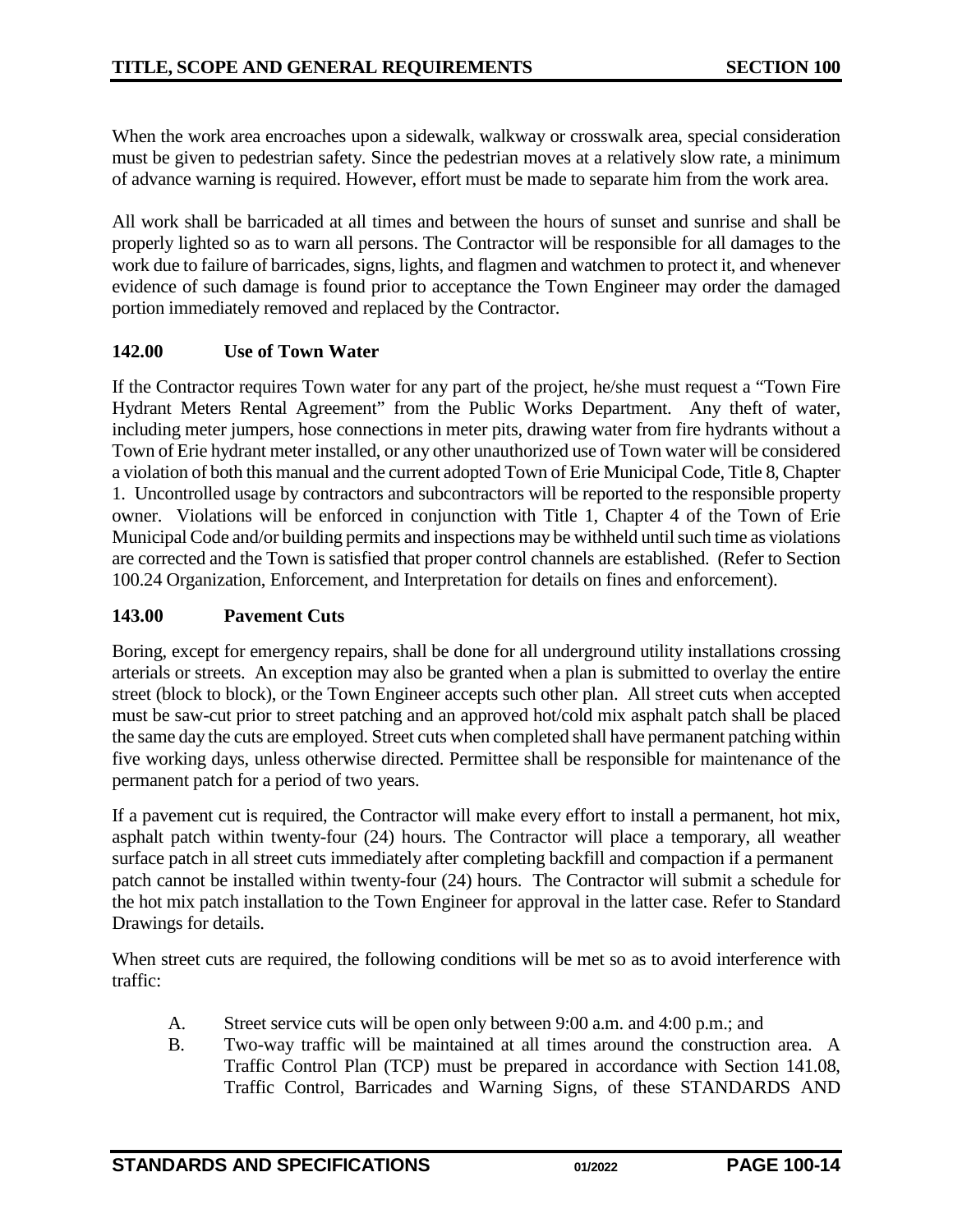SPECIFICATIONS and submitted to the Town Engineer for his/her acceptance prior to the commencement of construction.

<span id="page-14-0"></span>143.01 Pavement Replacement Construction Requirements

Pavement replacement for street cuts will be constructed according to the Standard Details.

#### <span id="page-14-1"></span>**144.00 Public Utility Easements**

Easements must be dedicated for public utility mains and fire hydrants that extend onto or are looped through private property. Utility services that extend onto private property and service a single property are private and will be maintained by the property owner.

## <span id="page-14-2"></span>**150.00 PERMITS AND INSPECTIONS**

## <span id="page-14-3"></span>**151.00 Stormwater Quality Permit**

It shall be unlawful for any person, firm, or corporation to conduct any construction activity resulting in the disturbance of one acre or more or the disturbance is less than one acre but is part of a larger common plan of development without first obtaining a Stormwater Quality (SWQ) permit for such work from the Town of Erie. Applicants subject to the requirements of these STANDARDS AND SPECIFICATIONS shall not be considered for approval until a Final Plat has been approved.

## <span id="page-14-4"></span>151.01 Application for Permit

Applicants for grading and Stormwater permits shall complete an application in writing on a Stormwater Quality (SWQ) Permit form furnished by the Planning and Development Department. In support of the application, the applicant shall submit:

- A. All information required on the SWQ permit and any additional information requested by the Town.
- B. The application signed by the person or person responsible for compliance with the permit.
- C. Documentation of an application for a CDPHE stormwater general permit for construction activities.
- <span id="page-14-5"></span>151.02 Permit Issuance

The Town Engineer shall review the application, plans, specifications and other data filed by an applicant for a permit. Other departments of this jurisdiction may review the plans to verify compliance with any applicable laws. If the Town Engineer finds that the work described in an application for a permit and the plans and other data filed therewith conform to the requirements of these STANDARDS AND SPECIFICATIONS and other pertinent laws and Municipal Codes and that all required fees have been paid, he/she will issue a permit to the applicant.

The issuing of a permit based on plans, specifications or other data will not prevent the Town Engineer from requiring the correction of errors in said plans, specifications and other data, or from stopping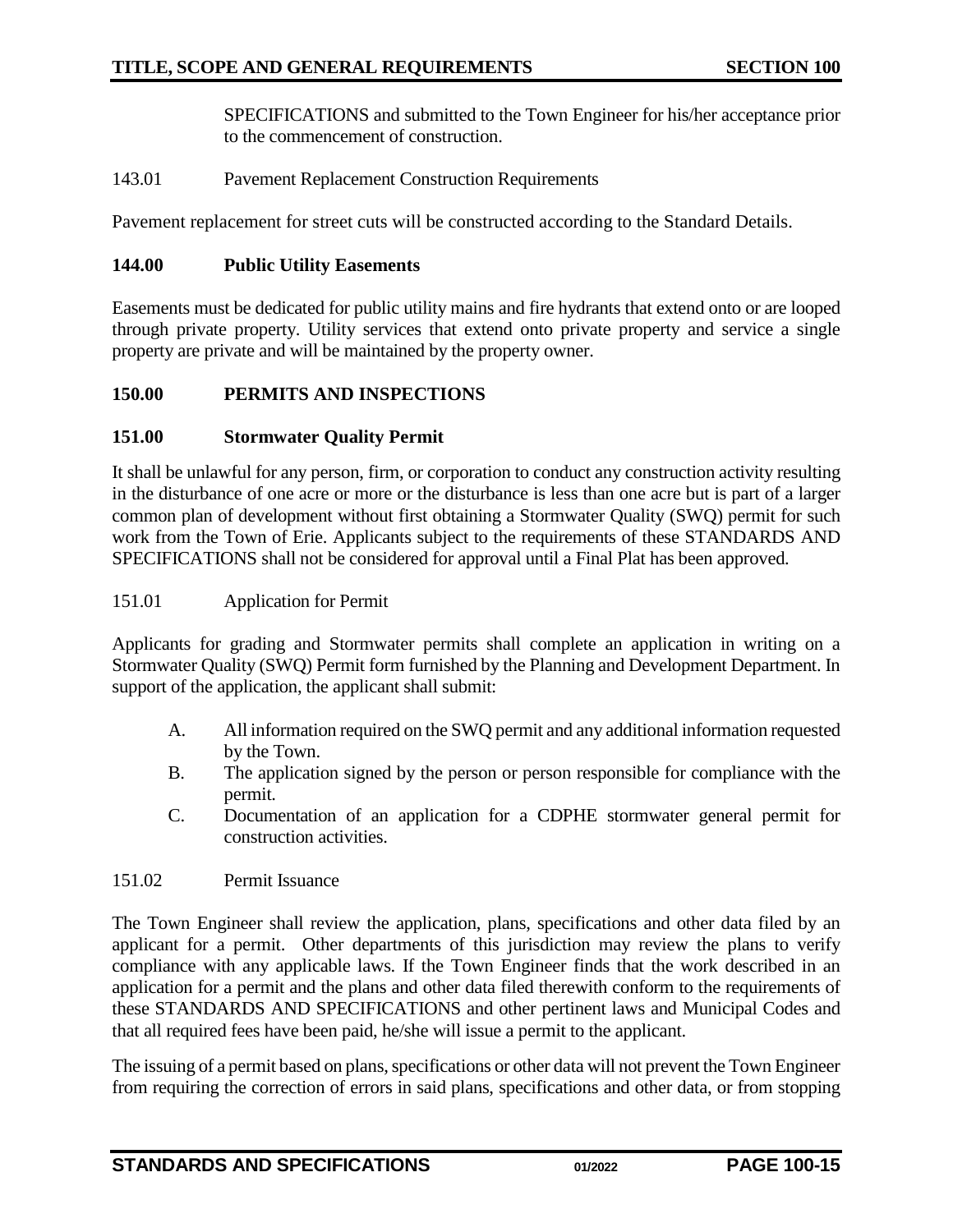construction operations which are in violation of these STANDARDS AND SPECIFICATIONS or any other regulations of this jurisdiction.

A pre-construction conference shall be required prior to the issuance of any permits for construction and may be held in conjunction with pre-construction conferences for other permits. Attendance shall include the Town Engineer or his representative, the Town Inspector, and the Developer/Owner. The Town Engineer will be notified two (2) working days (forty-eight [48] hours) before the planned construction is to begin.

## <span id="page-15-0"></span>151.03 Permit Suspension or Revocation

The Town Engineer may suspend or revoke any permit in writing, issued under the provisions of these STANDARDS AND SPECIFICATIONS whenever the permit is issued in error, or on the basis of incorrect information supplied by the applicant, or whenever such permit may have been issued in violation or is in violation of any Municipal Code or regulation of any of the provisions of these STANDARDS AND SPECIFICATIONS. In the event a permit is suspended or revoked, no refund of permit fees will be made.

## <span id="page-15-1"></span>**152.00 Public Improvement Permit**

It shall be unlawful for any person, firm or corporation to construct, enlarge, alter, repair, move, improve, remove, excavate, convert or demolish any public improvements or common facilities regulated by these STANDARDS AND SPECIFICATIONS without first obtaining a Public Improvement Permit for such work from the Town Engineer.

#### 152.01 Application for Permit

Applicants for public (and private) improvement permits shall complete an application in writing on a Public Improvement Permit Fees (PIP) form furnished by the Department of Public Works. Each application shall:

- D. Identify and describe the work to be covered by the permit for which the application is made.
- E. Describe the land on which the proposed work is to be done by legal description, street address, or similar description that will readily identify and definitely locate the proposed work.
- F. Indicate the type of work or improvement intended.
- G. Be accompanied by plans, diagrams, computations and specifications, and other data as required in Section 160.00 of these STANDARDS AND SPECIFICATIONS.
- H. Be accompanied by a Construction Traffic Routing Plan as defined in Section 162.02 of these STANDARDS AND SPECIFICATIONS.
- I. State the valuation and the quantities of the work to be performed.
- J. Be signed by the applicant or his/her authorized agent, who may be required to submit evidence to indicate such authority.
- K. Submit a starting and completion date and give such other data and information as may be required by the Town Engineer.
- <span id="page-15-2"></span>152.02 Permit Issuance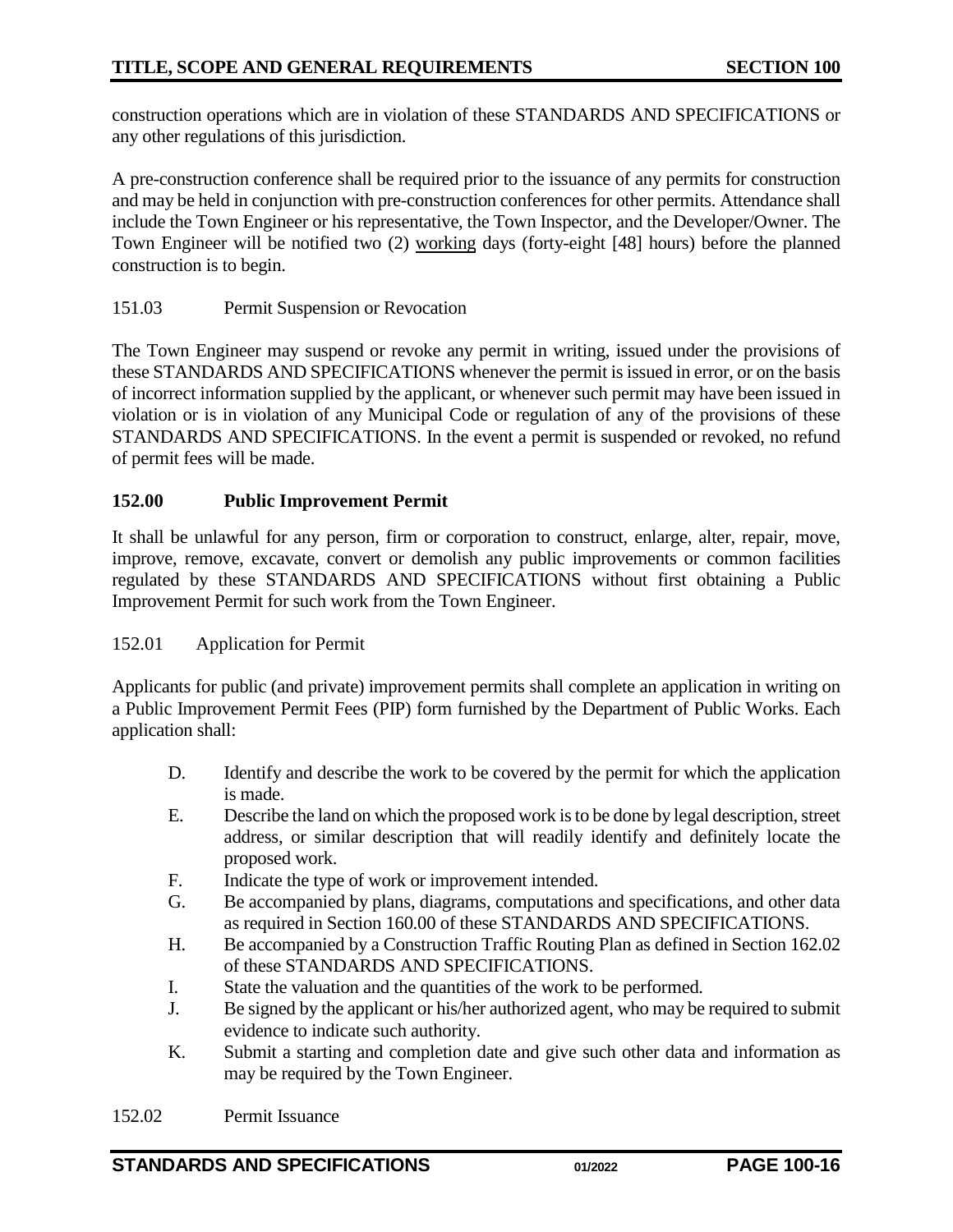The Town Engineer shall review the application, plans, specifications and other data filed by an applicant for a permit. Other departments of this jurisdiction may review the plans to verify compliance with any applicable laws. If the Town Engineer finds that the work described in an application for a permit and the plans and other data filed therewith conform to the requirements of these STANDARDS AND SPECIFICATIONS and other pertinent laws and Municipal Codes and that all required fees have been paid, he/she will issue a permit to the applicant.

When the Town Engineer issues a permit for which plans are required, he will endorse the plans in writing or by stamping the plans and specifications "ACCEPTED FOR CONSTRUCTION". The accepted plans and specifications will not be changed, modified, or altered without authorization from the Town Engineer, and all work will be done in conformance with the accepted plans. Two sets of accepted plans, specifications, and computations will be retained by the Town and one set will be returned to the applicant and will be maintained at the work site at all times during the progress of the work.

A pre-construction conference shall be required prior to the issuance of any permits for construction. Attendance shall include the Town Engineer or his representative, the Town Inspector, the Developer/Owner, Design Engineer, General Contractor, and Sub-contractors including: earthwork, utilities, curb and gutter, paving, and signing. The Town Engineer will be notified two (2) working days (forty-eight [48] hours) before the planned construction is to begin.

The issuing and granting of a permit will not be construed to be a permit for, or an approval of, any violation of any of the provisions of these STANDARDS AND SPECIFICATIONS or of any regulations of this jurisdiction. No permit presuming to give authority to violate or cancel the provisions of these STANDARDS AND SPECIFICATIONS shall be valid.

The issuing of a permit based on plans, specifications or other data will not prevent the Town Engineer from requiring the correction of errors in said plans, specifications and other data, or from stopping construction operations which are in violation of these STANDARDS AND SPECIFICATIONS or any other regulations of this jurisdiction.

## <span id="page-16-0"></span>152.03 Permit Expiration

Every permit issued by the Town Engineer under the provisions of this section shall expire if the work authorized by such a permit is not substantially completed by the date noted on the permit. Before such work can be recommenced, a new permit must be obtained and the fee required will be onefourth (1/4) of the amount required for a new permit to do such work, provided no changes have been made or required by the Town in the original plans and specifications, and, provided further, such suspension or abandonment has not exceeded one year from the completion date noted on the permit. If substantial changes have been made or required by the Town during this period, or should more than one year have expired, the permittee shall pay a new, full permit fee.

Any permittee holding a valid permit may apply, in writing, for an extension of the completion date noted on the permit if he/she is unable to complete the work by the completion date. The request must be based on good cause and the cause must be acceptable to the Town. The Town Engineer may extend the completion date for a period not to exceed one year, provided that circumstances beyond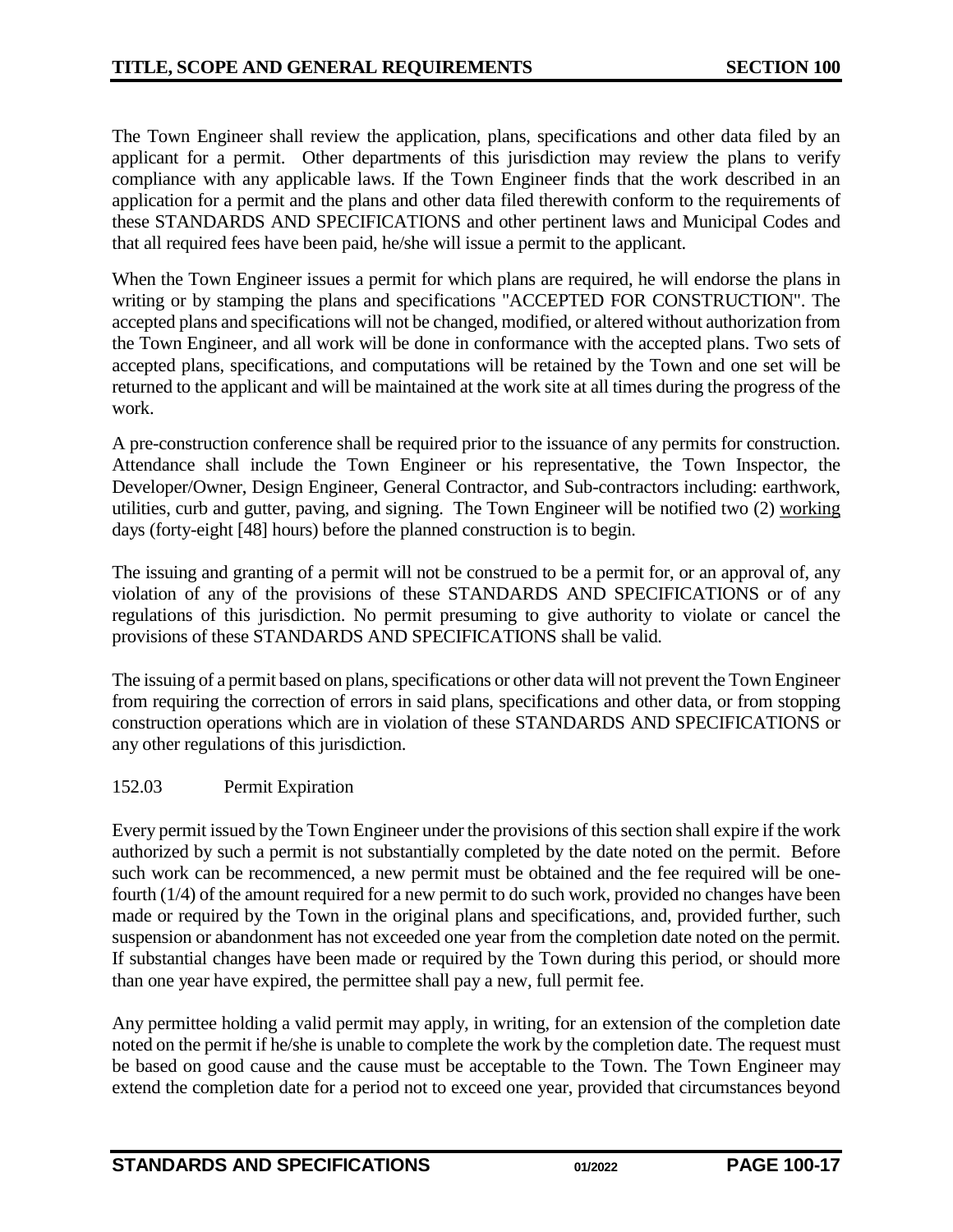the control of the permittee have prevented action from being taken. No permit will be extended more than one  $(1)$  time.

<span id="page-17-0"></span>152.04 Permit Suspension or Revocation

The Town Engineer may suspend or revoke any permit, in writing, issued under the provisions of these STANDARDS AND SPECIFICATIONS whenever the permit is issued in error, or on the basis of incorrect information supplied by the applicant, or whenever such permit may have been issued in violation of any Municipal Code or regulation of any of the provisions of these STANDARDS AND SPECIFICATIONS. In the event a permit is suspended or revoked, no refund of permit fees will be made.

## <span id="page-17-1"></span>152.05 Plan Review Fees

Plan review fees shall be paid in full at the time the Town Engineer accepts the plans and specifications and the Public Improvement Permit is issued. The plan review fees shall be sixty five (65) percent of the Public Improvement Permit fees. Applications for which no permit is issued within one hundred eighty (180) days following the date of the application shall expire, and plans and other data submitted for review may be returned to the applicant or destroyed by the Town Engineer. The Town Engineer may extend the time for action by the applicant for a period not exceeding one hundred eighty (180) days, upon receiving written request from the applicant showing that circumstances beyond the control of the applicant have prevented action from being taken. No application shall be extended more than once. In order to renew action on an application after expiration, the applicant shall resubmit plans and pay a new plan review fee.

## <span id="page-17-2"></span>152.06 Public Improvement Permit Fees

These fees shall be calculated on a cumulative basis. Public Improvement Permit fees shall be paid in full at the time the Town Engineer accepts the plans and specifications and the Public Improvement Permit is issued. A Public Improvement Permit shall be required for all construction work in the public right-of-way or in a public easement. However, the fee for construction of the Town's Capital Improvement Projects may be waived by the Town Engineer. Fees will be assessed according to the current adopted fee ordinance.

## <span id="page-17-3"></span>152.07 Investigation Fees (Working without a Permit)

All work for which the required permit is not obtained shall cease upon written notice of the Town Engineer. A special investigation shall be made before a permit may be issued for such work.

An investigation fee shall be collected whether or not a permit is then or subsequently issued. The investigation fee shall be equal to the amount of the plan review fee, the Public Improvement Permit fee, and the fees for the inspection time required for the investigation. The minimum investigation fee shall be the same as the minimum fee set forth in Table 100-1. The payment of such investigation fees shall not exempt any person from compliance with all other provisions of these STANDARDS AND SPECIFICATIONS nor from any penalty prescribed by law.

## <span id="page-17-4"></span>**153.00 Right of Way Permit**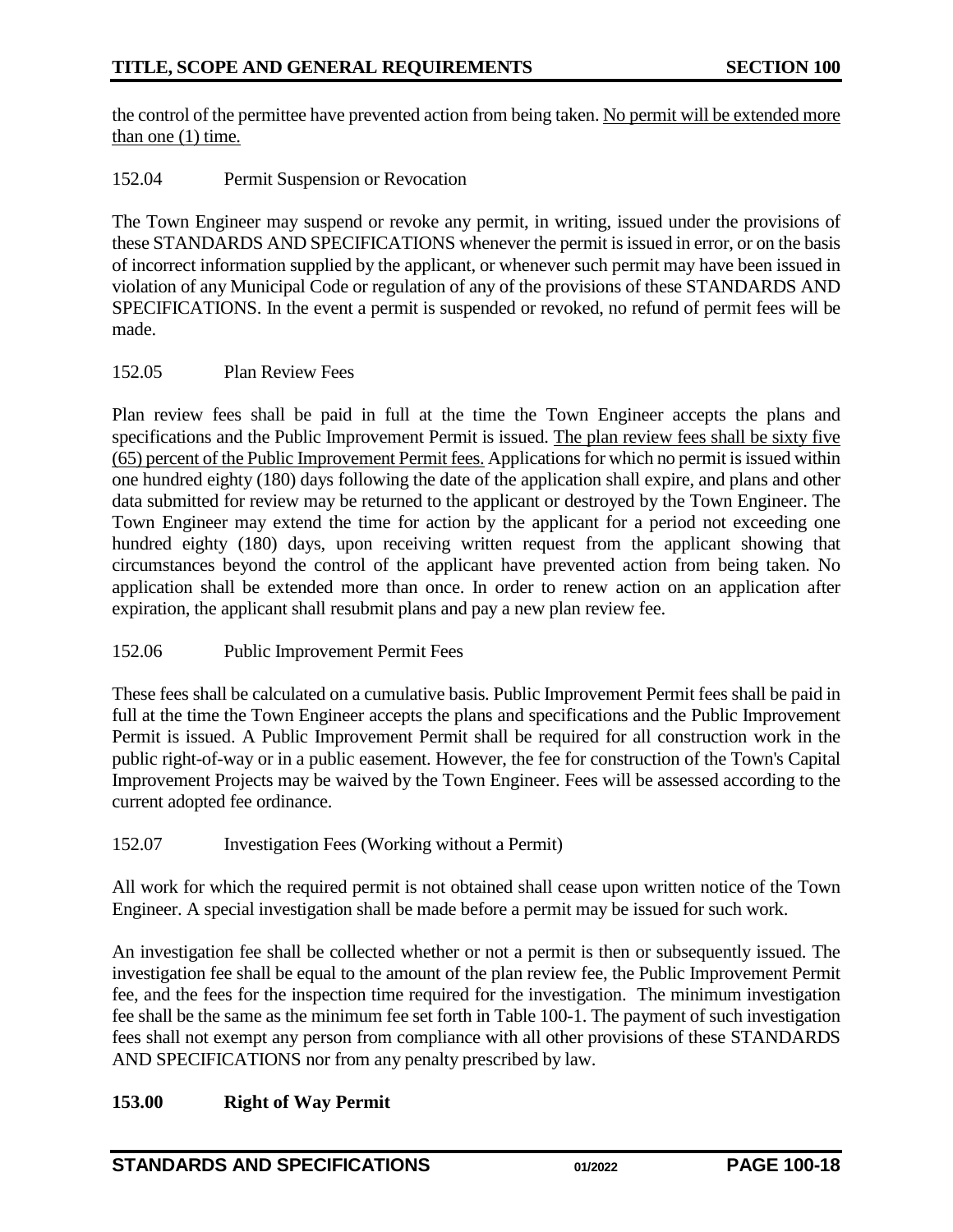## **TITLE, SCOPE AND GENERAL REQUIREMENTS SECTION 100**

For work not covered by a Public Improvement Permit, it shall be unlawful for any person, firm or corporation to do any work including but not limited to; excavation, pothole underground facilities, install, repair or modify; utilities, drive access, curb, walk, or other underground or surface improvements, within the Town's property or right-of-way without first obtaining an Right of Way Permit for such work from the Town Engineer.

## <span id="page-18-0"></span>153.01 Application for Permit

Applicants for Right of Way permits shall complete an application in writing on a Right of Way Permit form furnished by the Department of Public Works. Each application shall:

- A. Identify and describe the work to be covered by the permit for which the application is made.
- B. Describe the property or right of way location on which the proposed work is to be done by street address, or similar description that will readily identify and definitely locate the proposed work.
- C. Indicate the type of work or improvement intended.
- D. Be accompanied by plans, diagrams, computations and specifications, and other data as required in Section 160.00 of these STANDARDS AND SPECIFICATIONS.
- E. Be accompanied by a Construction Traffic Routing Plan as defined in Section 162.02 of these STANDARDS AND SPECIFICATIONS.
- F. Be signed by the applicant or his/her authorized agent, who may be required to submit evidence to indicate such authority.
- G. Submit a starting and completion date and give such other data and information as may be required by the Town Engineer.

#### <span id="page-18-1"></span>153.02 Permit Issuance

The Town Engineer shall review the application, plans, specifications and other data filed by an applicant for a permit. Other departments of this jurisdiction may review the plans to verify compliance with any applicable laws. If the Town Engineer finds that the work described in an application for a permit and the plans and other data filed therewith conform to the requirements of these STANDARDS AND SPECIFICATIONS and other pertinent laws and Municipal Codes and that all required fees have been paid, he/she will issue a permit to the applicant.

The Town Engineer will be notified two (2) working days (forty-eight [48] hours) before the planned construction is to begin. The issuing and granting of a permit will not be construed to be a permit for, or an approval of, any violation of any of the provisions of these STANDARDS AND SPECIFICATIONS or of any regulations of this jurisdiction. No permit presuming to give authority to violate or cancel the provisions of these STANDARDS AND SPECIFICATIONS shall be valid.

The issuing of a permit based on plans, specifications or other data will not prevent the Town Engineer from requiring the correction of errors in said plans, specifications and other data, or from stopping construction operations which are in violation of these STANDARDS AND SPECIFICATIONS or any other regulations of this jurisdiction.

#### <span id="page-18-2"></span>153.03 Permit Expiration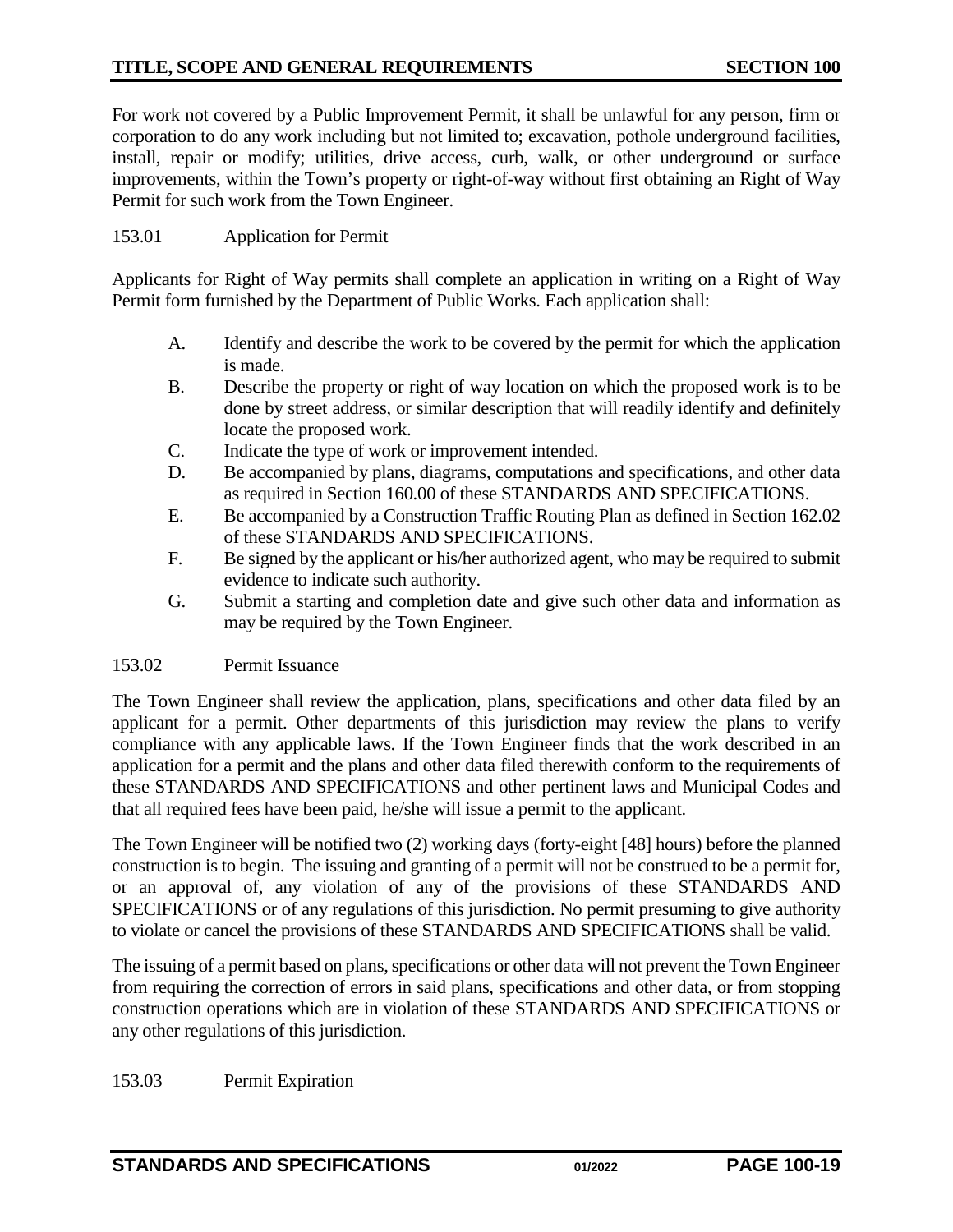Every permit issued by the Town Engineer under the provisions of this section shall expire if the work authorized by such a permit is not substantially completed by the date noted on the permit. Before such work can be recommenced, a new permit must be obtained.

Any permittee holding a valid permit may apply, in writing, for an extension of the completion date noted on the permit if he/she is unable to complete the work by the completion date. The request must be based on good cause and the cause must be acceptable to the Town. The Town Engineer may extend the completion date for a period not to exceed one year, provided that circumstances beyond the control of the permittee have prevented action from being taken. No permit will be extended more than one (1) time.

## <span id="page-19-0"></span>153.04 Permit Suspension or Revocation

The Town Engineer may suspend or revoke any permit, in writing, issued under the provisions of these STANDARDS AND SPECIFICATIONS whenever the permit is issued in error, or on the basis of incorrect information supplied by the applicant, or whenever such permit may have been issued in violation of any Municipal Code or regulation of any of the provisions of these STANDARDS AND SPECIFICATIONS. In the event a permit is suspended or revoked, no refund of permit fees will be made.

## <span id="page-19-1"></span>**154.00 Inspections**

All construction work for which a Stormwater Quality Permit is required shall be subject to inspections as outlined on the Stormwater Quality Permit form provided by the Planning and Development Department. All construction work for which a Public Improvement Permit or a Right of Way Permit is required shall be subject to inspection by the Town Engineer.

It shall be the responsibility of the person performing the work authorized by a permit to notify the Town Engineer or his/her authorized representative that such work is ready for inspection. Every request for inspection shall be filed at least one (1) working day before such inspection is desired unless otherwise stated in these STANDARDS AND SPECIFICATIONS. Such request may be in writing or by telephone, at the option of the Town Engineer.

It shall be the responsibility of the person requesting inspections required by these STANDARDS AND SPECIFICATIONS to provide access to and means for proper inspection of all work. The Town Engineer will have the authority to halt construction when, in his/her opinion, these STANDARDS AND SPECIFICATIONS and/or standard construction practices are not being followed, or the work is otherwise defective will inspect all work. Whenever any portion of these STANDARDS AND SPECIFICATIONS are violated, the Town Engineer shall give the Contractor written notice listing deficiencies to be corrected and may order further construction to cease until all deficiencies are corrected. If the deficiencies are not corrected within the time limit specified in the notice, the Town Engineer may evoke enforcement options authorized by the Town of Erie Municipal Code and/or performance guarantees under which the work is being performed.

The procedure for final inspection and acceptance will be as specified in the contract documents or in Section 200, Acceptance Procedures, of these STANDARDS AND SPECIFICATIONS.

<span id="page-19-2"></span>154.01 Additional Inspections and Re-inspections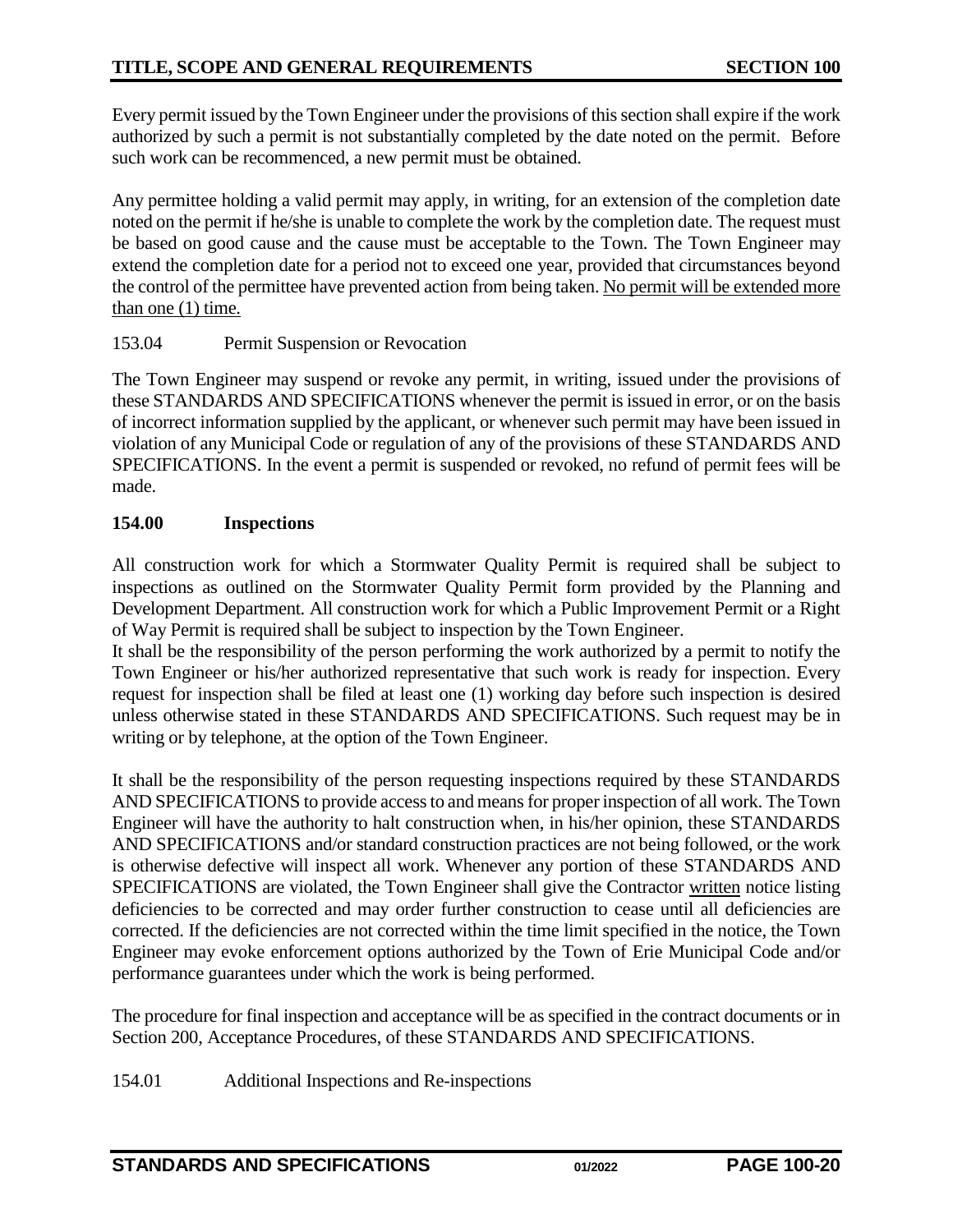The Town Engineer may make or require other inspections of any work as deemed necessary to ascertain compliance with the provisions of these STANDARDS AND SPECIFICATIONS and other provisions of the Town of Erie Municipal Code.

A re-inspection fee may be assessed for each inspection or re-inspection when such portion of work for which inspection is called is not complete or when corrections called for have not been made.

Re-inspection fees may be assessed when the permit is not in the possession of the permit holder or his/her agent at the work site, when the accepted plans are not readily available to the inspector, or failure to provide access on the date for which inspection is requested, or for deviating from plans accepted by the Town Engineer.

This subsection is not to be interpreted as requiring re-inspection fees the first time a job is rejected for failure to comply with the requirements of these STANDARDS AND SPECIFICATIONS, but rather as controlling the practice of calling for inspections before a job is ready for such inspection or re-inspection.

To obtain a re-inspection, the applicant must file an application in writing upon a form furnished for that purpose and pay the re-inspection fee. In instances where re-inspection fees have been assessed, no additional inspection of the work will be performed until the required fees have been paid.

## <span id="page-20-0"></span>**160.00 PLANS AND SPECIFICATIONS**

Three (3) sets of plans, engineering calculations, diagrams and other data shall be submitted with each application for a permit. The Town will require that plans, computations and specifications be prepared and designed by a Registered Professional Engineer, licensed to practice in the State of Colorado.

## **EXCEPTION: THE TOWN ENGINEER MAY WAIVE THE SUBMISSION OF PLANS, CALCULATIONS, ETC., IF HE FINDS THAT THE NATURE OF THE WORK APPLIED FOR IS SUCH THAT REVIEWING OF PLANS IS NOT NECESSARY TO OBTAIN COMPLIANCE WITH THESE STANDARDS AND SPECIFICATIONS.**

## <span id="page-20-1"></span>**161.00 Construction Plan Requirements**

All construction plans will be checked for conformance to the STANDARDS AND SPECIFICATIONS prior to acceptance by the Department of Public Works. This acceptance shall be for conformance to Town design standards and other requirements; engineering design or needs will remain the responsibility of the professional design engineer. Three (3) sets of the final plans will be submitted to the Department of Public Works for review prior to acceptance. Either written comments or one (1) marked up plan set will be returned if changes are required or recommended. The written comments and/or the marked up plan set shall be returned to the Department of Public Works with the revised plan set. Upon final acceptance of the construction plans by the Town Engineer, a minimum of three (3) sets of 22" by 34" full size plans, one (1) set of 11" by 17" half size plans and a CD containing the full set in PDF format will be submitted. The sets of plans shall be signed and sealed by the registered professional engineer, licensed in the State of Colorado (in accordance with The 1973 Colorado Revised Statues, Title 12, Article 25, Paragraph 117) responsible for the design,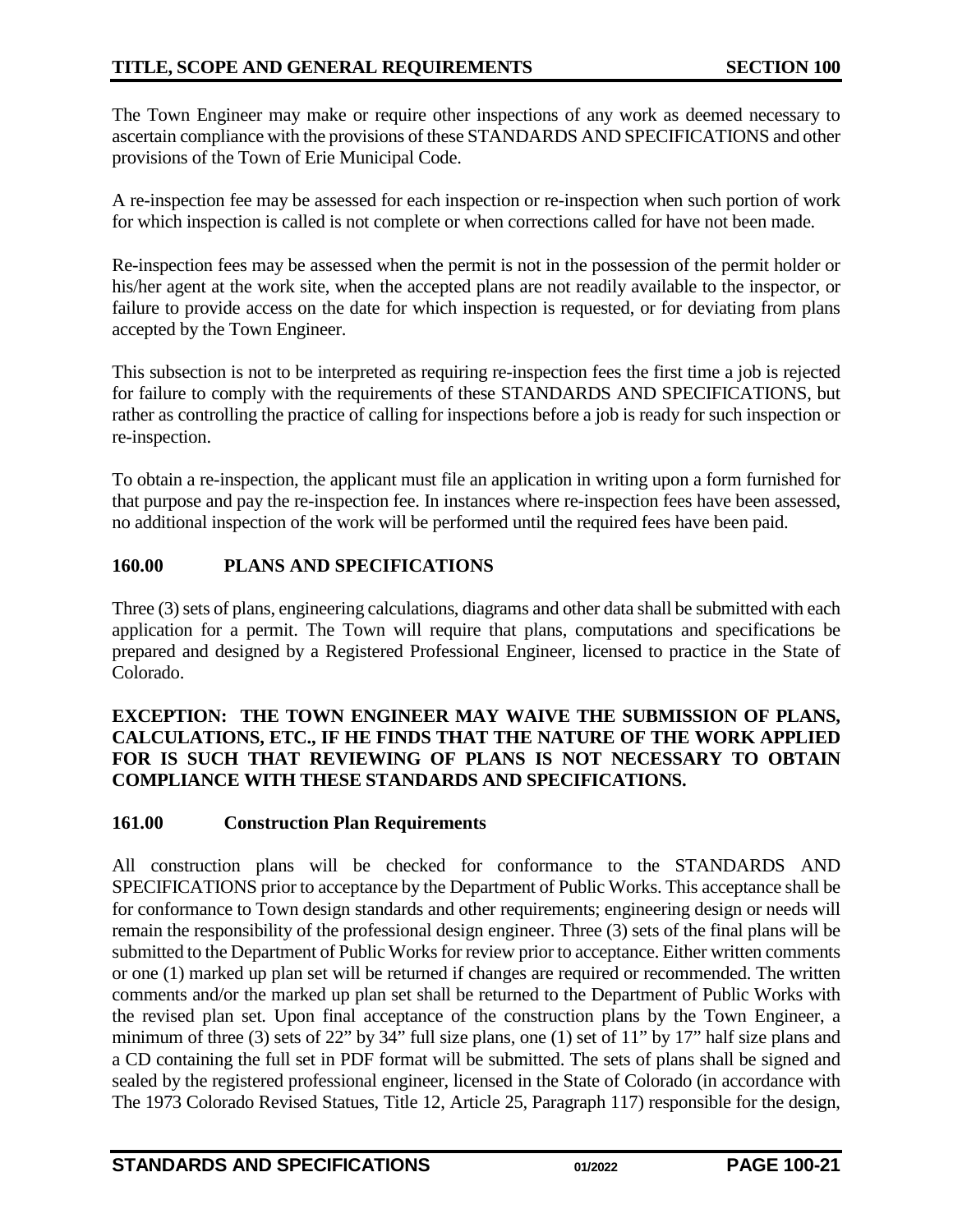and shall be signed by the Town Engineer. One (1) of the signed plans shall be returned to the developer/owner for the Contractor's use, and the Town shall keep two (2) sets. The Contractor shall keep the set returned to the contractor on the job for the duration of the project. All drawings and prints shall be drawn in 22" x 34" format. Should circumstances warrant changes to the accepted plans or specifications, written approval must be obtained from the Town Engineer. Copies will be given to the Developer or Contractor and the Design Engineer. It will be the duty of the design engineer and the Contractor to record any and all changes on "as-built" drawings at the completion of the project in compliance with Section 222.00, Acceptance Procedures, of these STANDARDS AND SPECIFICATIONS.

## <span id="page-21-0"></span>161.01 General Requirements

Plans and specifications shall be drawn to scale and shall have sufficient clarity to indicate the location, nature and extent of the work proposed and show in detail that they conform to the provisions of these STANDARDS AND SPECIFICATIONS and all relevant laws, Municipal Codes, rules and regulations.

Each set of construction drawings shall include an overall utility drawing(s). The overall utility drawing(s) shall be a plan drawing at a reasonable scale (preferably  $1" = 50'$ ) and shall show all of the water, sanitary sewer, storm drainage and street construction to be completed under the project.

The Town of Erie control monument system for survey control shall be referenced. An AutoCAD file is available from the Department of Public Works.

An AutoCAD file of the Final Plat shall be furnished upon Final Plat approval.

<span id="page-21-1"></span>161.02 Preliminary Construction Plan Requirements

Preliminary Construction Plans shall accompany all Preliminary Plat submittals.

The following items will be shown on all plan sheets:

- A. Title Block (lower right-hand corner preferred)
- B. Scale (both horizontal and vertical for plans and profiles)
- C. Both original date and revision date
- D. Name of professional engineer or firm
- E. Professional engineer's seal
- F. Drawing number(s)
- G. Key map

The following items will be shown on the cover sheet only:

A. Vicinity Map An up to date vicinity map at a scale of 1"=2000'.

#### 161.02.01 Plan Details

- A. North arrow pointing to the top of the sheet or to the right except in special cases.
- B. Property lines; indicate lots to be served by solid lines; other property lines dotted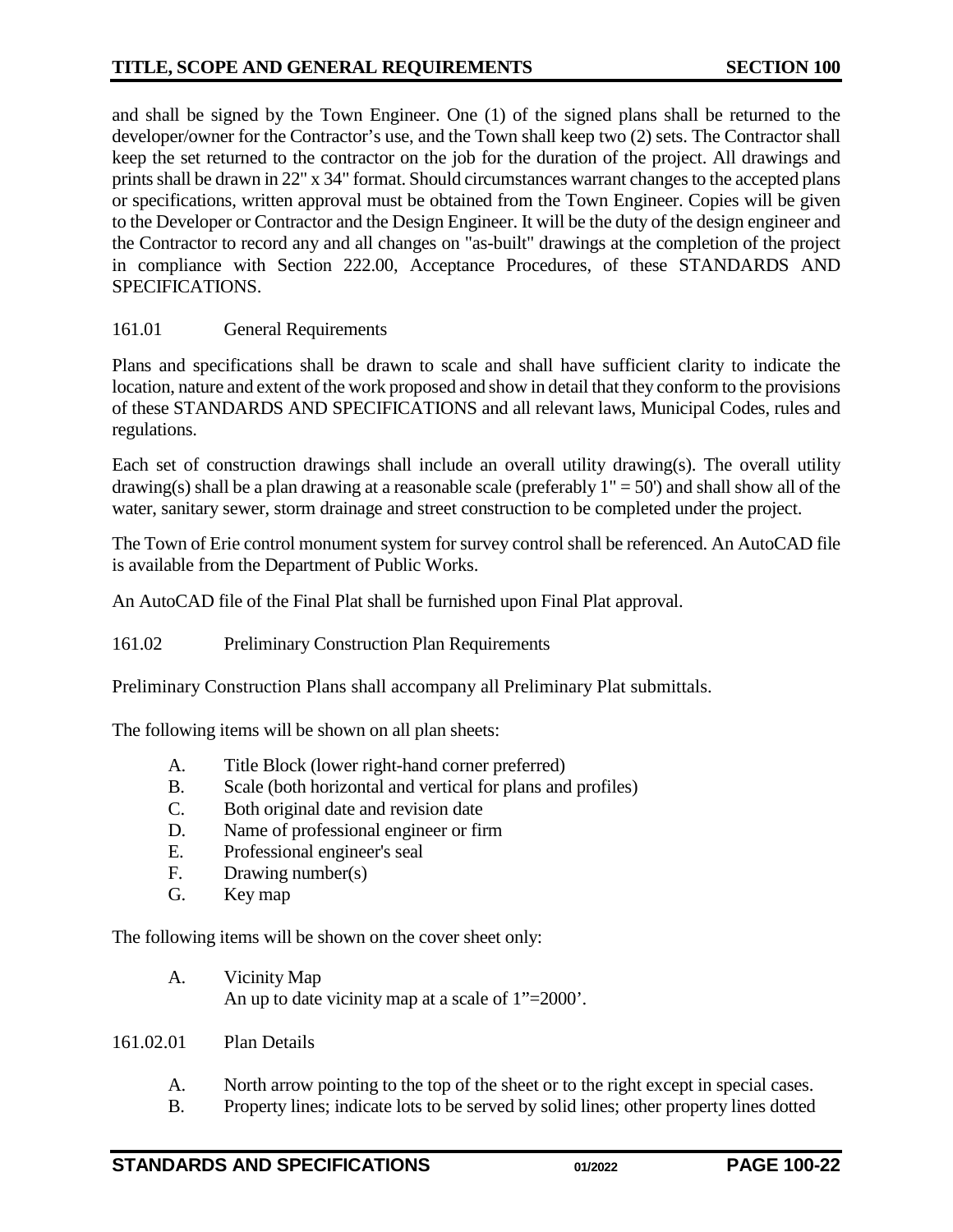## **TITLE, SCOPE AND GENERAL REQUIREMENTS SECTION 100**

- C. Ownership or subdivision information
- D. Street names and easements with width dimensions
- E. Existing utility line (buried) locations and depth, water, gas, telephone, storm drain, irrigation ditches, and sanitary sewers.
- F. Other pertinent details, i.e. houses, curbs, water courses, etc.

## 161.02.02 Water Supply Construction Details

- A. Proposed water mains;
	- 1. Size
	- 2. Length
- B. Valves Including hydrant and blow-off valves
- C. Fire Hydrants
- D. Plan for off-site transmission mains, pump stations, special valves, and vaults, tanks, etc.
- 161.02.03 Sanitary Sewer Construction Details
	- A. Proposed sanitary sewer mains;
		- 1. Diameters
		- 2. Length between manholes
	- B. Proposed manholes and cleanouts;
	- C. Proposed future extensions
	- D. Note if a proposed private under-drain will be needed
- 161.02.04 Storm Drainage Construction Details
	- A. Drainage area plan; an overall plan of the area under study showing:
		- 1. North arrow
		- 2. Contours existing and proposed finished (maximum two foot intervals)
		- 3. Location and elevation of benchmarks
		- 4. Property lines
		- 5. Boundary lines (counties, districts, tributary area, etc.)
		- 6. Streets and street names and approximate grades
		- 7. Subdivision (name and location by section)
		- 8. Existing irrigation ditches
		- 9. Existing drainage ways including gutter flow directions
		- 10. Drainage sub-area boundaries
		- 11. Easements required
		- 12. Proposed curbs and gutters and gutter flow directions
		- 13. Proposed cross pans and flow directions
		- 14. Proposed piping and open drainage ways
		- 15. Flow calculations for 2, 5, and 100-year storm runoff
		- 16. Path of 100-year storm runoff flows
		- 17. Proposed inlet locations and inlet sizes
	- B. Proposed pipes;
		- 1. Plan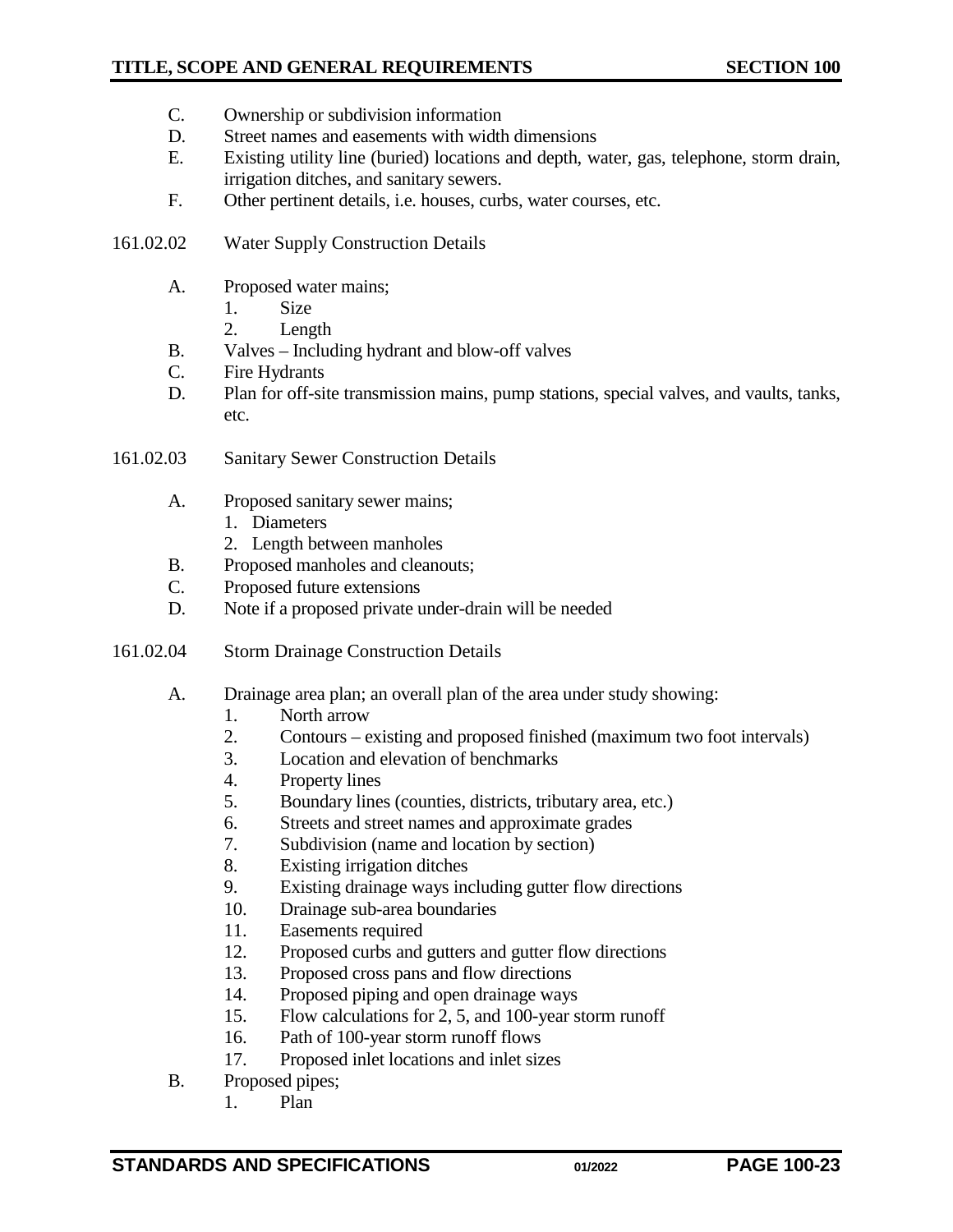- 2. Size, lengths between manholes and type of pipe
- C. Proposed open channels;
	- 1. Plan
	- 2. Grades
	- 3. Typical cross section
- D. Proposed special structures (manholes, headwalls, inlets, trash gates, etc.)
	- 1. Plan
- 161.02.05 Street Construction Details
	- A. Existing irrigation ditches to be removed or piped
	- B. Proposed curb, gutter and sidewalk
	- C. Proposed cross-pans
	- D. Storm drainage facilities
	- E. Horizontal curve data, with radii, tangents, points of curvature, (P.C.), intersection (P.I.), tangency (P.T.), length of curve, and delta angle.
	- F. Typical section of street construction showing structure and dimensions
	- G. Stations and elevations of radius points flow line of curve.
	- H. Proposed profile of centerlines with horizontal stationing
	- I. Stations, lengths, and elevations of vertical curve P.C., P.I. and P.T.
	- J. Percent slope of tangent lines
	- K. Identify street classification, such as local, collector arterial, etc.
- 161.02.06 Demolition Plan Details
	- A. Existing site conditions.
		- 1. Infrastructure pipe sizes and lengths.
		- 2. Structures Types and Sizes.
		- 3. Permanent Equipment Type.
		- 4. Landscaping and Fencing.
	- B. Any infrastructure, structures, or landscaping to be removed and the extents.
	- C. Any infrastructure, structures, or landscaping to be removed and relocated and the extents.
	- D. Any infrastructure, structures, or landscaping to be protected in place.

#### 161.02.07 Easement Widths

All Town Utilities shall be located in exclusive easements granted to the Town when it is not practical to install said utilities in Town Right-of-Way. Additionally, all easements for Town utilities in residential areas shall be in a tract. Town utilities shall not cross through residential lots. Under no circumstances shall any structures be constructed within these easements or right-of-way without prior approval from the Town. The minimum width requirements are as follows: twenty-five feet (25') minimum or twice the depth of the invert of the utility whichever is greater for an easement with one utility, thirty feet (30') minimum for an easement with two utilities that share the easement, forty feet (40') minimum for an easement with three utilities that share the easement, etc.

Utility locations within easements shall be a minimum 10 feet (10') from the edge of the easement to the center of pipe and 10' from center of pipe to center of pipe for more than one utility. For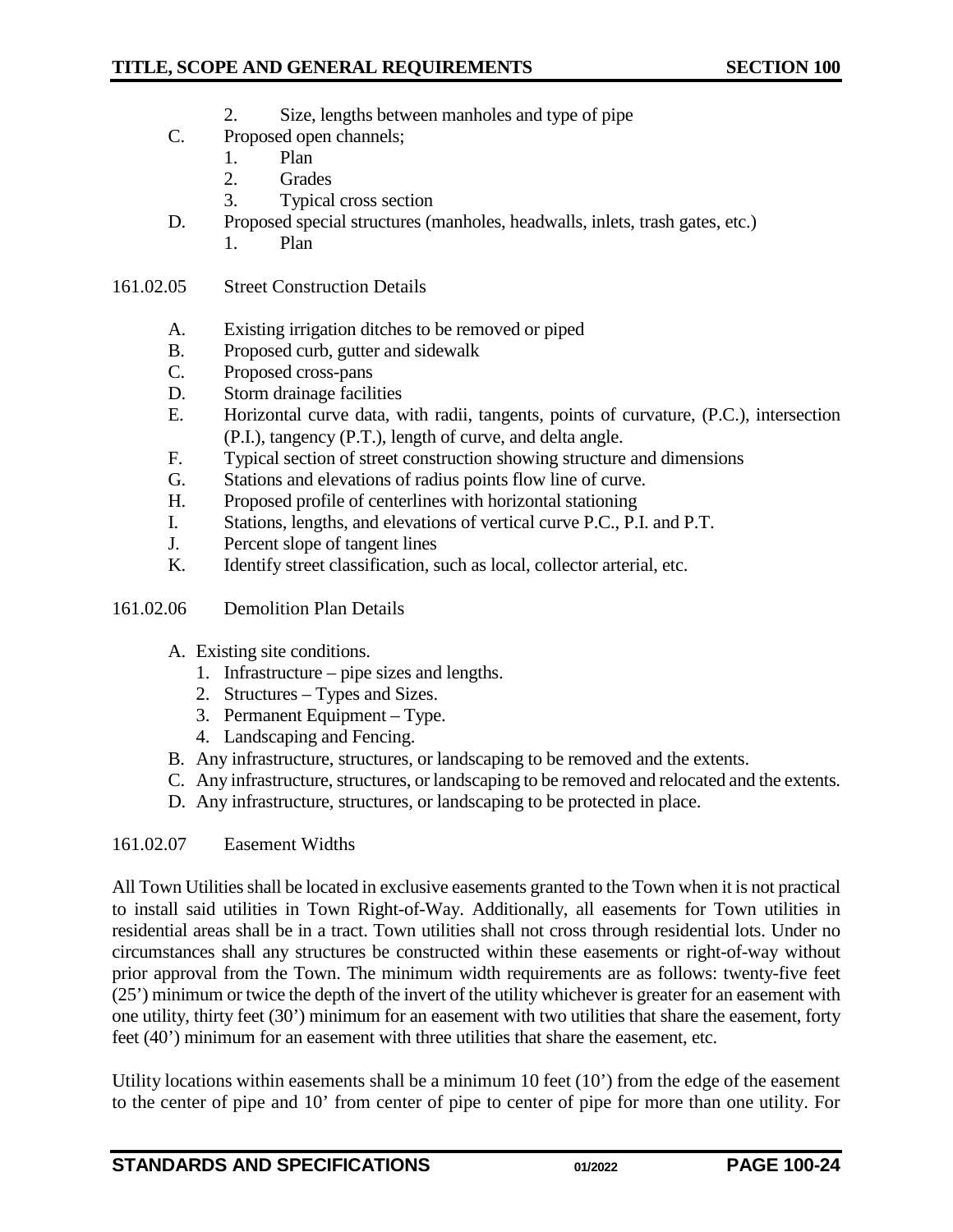## **TITLE, SCOPE AND GENERAL REQUIREMENTS SECTION 100**

easements with one utility, the utility location within the easement shall be 10' from the edge of the easement on either side for the standard minimum 25' easement and not centered, or the utility shall be placed so as to provide for safe excavation sloping as defined by the current (Occupational Safety and Health Administration) OSHA requirements for excavations and be off center to one side of the easement for single utility easement widths needing to meet the twice the depth of invert width requirement. For easements containing multiple Town utilities and with buried utility lines greater than 10', the Engineer shall submit a proposed easement width for approval be the Town Engineer.

Fire hydrants, Town water meters, and Town water meter vaults that extend on to private property shall require pocket easements around the facility. For fire hydrants and Town meters, the easement shall extend a minimum of 5' from the center of the hydrant or Town Meter and to the property or easement line. For Town water meter vaults, the easement shall extend a minimum of 5' from the outside edges of the facility and to the property or easement line.

## 161.02.08 Specifications and Support Documentation

The following items shall also be included with submitted construction plans:

A. Reference on plans to other agencies potential impacted by the project

<span id="page-24-0"></span>161.03 Final Construction Plan Requirements

Final Construction Plans shall accompany all Final Plat submittals.

The following items will be shown on all plan sheets:

- A. Title Block (lower right-hand corner preferred)
- B. Scale (both horizontal and vertical for plans and profiles)
- C. Both original date and revision date
- D. Name of professional engineer or firm<br>E. Professional engineer's seal
- Professional engineer's seal
- F. Drawing number(s)
- G. Key map

The following items will be shown on the cover sheet only as applicable:

- A. Vicinity Map An up to date vicinity map at a scale of 1"=2000'.
- B. Drawing Acceptance
	- 1. Civil Plan Sets

All work shall be constructed in conformance with current Town of Erie Standards and Specifications, as amended. This drawing has been reviewed and found to be in general compliance with these Standards and Specifications and other Town requirements.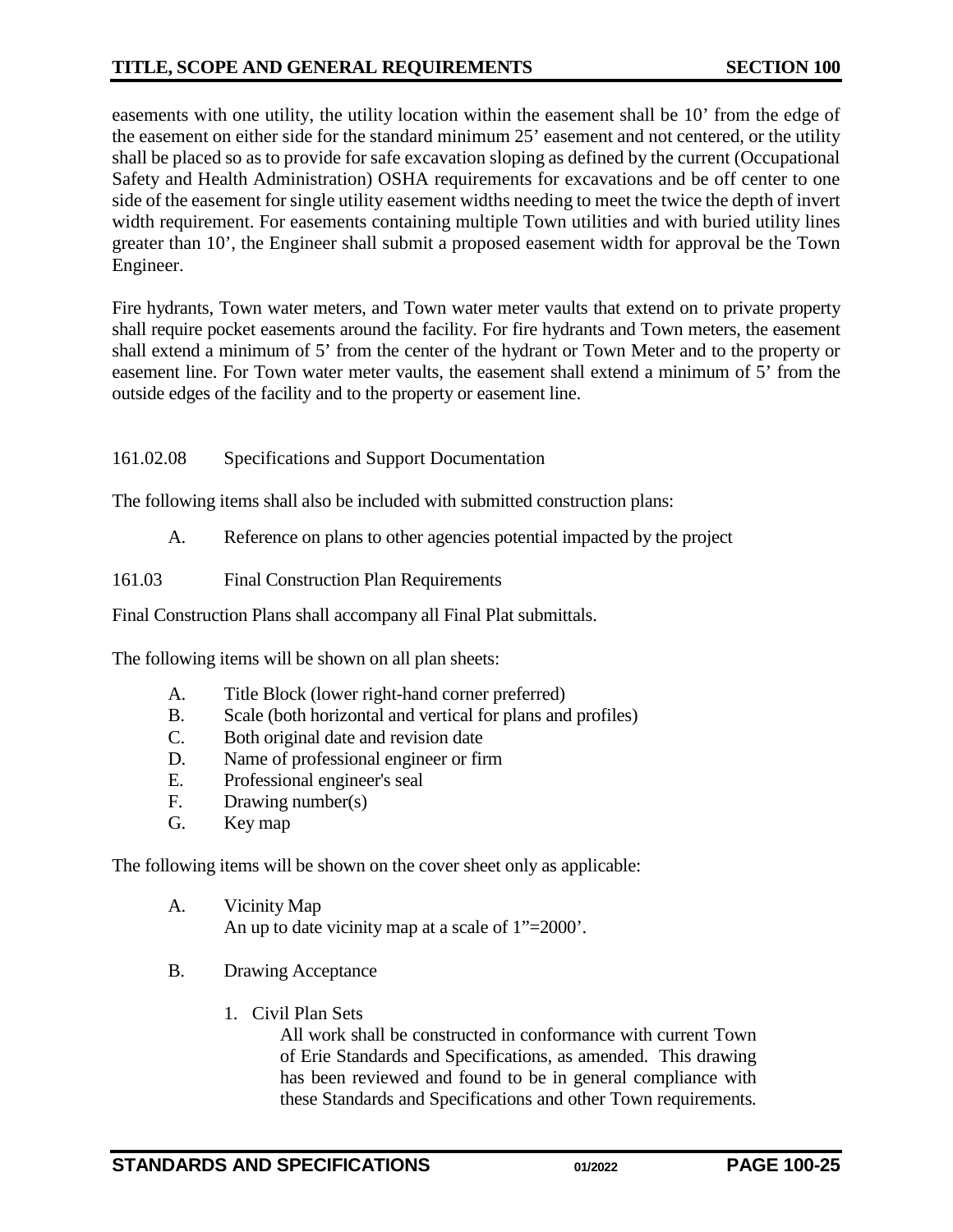This acceptance shall not be constructed to relieve any requirement to the Standards and Specifications not specifically addressed in these plans. IN ADDITION, **THE ENGINEERING DESIGN AND CONCEPT REMAINS THE RESPONSIBILITY OF THE PROFESSIONAL ENGINEER WHOSE STAMP AND SIGNATURE APPEAR HEREON**.

Accepted by:

Town Engineer Date

2. Landscape/Irrigation Plan Sets

All work shall be constructed in conformance with current Town of Erie Standards and Specifications, as amended. This drawing has been reviewed and found to be in general compliance with these Standards and Specifications and other Town requirements. This acceptance shall not be constructed to relieve any requirement to the Standards and Specifications not specifically addressed in these plans. IN ADDITION, **THE LANDSCAPE AND IRRIGATION DESIGN AND CONCEPT, AS APPLICABLE, REMAINS THE RESPONSIBILITY OF THE LANDSCAPE ARCHITECT/IRRIGATION DESIGNER WHOSE STAMP/S AND SIGNATURE/S APPEAR HEREON**.

Accepted by:

**Date** 

C. Variance Statement (if necessary)

The applicant is requesting a variance from the Town of Erie Standards and Specifications for the following:

1. (list all applicable items)

Accepted by:

Town Engineer Date

161.03.01 Plan Details

- A. North arrow pointing to the top of the sheet or to the right except in special cases.
- B. Property lines; indicate lots to be served by solid lines; other property lines dotted
- C. Ownership or subdivision information
- D. Street names and easements with width dimensions
- E. Existing utility line (buried) locations and depth, water, gas, telephone, storm drain, irrigation ditches, and sanitary sewers.
- F. Other pertinent details, i.e. houses, curbs, water courses, etc.

161.03.02 Profile Details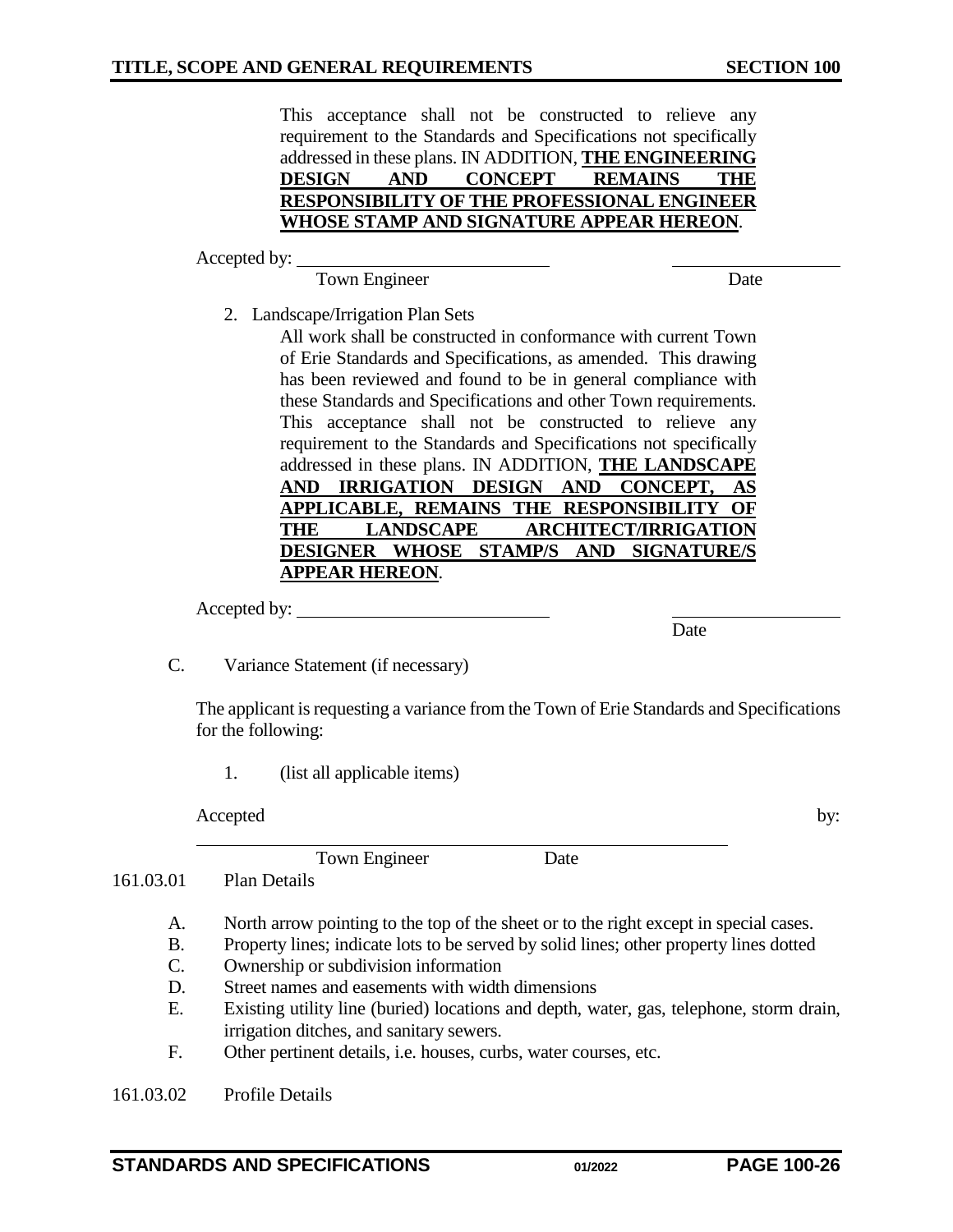- A. Vertical and horizontal grids with scales
- B. Ground surface existing (dotted) and proposed (solid)
- C. Existing utility lines where crossed
- D. Bench marks
- E. Existing manhole inverts and rim elevations

#### 161.03.03 Water Supply Construction Details

In addition to the above general plan and profile details, all water supply construction plans will include the following items:

- A. Proposed water mains;
	- 1. Size
	- 2. Length
	- 3. Materials and types of joints
	- 4. Location dimensions
- B. Fittings;
	- 1. Tees
	- 2. Crosses
	- 3. Reducers
	- 4. Bends
	- 5. Plugs
	- 6. Blow-offs
- C. Valves Including hydrant and blow-off valves
- D. Fire Hydrants
- E. Plan, profile and complete details for off-site transmission mains, pump stations, special valves, and vaults, tanks, etc.
- F. Standard bedding detail (cross-section)
- 161.03.04 Sanitary Sewer Construction Details

In addition to the general plan and profile details, all sanitary sewer construction plans will include the following:

- A. Proposed sanitary sewer mains;
	- 1. Diameters
	- 2. Materials
	- 3. Gradients
	- 4. Length between manholes
- B. Proposed manholes and cleanouts;
	- 1. Stationing and other number designation
	- 2. Elevation of inverts in and out of manhole
	- 3. Elevation of manhole rim
- C. Location control dimensions
- D. Proposed future extensions
- E. Proposed service connections or stub-ins
- F. Proposed private under-drain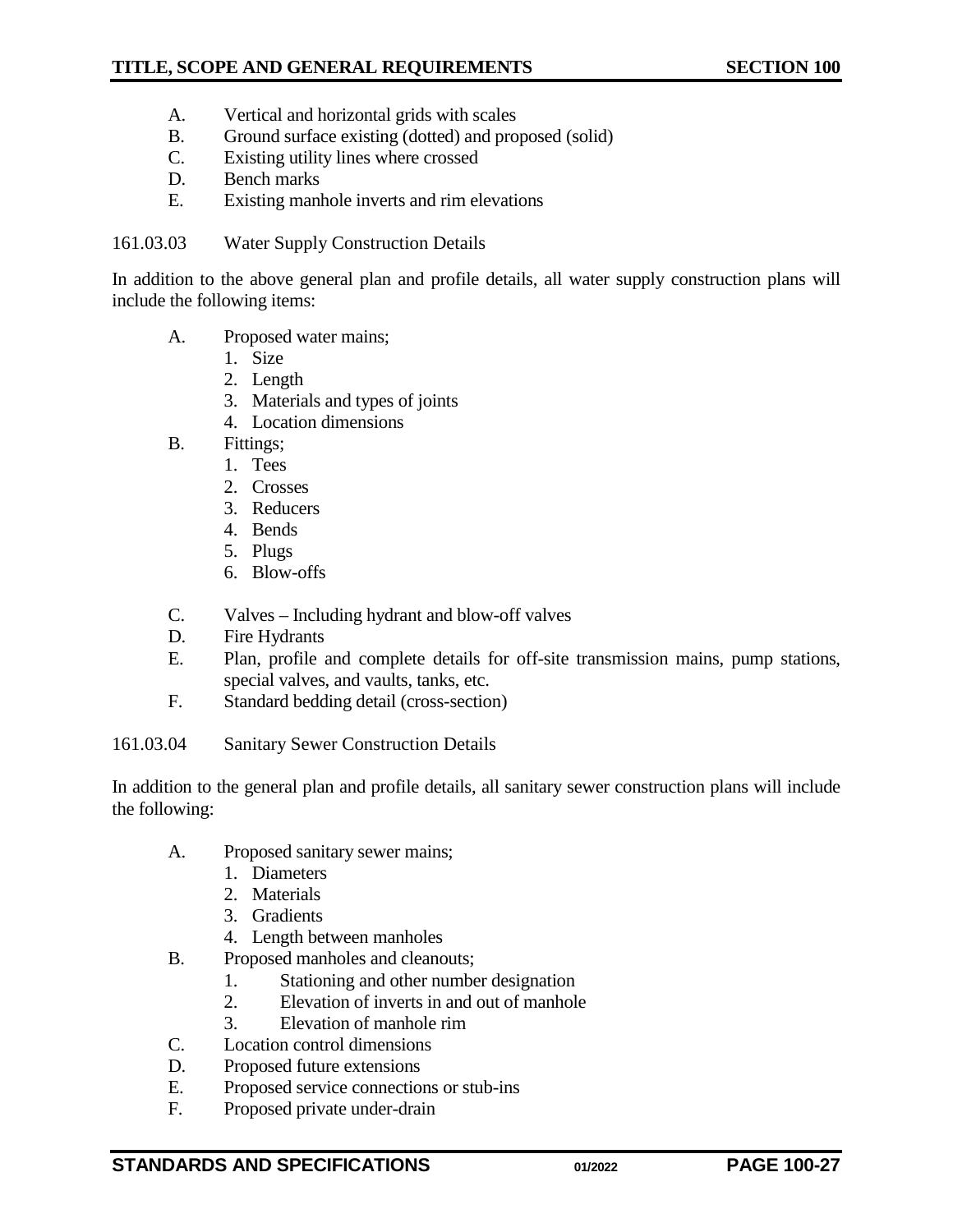- G. Standard bedding cross-section
- H. Proposed concrete encasement
- I. Proposed cut-off walls

#### 161.03.05 Storm Drainage Construction Details

In addition to the above general plan and profile details, all storm drainage construction plans will include the following:

- A. Drainage area plan; an overall plan of the area under study showing:
	- 1. North arrow
	- 2. Contours existing and proposed finished (maximum two foot intervals)
	- 3. Location and elevation of benchmarks
	- 4. Property lines
	- 5. Boundary lines (counties, districts, tributary area, etc.)
	- 6. Streets and street names and approximate grades
	- 7. Subdivision (name and location by section)
	- 8. Existing irrigation ditches
	- 9. Existing drainage ways including gutter flow directions
	- 10. Drainage sub-area boundaries
	- 11. Easements required
	- 12. Proposed curbs and gutters and gutter flow directions
	- 13. Proposed cross pans and flow directions
	- 14. Proposed piping and open drainage ways
	- 15. Flow calculations for 2, 5, and 100-year storm runoff
	- 16. Path of 100-year storm runoff flows
	- 17. Critical minimum finished floor elevations for protection from 100-year runoff
	- 18. Proposed inlet locations and inlet sizes
- B. Proposed pipes;
	- 1. Plan showing stationing
	- 2. Profile
	- 3. Size, lengths between manholes and type of pipe
	- 4. Grades
	- 5. HGL for design storm
	- 6. Inlet and outlet details
	- 7. Manhole details (station number and invert elevations)
	- 8. Typical bedding detail
- C. Proposed open channels;
	- 1. Plan showing stationing
		- 2. Profile
	- 3. Grades
	- 4. Typical cross section
	- 5. Lining details
- D. Proposed special structures (manholes, headwalls, inlets, trash gates, etc.)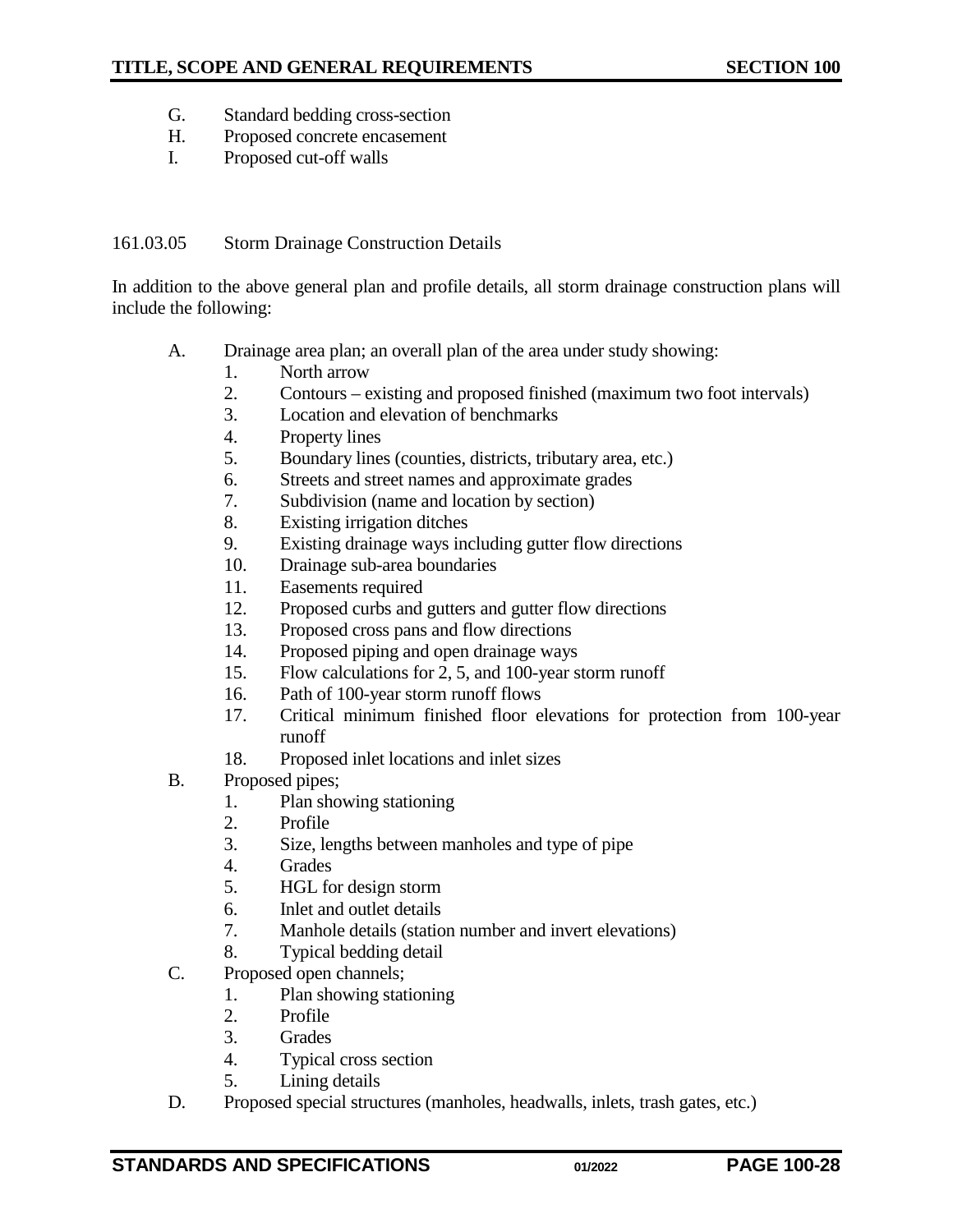- 1. Plan
- 2. Elevation
- 3. Details of design and appurtenances

## 161.03.06 Street Construction Details

In addition to the above general plan and profile details, all street construction plans will include the following:

- A. Existing irrigation ditches to be removed or piped
- B. Proposed curb, gutter and sidewalk
- C. Proposed cross-pans including spot elevation and flow direction
- D. Storm drainage facilities
- E. Slope of curb return
- F. Location and elevation of bench marks
- G. Horizontal curve data, with radii, tangents, points of curvature, (P.C.), intersection (P.I.), tangency (P.T.), length of curve, and delta angle.
- H. Typical section of street construction showing structure and dimensions
- I. Stations and elevations of radius points flow line of curve.
- J. Proposed profile of centerlines and flow lines of curb with horizontal stationing
- K. Stations, lengths, and elevations of vertical curve P.C., P.I. and P.T.
- L. Percent slope of tangent lines
- M. Limits of construction
- N. Show sufficient existing or future construction to assure continuity of construction
- O. Stations and elevations of drainage facilities and other structures
- P. Street light and underground service cable locations
- Q. Identify street classification, such as local, collector arterial, etc.
- R. Signing and striping plan
- S. Traffic control plan as needed

161.03.07 Demolition Plan Details

In addition to the above general plan details, all street construction plans will include the following:

- A. Existing site conditions.
	- 1. Infrastructure pipe sizes and lengths.
	- 2. Structures Types and Sizes.
	- 3. Permanent Equipment Type
	- 4. Landscaping and Fencing
	- B. Any infrastructure, structures, or landscaping to be removed and the extents.
	- C. Any infrastructure, structures, or landscaping to be removed and relocated and the extents.
	- D. Any infrastructure, structures, or landscaping to be protected in place.

#### 161.03.08 Area Grading Plan Details

All subdivisions shall include an Area Grading Plan that shall include all pertinent information necessary to construct a dwelling on each lot. At a minimum, the following shall be included: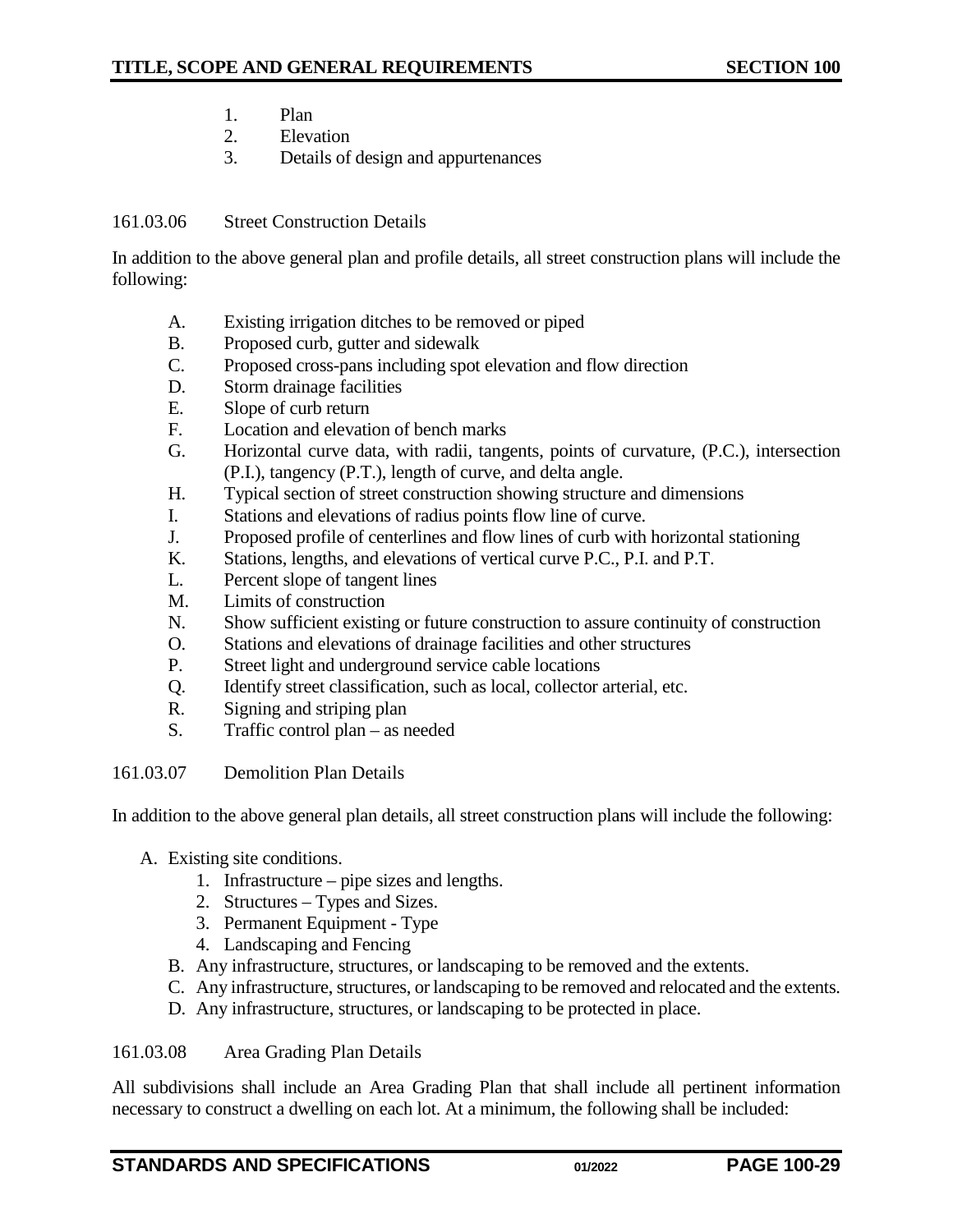- A. Grading and drainage patterns of existing lots adjacent to subdivision
- B. Lot corner elevations
- C. Building finished floor or top of foundation elevations
- D. Elevations of ground outside of building to ensure proper drainage away from the foundation
- E. Elevations and grades of all drainage swales and side lot lines
- F. Elevations of all high points
- G. One foot contours for lots over .25 acres.

The Area Grading Plan must follow the accepted Drainage Plan.

161.03.09 Erosion Control Plan Details

All final construction plans shall include an Erosion Control Plan. Erosion Control Plan drawings will use the same base map as that for the Drainage Plan and shall include, at a minimum, the following information:

- A. A vicinity map with sufficient detail to identify drainage flow entering and leaving the development (flow directional arrows) and general drainage patterns.
- B. Major construction (i.e., development, irrigation ditches, existing detention facilities, culverts, storm sewers) along the path of drainage and points of discharge to the MS4, if applicable.
- C. Location (if applicable) and identification of all structural and non-structural control measures to provide control of all potential pollutants, such as but not limited to sediment, construction site waste, trash, discarded building materials, concrete truck washout, chemicals, sanitary waste, and contaminated soils in the MS<sub>4</sub>.
- D. Specifications and details for installation and implementation of stormwater control measures. Appropriate control measures must be implemented prior to the start of construction activities, must control potential pollutants during each phase of construction, and must be continued through final stabilization. Appropriate structural control measures must be maintained in operational condition.
- E. A narrative description of non-structural control measures.
- F. A transition grading/drainage plan for construction activities that are phased or sequenced (initial, interim, and final). All residential developments shall require a transition-grading plan.
- G. Other information as required by the Town of Erie

#### 161.03.10 Easement Widths

All Town Utilities shall be located in exclusive easements granted to the Town when it is not practical to install said utilities in Town Right-of-Way. Additionally, all easements for Town utilities in residential areas shall be in a tract. Town utilities shall not cross through residential lots. Under no circumstances shall any structures be constructed within these easements or right-of-way without prior approval from the Town. The minimum width requirements are as follows: twenty-five feet (25') minimum or twice the depth of the invert of the utility whichever is greater for an easement with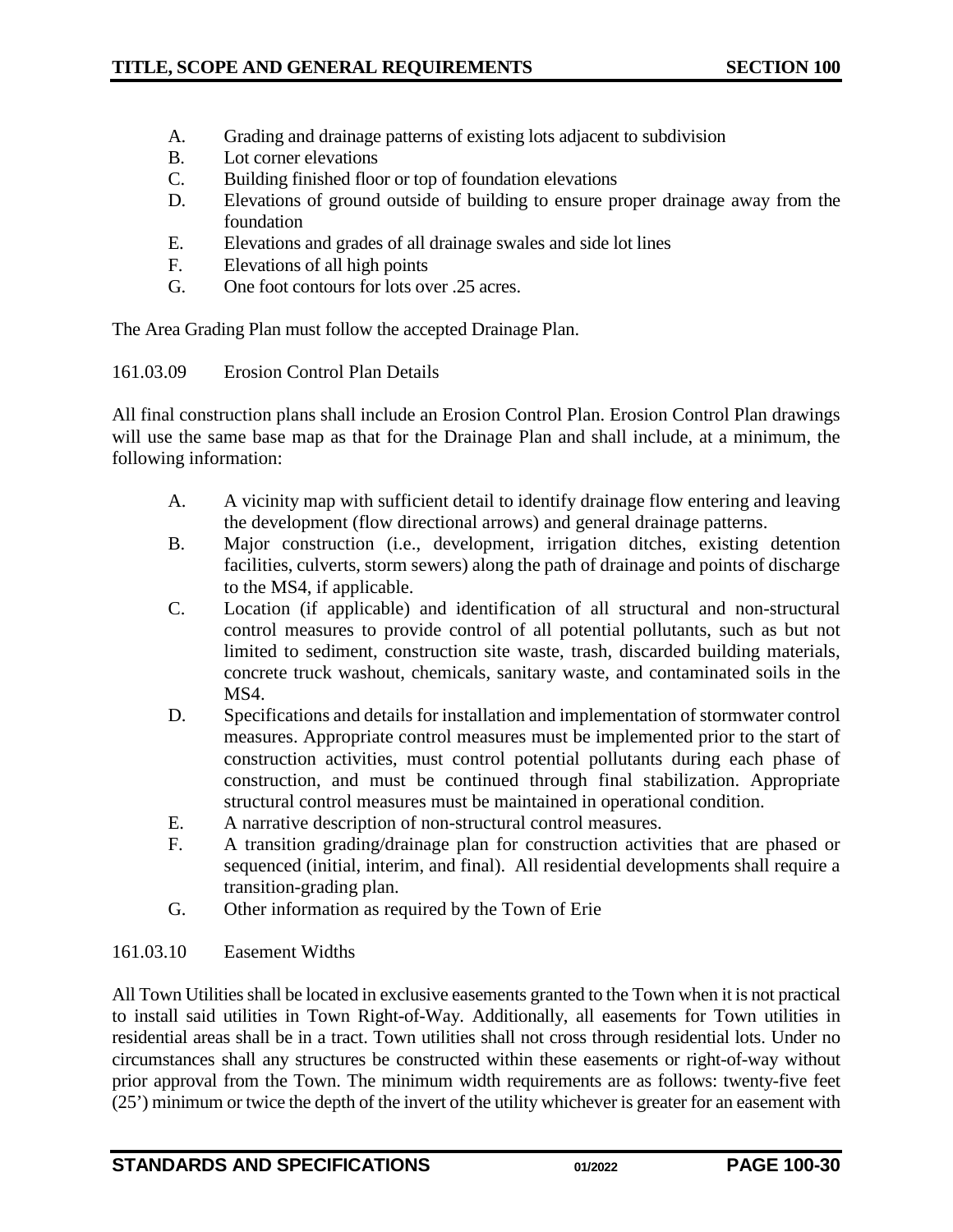one utility, thirty feet (30') minimum for an easement with two utilities that share the easement, forty feet (40') minimum for an easement with three utilities that share the easement, etc.

Utility locations within easements shall be a minimum 10 feet (10') from the edge of the easement to the center of pipe and 10' from center of pipe to center of pipe for more than one utility. For easements with one utility, the utility location within the easement shall be 10' from the edge of the easement on either side for the standard minimum 25' easement and not centered, or the utility shall be placed so as to provide for safe excavation sloping as defined by the current (Occupational Safety and Health Administration) OSHA requirements for excavations and be off center to one side of the easement for single utility easement widths needing to meet the twice the depth of invert width requirement. For easements containing multiple Town utilities and with buried utility lines greater than 10', the Engineer shall submit a proposed easement width for approval be the Town Engineer.

Fire hydrants, Town water meters, and Town water meter vaults that extend on to private property shall require pocket easements around the facility. For fire hydrants and Town meters, the easement shall extend a minimum of 5' from the center of the hydrant or Town Meter and to the property or easement line. For Town water meter vaults, the easement shall extend a minimum of 5' from the outside edges of the facility and to the property or easement line.

## 161.03.11 Specifications and Support Documentation

The following items shall also be included with submitted construction plans:

- A. Town of Erie General Notes and Standard Details.
- B. Reference on plans to other agency standards and specifications that are required or proposed
- C. Where reference to other commonly available standards and specifications will not suffice, copies of specifications are to be provided.
- D. Copies of written approval from other affected agencies as required.
- E. Soils and other test data and design calculations for street structural sections, drainage facilities and other appurtenances as required.

## <span id="page-30-0"></span>**162.00 Engineering Reports**

All engineering reports shall include on the title page 1) the type of report (preliminary or final; Phase I, II, or III for Drainage Reports), 2) the project name, 3) the preparer's name, date, and firm, and 4) P.E. seal of preparer.

#### <span id="page-30-1"></span>162.01 Preliminary Reports

The following preliminary reports must accompany all preliminary plats. The Phase I Drainage Report will be required will be required with the zoning and/or Sketch Plan submittal (number of copies to be determined during the application process).

- A. Preliminary Utility Report
- B. Phase II Drainage Report
- C. Traffic Analysis Report
- D. Geotechnical Studies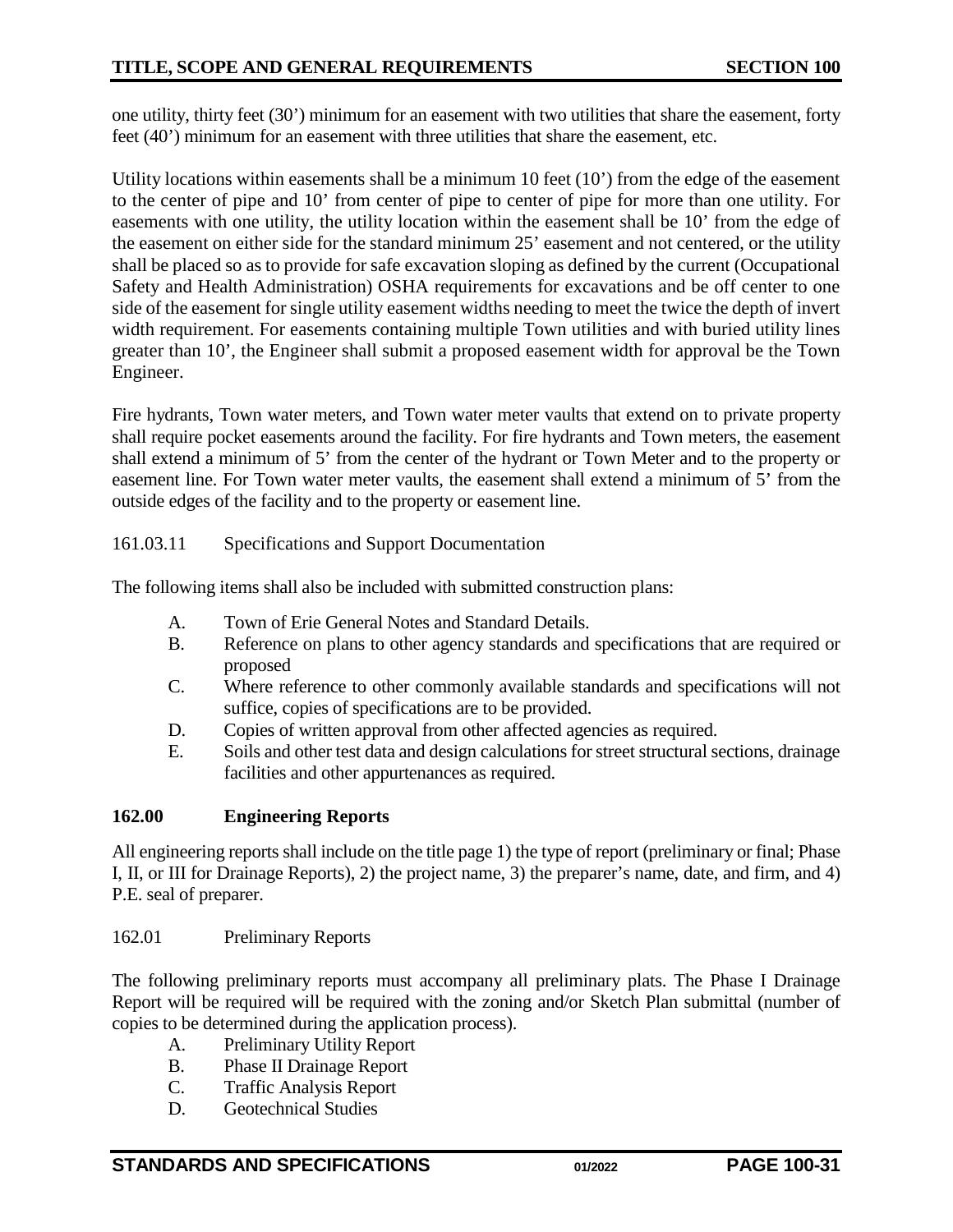- E. Additional reports as required by the Town of Erie Municipal Code
- 162.01.01 Preliminary Utility Report Requirements

Preliminary utility reports will include the following information and data as a minimum:

- A. Sanitary Sewer
	- 1. Layout/Connection to Town Sewer
	- 2. Average and Peak Flow Calculations
- B. Water System
	- 1. Layout/Connection with Town Water
	- 2. Potable Water Demand (peak and average)

#### 162.01.02 Preliminary Geotechnical Report Requirements

Geotechnical and soils investigation studies are required for foundation design and pavement design. These two categories may be combined into one report when the purpose of the investigation includes both facets of design. A preliminary geotechnical report shall include the following information at a minimum:

- A. General Information
	- 1. Past and present land uses and features
	- 2. Proposed use of the land when developed
	- 3. Surface drainage characteristics
	- 4. A general geologic report on the area and a discussion of the soil profiles and subsurface features
	- 5. Potential slope instability
	- 6. High groundwater elevation
- B. Unusual Land Uses/Conditions
	- 1. Report which identifies all unusual land uses such as landfills, open dumps, wetlands, leach fields, areas of natural springs, faults, mines, etc. These shall be presented in a written and graphical format of suitable scale.

162.01.03 Preliminary Traffic Analysis Report

Required information for the preliminary traffic report shall include, but not be limited to the following.

- A. Land use, site and study area boundaries.
- B. Existing and proposed site uses.
- C. Existing and proposed roadways and intersections.
- D. Existing and proposed roadways and intersection capacities and volumes.
- E. Trip generation and design hour volumes.
- F. Trip distribution.
- G. Trip assignments.
- H. Existing and projected traffic volumes.
- I. Levels of service of all affected intersections for the design hour.

162.01.04 Preliminary Drainage Reports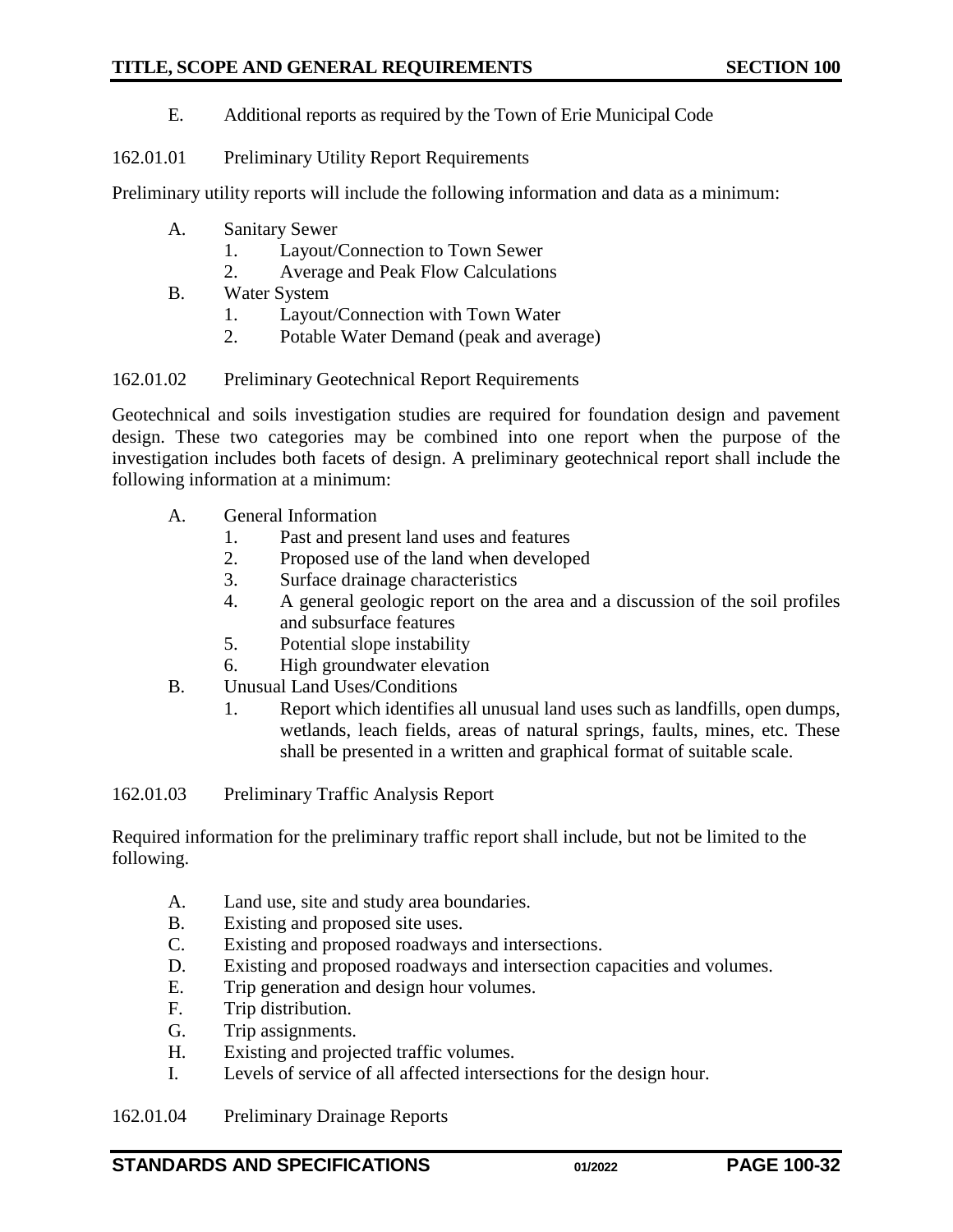Drainage report calculations and supporting data required as set forth herein shall be prepared in accordance with the MHFD Urban Storm Drainage Criteria Manual.

All subdivisions, re-subdivisions, planned unit developments, or other development shall submit drainage reports, construction drawings, and as-built information in accordance with these CRITERIA.

Three copies of all drainage reports shall be submitted to the TOWN for review. The TOWN will retain two copies. All submitted reports should be clearly and cleanly reproduced. Photostat copies of charts, tables, nomographs, calculations, or any other reference material must be legible. Washed out or unreadable portions of the report are unacceptable and could warrant re-submittal of the report. All reports shall be typed on 8-1/2" x 11" paper and bound. The drawings, figures, plates, and tables shall be bound with the report or included in a pocket attached to the report. The report shall be prepared by or supervised by a professional engineer licensed in Colorado. The Phase III Drainage Report shall include documentation of operation and maintenance responsibility.

All reports shall include a cover letter presenting the report for review as well as a declaration of the type of report submitted (i.e., Phase-I, Phase-II, or Phase-III). Incomplete or absent information may result in the report being rejected for review.

Town staff will try to review the drainage reports and provide written review comments and/or acceptance within twenty-one (21) working days of the submittal. Town staff will make every effort to effect a complete review within the review period; however, Town staff cannot guarantee the review time since the response time varies with the workload being experienced. The drainage reports and/or construction plans cannot be accepted by default.

The applicant shall note that acceptance of construction plans, specifications, and associated engineering reports by the TOWN shall only indicate that the plans, specifications, and reports are in general conformance with the Town's submittal requirements, current design criteria, standard engineering principles and practices, and previously approved plans and reports. Acceptance shall not indicate that all assumptions, calculations, and conclusions contained within the drainage reports and/or construction plans have been thoroughly verified by Town staff. **At all times, the professional engineer submitting the construction plans, specifications, and drainage reports shall be solely responsible for their accuracy and validity.** 

All preliminary drainage studies shall have the following certification and acceptance statements:

## **Engineer's Certification**

"I hereby certify that this **(report type)** for the design of **(project name)** was prepared by me (or under my direct supervision) in accordance with the provisions of the *Town of Erie Standards and Specifications for Design and Construction* for the owners thereof. I understand that the Town of Erie does not and will not assume liability for drainage facilities designed by others, including the designs presented in this report."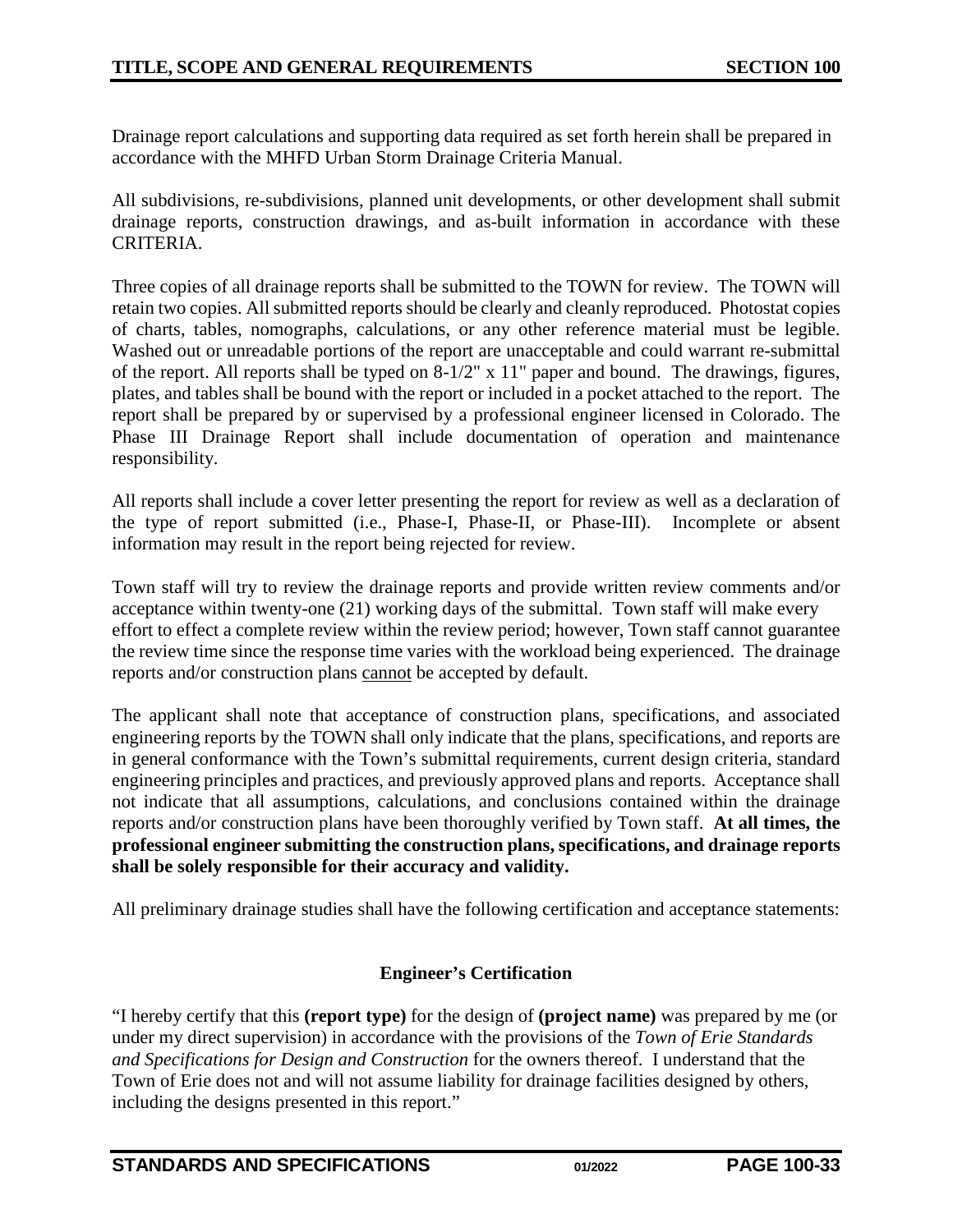**(Name)** Registered Professional Engineer State of Colorado No. **(#) (Affix Seal)**

#### **Town Acceptance**

This report has been reviewed and found to be in general compliance with the *Town of Erie Standards and Specifications for Design and Construction* and other Town requirements. **THE ACCURACY AND VALIDITY OF THE ENGINEERING DESIGN, DETAILS, DIMENSIONS, QUANTITIES, AND CONCEPTS IN THIS REPORT REMAINS THE SOLE RESPONSIBILITY OF THE PROFESSIONAL ENGINEER WHOSE STAMP AND SIGNATURE APPEAR HEREON**.

Accepted by:  $\_\_$ 

Town Engineer Date

If during the construction process or at any time within one year following the acceptance by the TOWN of the completed improvements, any deficiencies or errors are discovered in the construction plans, specifications, drainage reports, or the actual constructed improvements, the TOWN shall have the right to require the developer to make any and all corrections which may be deemed necessary by the TOWN. The costs associated with any such corrections shall be the sole responsibility of the developer.

#### Phase I Drainage Report

The Phase I Drainage Report is the first step in the approval process. A Phase I Drainage Report must be submitted during the zoning and/or sketch plan process. This report will review at a conceptual level the feasibility and design characteristics of the proposed development and drainage system.

#### **Report Contents**

The Phase I Drainage Report shall be in accordance with the following outline and contain the applicable information listed:

- I. GENERAL LOCATION AND DESCRIPTION
	- A. Location
		- 1. All streets and highways within and adjacent to the site or the area to be served by the drainage improvements
		- 2. Township, range, section, 1/4 section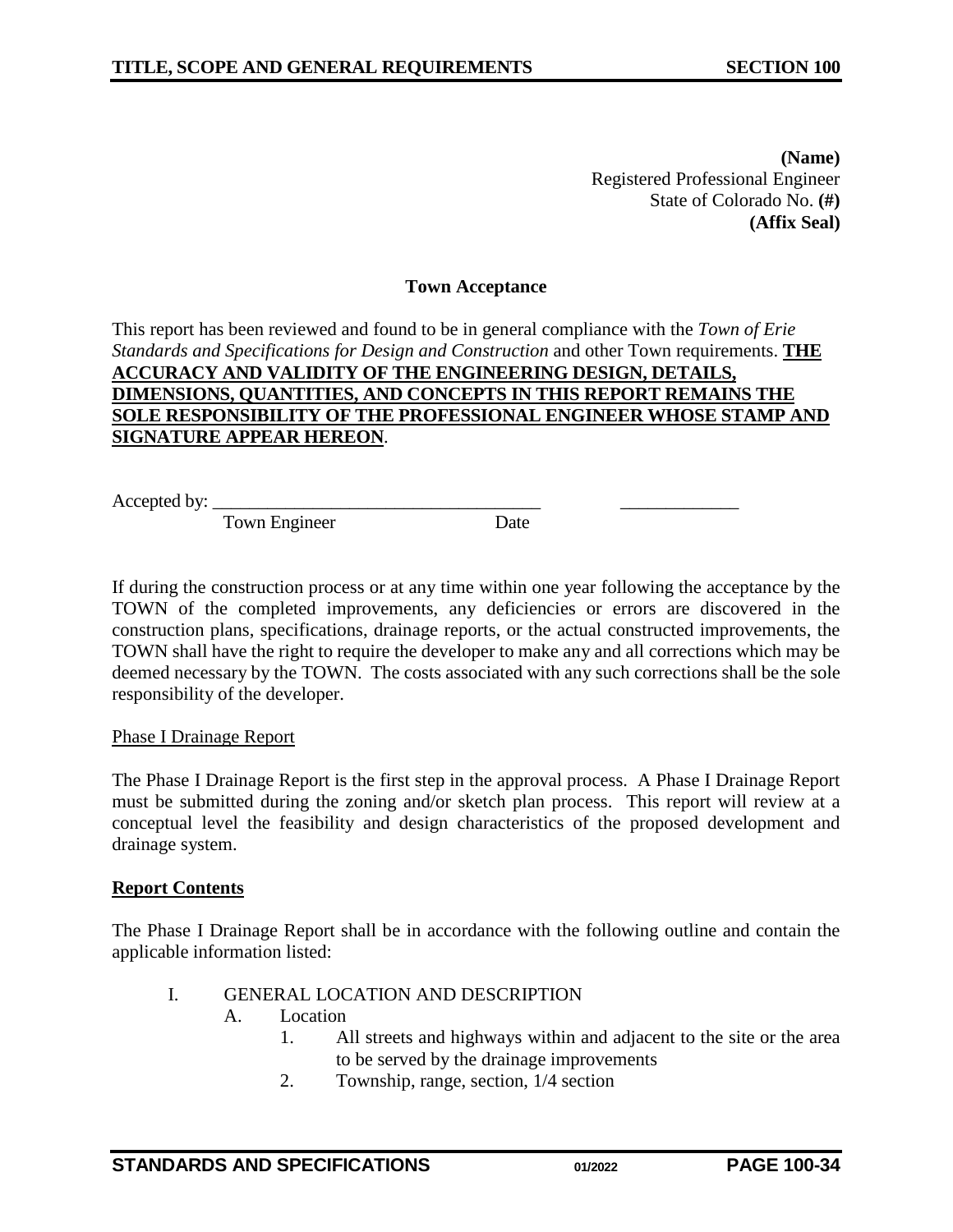- 3. All major drainageways and storm drainage facilities within or adjacent to the site
- 4. Names of surrounding developments
- B. Description of Property
	- 1. Area in acres
	- 2. Type of ground cover and vegetation
	- 3. Major drainageways within the property
	- 4. Irrigation facilities such as ditches and canals
	- 5. Proposed land use
	- 6. Identification of all wetland areas and the affected area in acres.
- II. DRAINAGE BASINS
	- A. Major Basin Description
		- 1. Reference to applicable major drainageway planning studies, flood hazard area delineation reports (FHAD), and flood insurance rate maps (FIRM)
		- 2. Major drainage basin characteristics such as existing and proposed land uses within the basin
		- 3. Discussion of existing drainage patterns
		- 4. Identification of all irrigation facilities within 150-feet of the property boundary
		- 5. Identification including ownership of all lakes and ponds which either influence or may be influenced by the local drainage. Identification of all dams under the State Engineer's Office jurisdiction including the dam's current rating, status, and pertinent sections and drawings of the dam breach analysis.
	- B. Sub-Basin Description
		- 1. Discussion of any Master Plan improvements designated for the site.
		- 2. Discussion of existing drainage patterns of the property
		- 3. Discussion of the downstream drainage flow patterns and the impact of the proposed development under existing and fully developed basin conditions

#### III. DRAINAGE FACILITY DESIGN

- A. General Concept
	- 1. Discussion of existing drainage patterns
	- 2. Discussion of compliance with off-site runoff considerations both upstream and downstream
	- 3. Discussion of existing drainage problems or concerns both on-site and off-site
	- 4. Discussion of anticipated and proposed drainage patterns and facilities
	- 5. Discussion of wetlands issues (if any) such as mitigation or replacement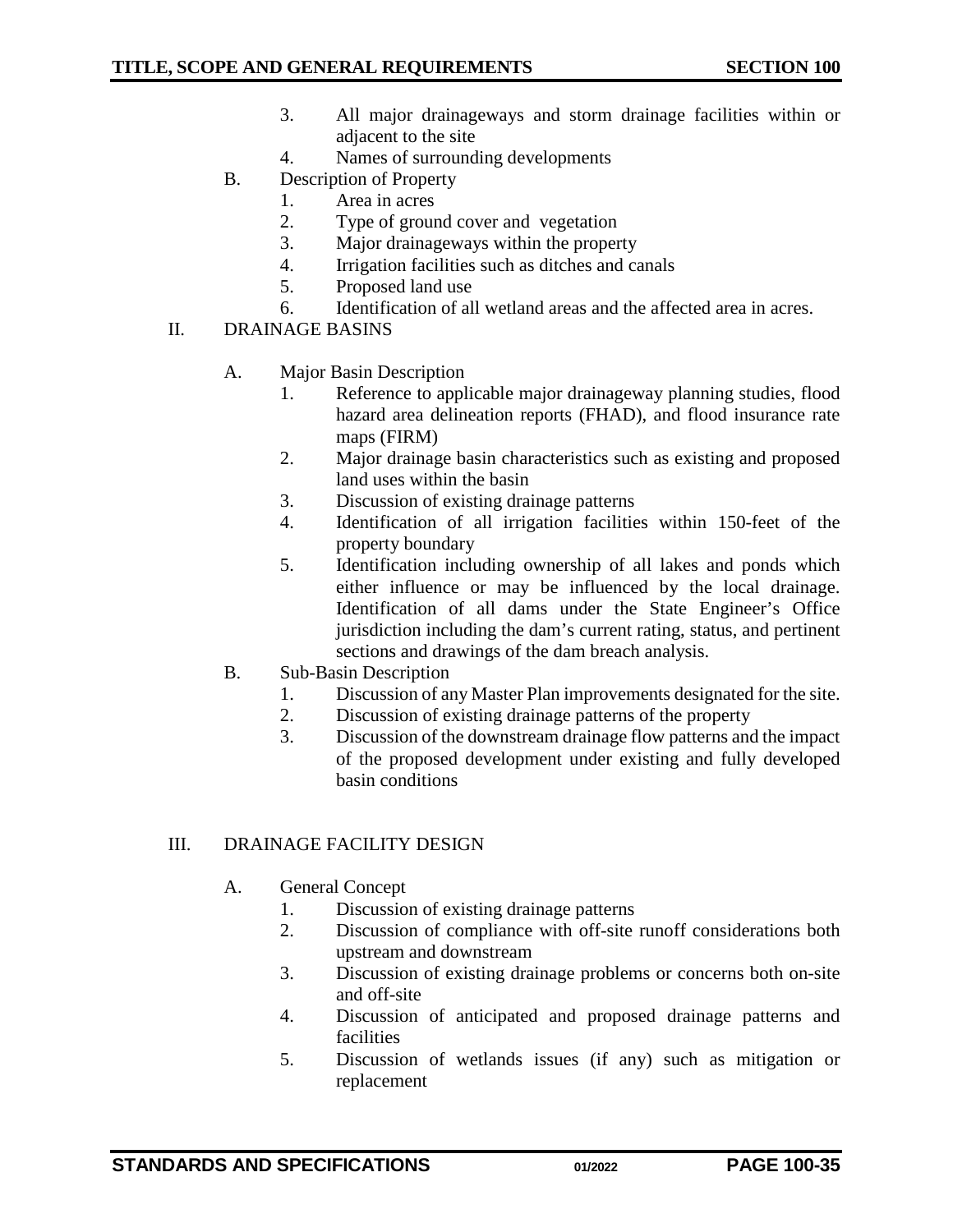- 6. Discussion of the content of tables, charts, figures, plates, or drawings presented in the report
- 7. Discussion of assumptions, techniques, and methodologies utilized
- 8. Discussion of all referenced reports and studies (i.e., are they valid, complete, etc.)
- B. Specific Details
	- 1. Determine the major and minor drainage flows for the major basins
	- 2. Discussion of potential drainage problems encountered and solutions at specific design points
	- 3. General discussion of detention pond storage and outlet design
	- 4. Discussion of maintenance and access aspects of the drainage facility design
	- 5. Discussion of the drainage impacts to downstream properties
- C. Adaptations from Criteria
	- 1. Identify provisions by section number for which a adaptation is requested
	- 2. Provide specific and detailed justification for each adaptation requested

#### IV. SUMMARY

- A. Overall summary including conclusions and professional opinions on the existing drainage facilities and the proposed facilities
- V. REFERENCES
	- A. Reference all criteria, storm water master plans, FHADs, FIRMs, and technical information used to support the conceptual design of the proposed drainage system

#### **Drawing Contents**

All drawings shall be a maximum 24" x 36" in size.

## GENERAL LOCATION MAP

The map should be at a scale of 1-inch  $= 1000$  feet to 1-inch  $= 4000$  feet.

- The map shall provide sufficient detail to identify drainage flows entering and leaving the proposed development. The map shall indicate the drainage flow paths from the upstream end of any off-site basin to the receiving major drainageway.
- The map shall identify any major facilities (i.e., irrigation ditches, existing detention facilities, culverts, and storm sewers) along the flow path to the receiving major drainageway. All major drainageways shall be identified and shown on the report drawings.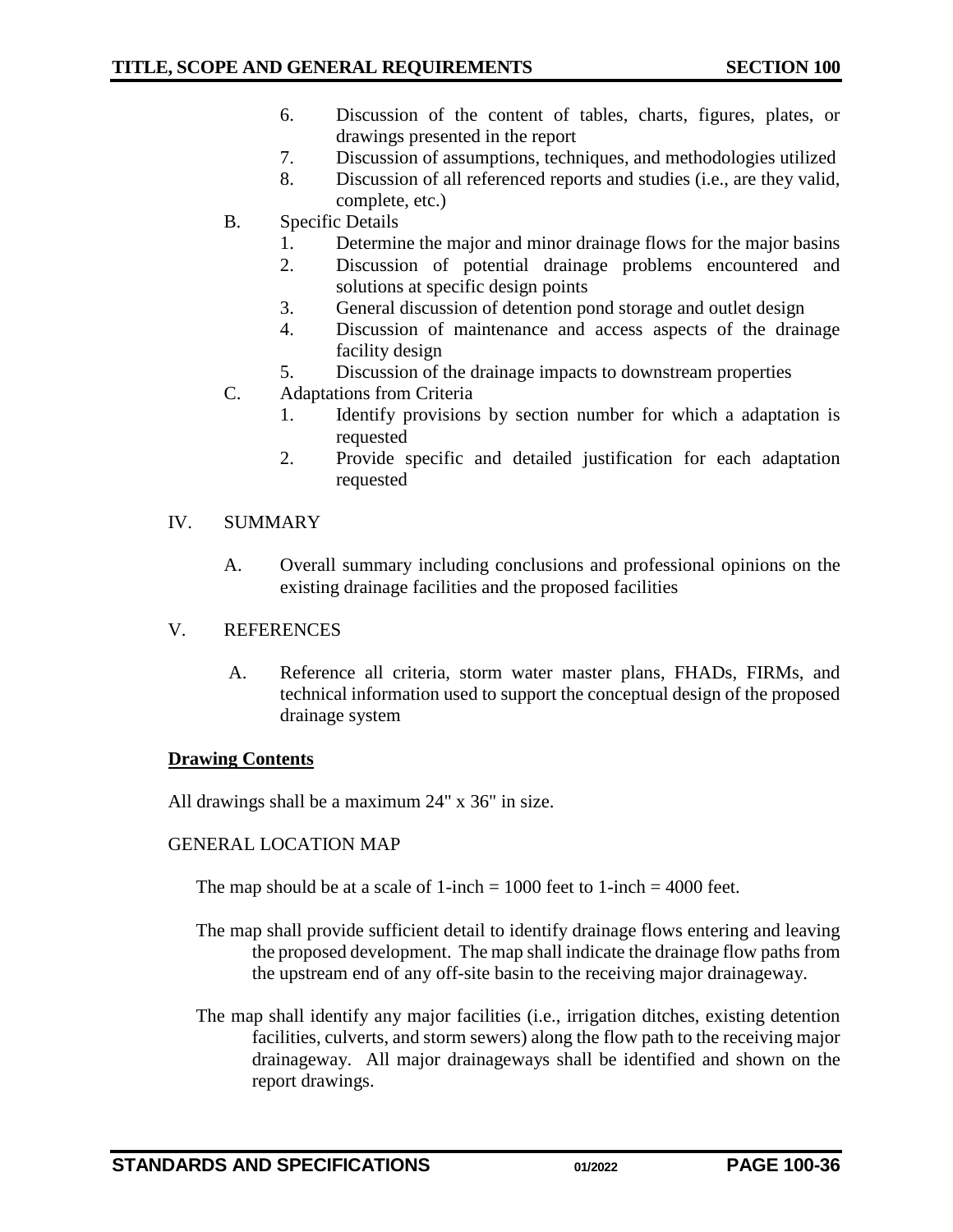Major basins are to be identified. Topographic contours are to be included

## FLOODPLAIN INFORMATION

A map showing the location of the subject property shall be included with the report

## DRAINAGE PLAN

Map(s) of the proposed development at a scale of  $1" = 20'$  to  $1" = 100'$  shall be included. The plan shall show the following:

- 1. Physical Characteristics
	- (a) Existing topography with contours shown in intervals of two feet or five feet for the entire project area
	- (b) Proposed topography with contours shown in intervals of two feet or five feet for the entire project, if available
	- (c) Existing off-site topography with contours shown in intervals consistent with the on-site information. Off-site topography should extend as follows:
		- (1) For projects less than one acre in size, off-site topography for a distance of at least fifty feet in every direction
		- (2) For projects larger than one acre in size, off-site topography for a distance of at least one hundred fifty feet in every direction or as directed by the Town staff
	- (d) Approved grading plans (shown in contour intervals consistent with the on-site information) for all adjacent properties which have not yet been constructed
	- (e) Existing vegetation and location, type, and size of significant trees
	- (f) All existing wetlands areas
- 2. All existing drainage facilities both on-site and off-site for a distance as determined in 1(c) above.
- 3. Major drainageways and the approximate 100-year floodplain limits based on the most current available information
- 4. Proposed drainage facilities including location of detention ponds, storm sewers, channels, and corresponding outlet flow paths in a detail consistent with the proposed development plan
- 5. Major drainage basin boundaries and sub-basin boundaries
- 6. Any off-site feature influencing the proposed development and the proposed drainage system
- 7. Proposed drainage flow paths
- 8. Legend to define map symbols

Title block with revision dates in lower right corner

Phase II Drainage Report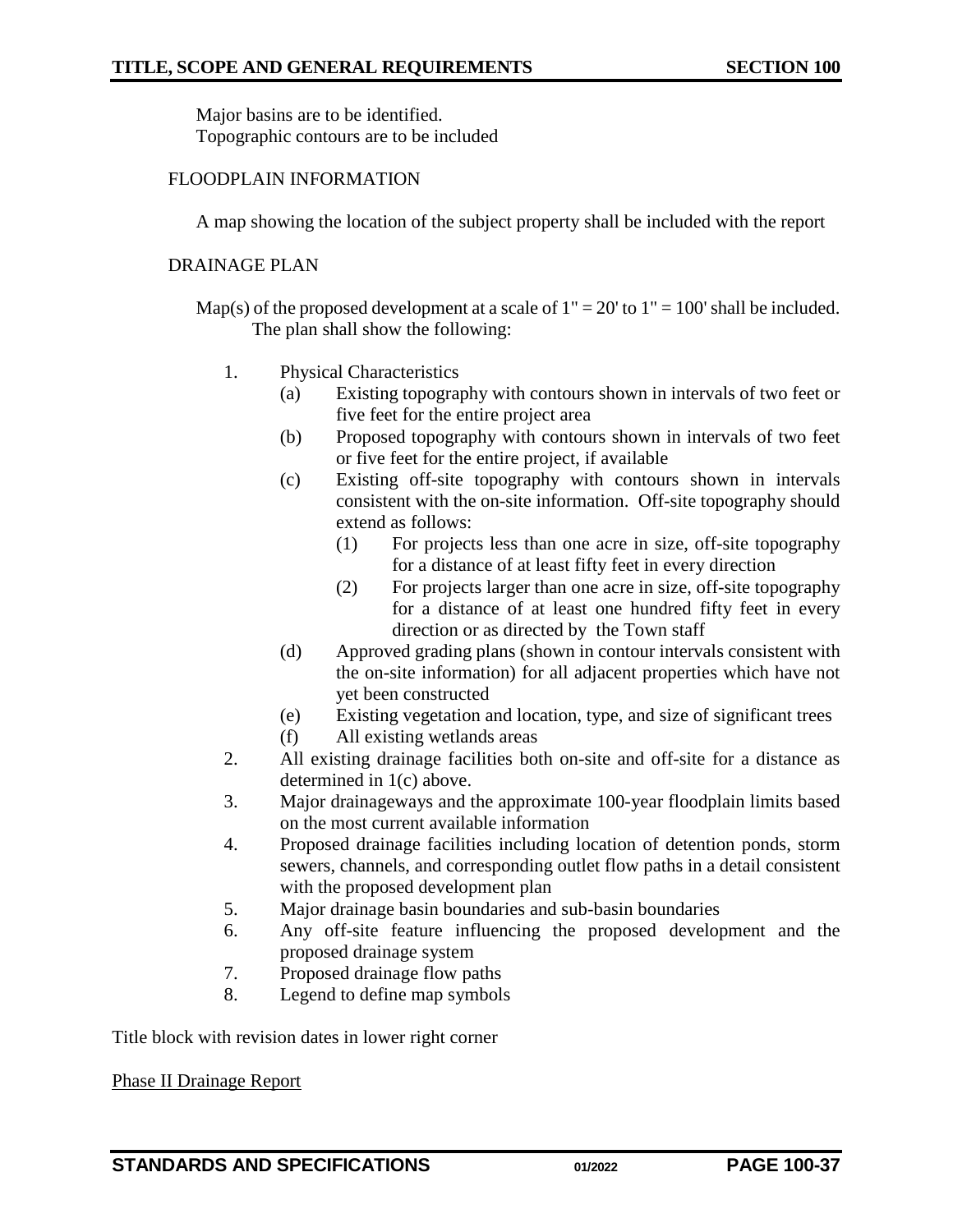## **TITLE, SCOPE AND GENERAL REQUIREMENTS SECTION 100**

The purpose of the Phase II Drainage Report is to refine the conceptual drainage system and identify in greater detail the problems, which may occur both on-site and off-site as a result of the proposed development. The Phase II Drainage Report shall be submitted with the application for the Preliminary Plat. The Phase II Drainage Report must be written in such a manner and contain enough detail to be self-explanatory (i.e., possession of the Phase I Drainage Report is not necessary to understand the Phase II Drainage Report). The Phase II Drainage Report should be accompanied by a completed Project Stormwater Quality Control Measure Design Standards Form provided by the Planning and Development Department.

**The developer or his consultant is responsible for obtaining any and all permits, licenses, and any other documentation/correspondence that are necessary to address any additional issues such as wetlands, floodplains, irrigation facilities, groundwater dewatering, and protection of existing utilities.**

#### **Report Contents**

The Phase II Drainage Report shall be in accordance with the following outline and contain the applicable information listed:

## I. GENERAL LOCATION AND DESCRIPTION

- A. Location
	- 1. Township, range, section, 1/4 section
	- 2. All streets and highways including the existing ROW widths within 150 feet of the site
	- 3. Major drainageways and facilities within 150 feet of the site
	- 4. Names of surrounding developments
- B. Description of Property
	- 1. Area in acres
	- 2. Ground cover such as the type of trees, shrubs, vegetation, general soil conditions, topography, and slope
	- 3. Major drainageways within and adjacent to the site
	- 4. General project description
	- 5. Irrigation facilities within and adjacent to the site
	- 6. Proposed land use
	- 7. Identification of all wetland areas including the affected area in acres
	- 8. All existing easements within 150 feet of the site

#### II. DRAINAGE BASINS

- A. Major Basin Description
	- 1. Reference to applicable major drainageway planning studies, flood hazard area delineation reports (FHADs), and flood insurance rate maps (FIRMs)
	- 2. Major basin drainage characteristics including existing and proposed land uses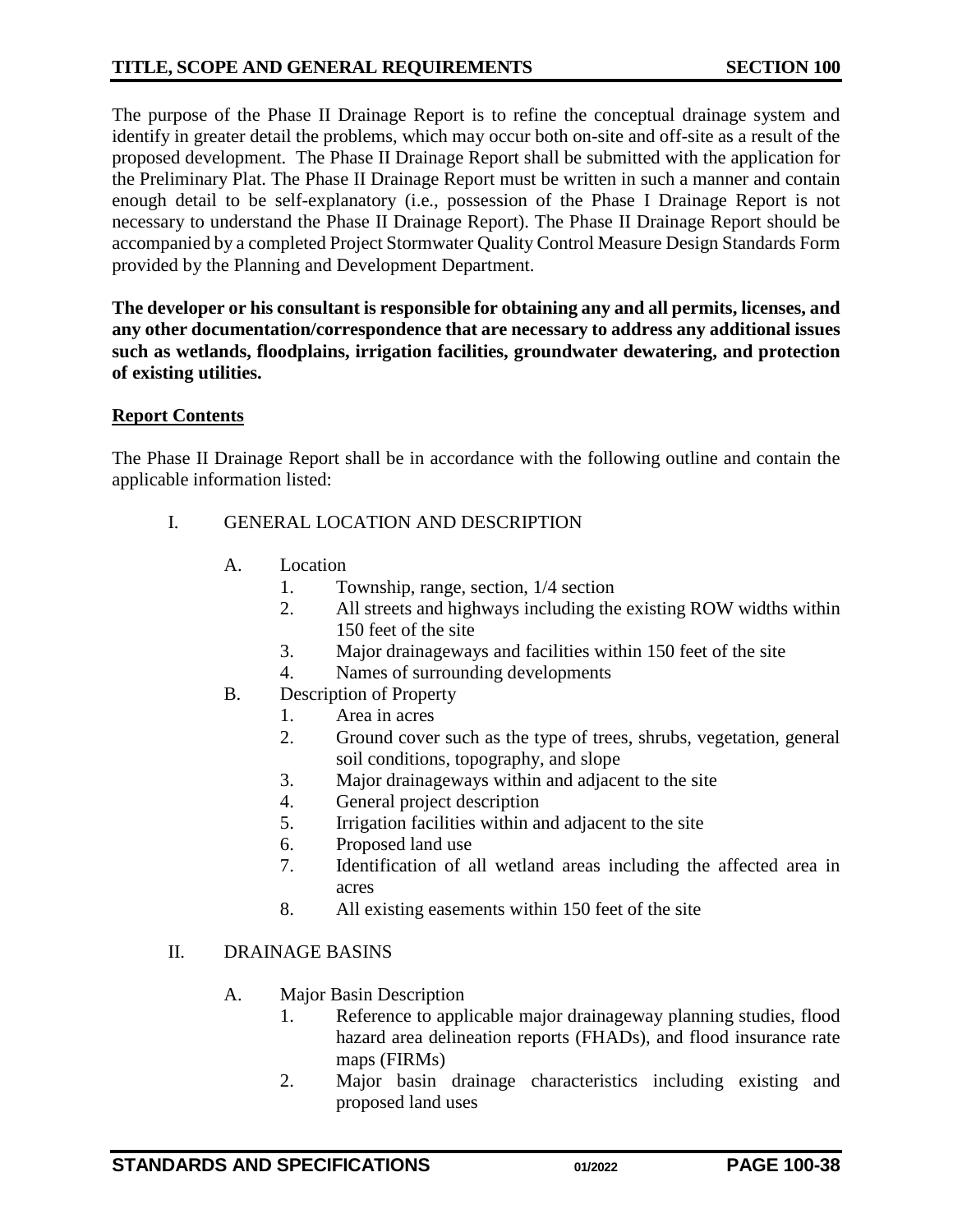- 3. Identification of all irrigation facilities within the basin
- 4. Identification including ownership of all lakes and ponds which either influence or may be influenced by the local drainage. Identify all dams under the State Engineer's Office jurisdiction including the dam's current rating, status, and pertinent sections and drawings of the dam breach analysis
- B. Sub-basin Description
	- 1. Discussion of historic drainage patterns of the site
	- 2. Discussion of off-site drainage flow patterns and the impact of the proposed development under existing and fully developed basin conditions

## III. DRAINAGE DESIGN CRITERIA

- A. Development Criteria Reference and Constraints
	- 1. Discussion of previous drainage studies (i.e., project master plans, Phase I Drainage Reports, etc.) for the site that influence or are influenced by the proposed drainage facilities
	- 2. Discussion of drainage studies for adjacent properties and their effect on the proposed drainage system
	- 3. Discussion of the drainage impact of site constraints such as streets, utilities, and existing structures
	- 4. Discussion of wetlands issues (if any) such as mitigation or replacement.
- B. Hydrological Criteria
	- 1. Identify design rainfall for the design recurrence intervals
	- 2. Identify runoff calculation method
- C. Hydraulic Criteria
	- 1. Determination of the capacity of the downstream drainage system and its ability to handle the drainage from the development site
	- 2. Preliminary storm sewer system layout including inlets
	- 3. Identify the allowed detention discharge and storage calculation method
- D. Adaptations from Criteria
	- 1. Identify provisions by section number for which a adaptation is requested
	- 2. Provide specific and detailed justification for each adaptation requested

## IV. DRAINAGE FACILITY DESIGN

- A. General Concept
	- 1. Discussion of the proposed drainage system and typical drainage patterns
	- 2. Discussion of compliance with off-site runoff considerations
	- 3. Discussion of the content of tables, charts, figures, plates, or drawings presented in the report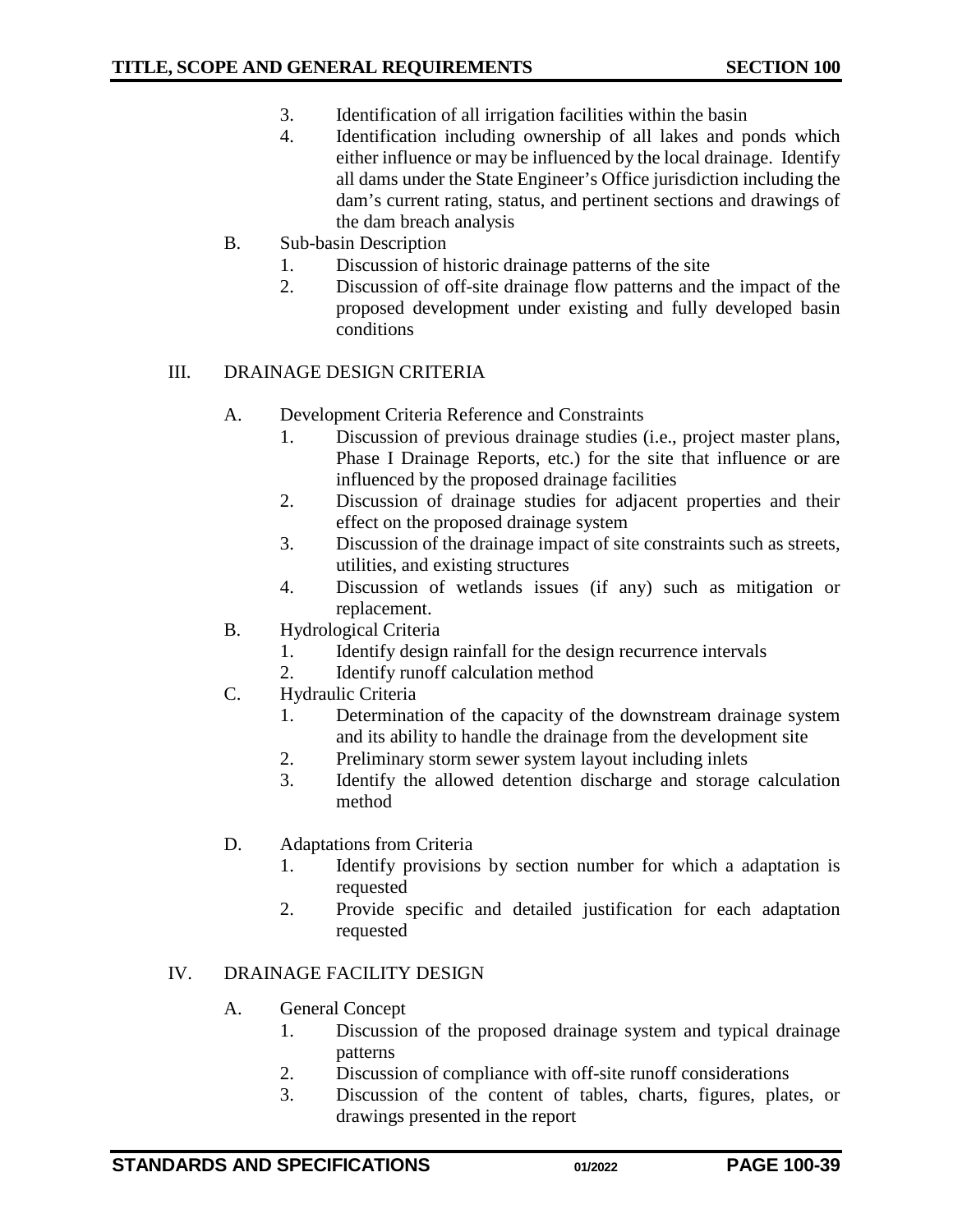- 4. Discussion of the contents of referenced reports, studies, etc.
- B. Specific Details
	- 1. Discussion of drainage problems encountered and solutions at specific design points
	- 2. Discussion of detention pond storage and outlet design
	- 3. Discussion of maintenance and access aspects of the proposed design
	- 4. Discussion of the necessity of easements and tracts for drainage purposes including the limitations of use
	- 5. Discussion of the impacts on the downstream properties of flow release from the site
	- 6. Discussion of the impact on existing floodplains of major drainageways and the requirements if altering the existing 100-year floodplain

## V. SUMMARY

- A. Discussion of compliance with CRITERIA, MANUAL, and major drainageway planning studies
- B. Drainage Concept
	- 1. Describe how the drainage design will control damage due to storm runoff both on-site and off-site
	- 2. Influence of the proposed development on the Major Drainageway Planning Studies recommendations

## VI. REFERENCES

- A. Reference all criteria and technical information used
- VII. APPENDICES
	- A. Hydrologic Computations
		- 1. Land use assumptions regarding adjacent properties
		- 2. Major and minor storm runoff peaks at specific design points
		- 3. Historic and fully developed runoff peaks at specific design points
		- 4. Time of concentration and runoff coefficients for each basin and sub-basin
	- B. Hydraulic Computations
		- 1. Existing and proposed culvert capacities
		- 2. Open channel typical sections, capacity, and depths
		- 3. Detention area, volume, and depth
		- 4. Downstream drainage system capacity to the major drainageway system
	- C. Approval and/or Agreement Letter(s)
		- 1. Approval letter(s) from other jurisdictions, canal companies, pond owners, etc., (if required)
		- 2. All permits, licenses, etc., for any wetland removal or mitigation as required by the USACE.
	- D. Design Standards and Long-term Operation and Maintenance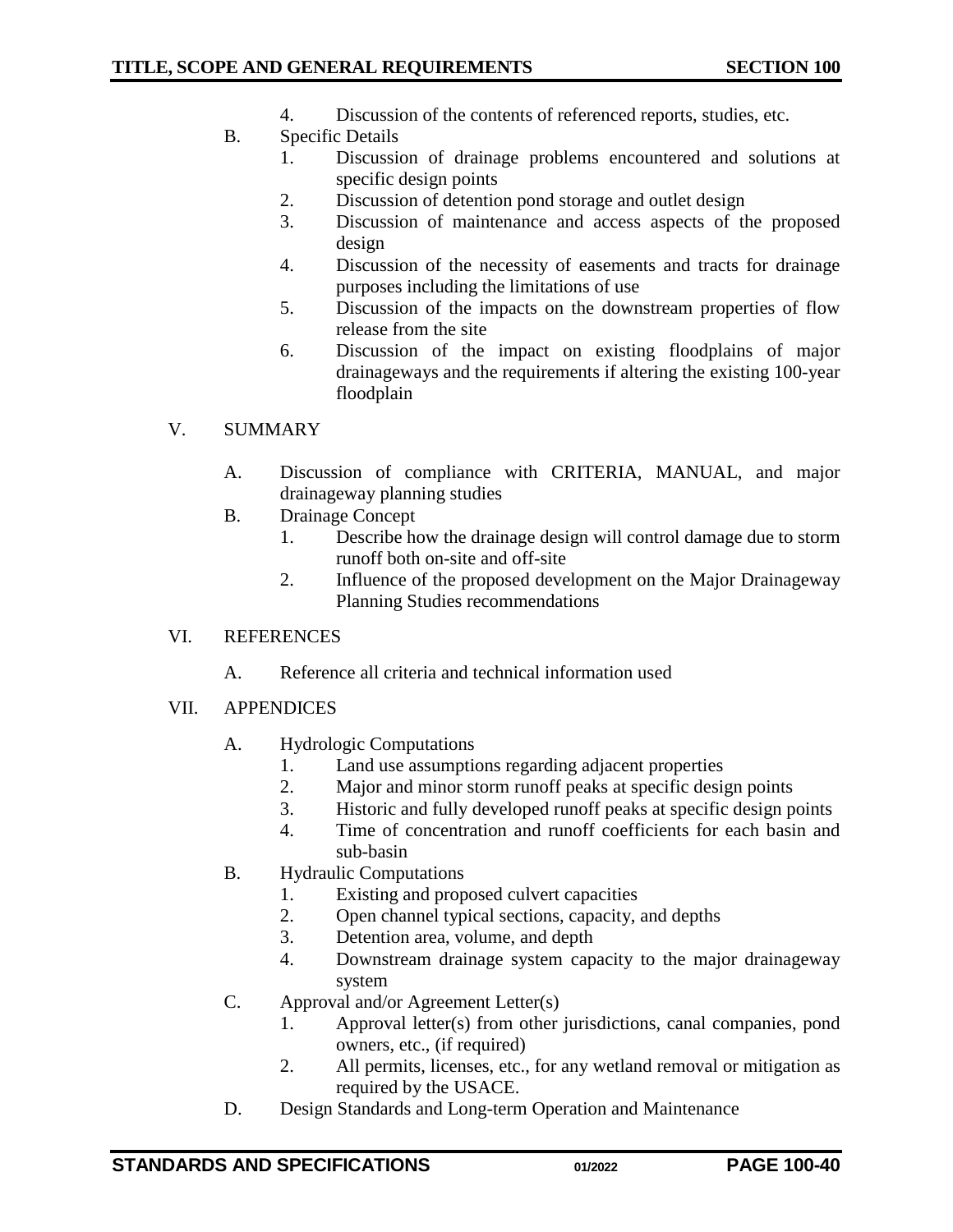- 1. Project Stormwater Quality Design Standards Form provided by the Planning and Development Department
- 2. Operations and maintenance procedures that ensure long term observation, maintenance, and operation of control measures. The documentation shall include frequencies for routine inspections and maintenance activities.
- 3. Documentation regarding easements or other legal means allowing for Town of Erie access of the control measure site for inspection purposes and for maintenance purposes should the responsible parties fail to ensure proper operation and maintenance.
- 4. Permanent Stormwater Control Measures Maintenance Agreement, if applicable
- 5. Narrative reference for all non-structural control measures.

## **Drawing Contents**

All drawings shall be a maximum 24" x 36" in size.

## I. GENERAL LOCATION MAP

- A. The map should be at a scale of  $1$ -inch = 1000-feet to  $1$ -inch = 4000-feet
- B. The map shall provide sufficient detail to identify drainage flows entering and leaving the site as well as the drainage flow paths from the upstream end of any off-site basin to the major drainageway
- C. The map shall identify any major facilities (i.e., irrigation ditches, existing detention facilities, culverts, and storm sewers) along the entire flow path. All major drainageways shall be identified and shown on the report drawings.
- D. Major drainage basins are to be shown
- E. Topographic contours are to be included

## II. FLOODPLAIN INFORMATION

A. A map showing the location of the subject property shall be included with the report

#### III. DRAINAGE PLAN

- A. Map(s) of the proposed development at a scale of  $1" = 20'$  to  $1" = 100'$  shall be included. The plan shall show the following:
	- 1. Physical Characteristics:
		- (a) Existing topography with contours shown in intervals of two feet for the entire site
		- (b) Proposed topography with contours shown in intervals of two feet for the entire site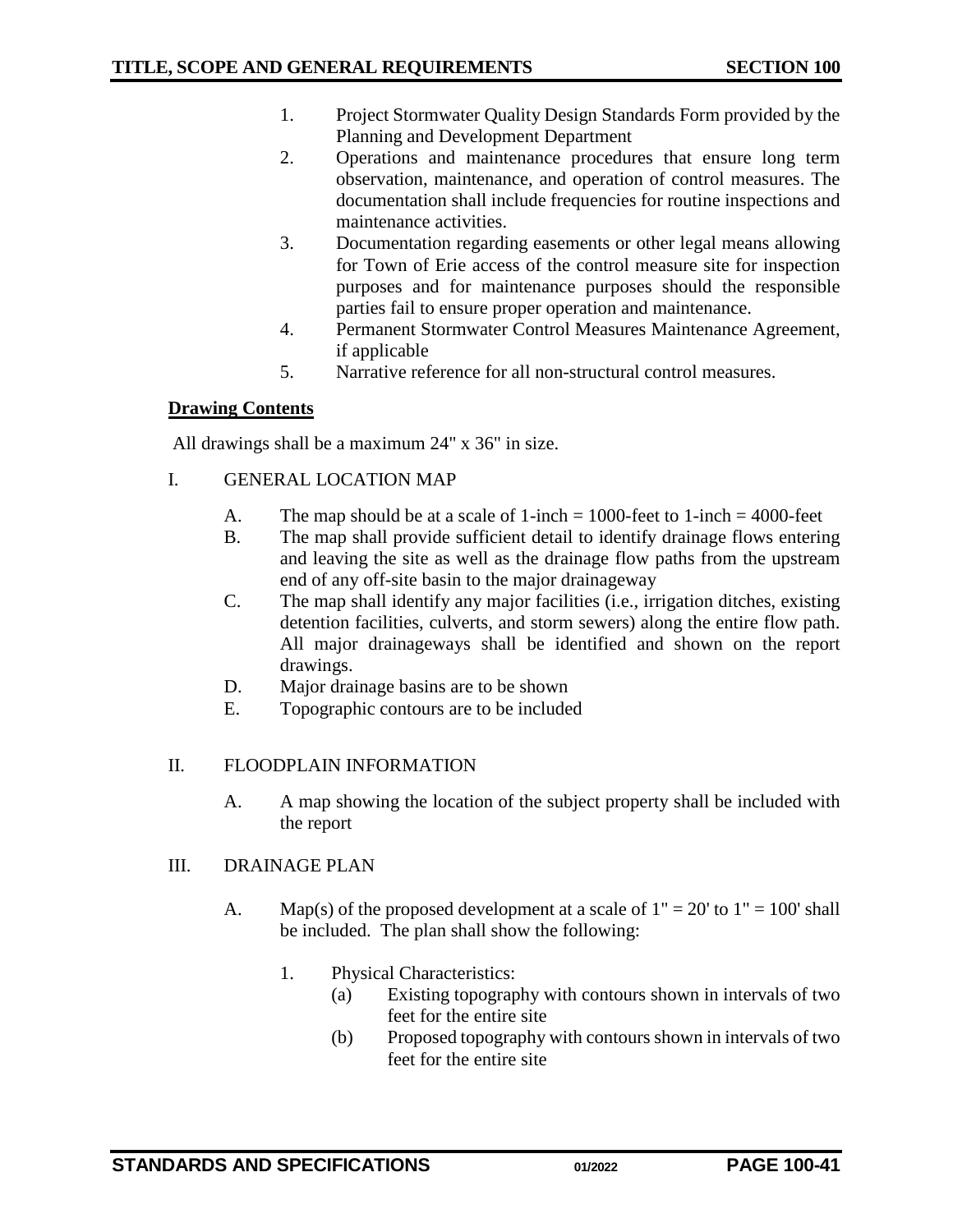- (c) Existing off-site topography shown at a maximum of fivefoot contour intervals. The off-site topography should extend as follows:
	- (1) For projects less than one acre in size, off-site topography for a distance of at least fifty feet in every direction
	- (2) For projects larger than one acre in size, off-site topography for a distance of at least one hundred fifty feet in every direction or as directed by the Town staff.
- (d) Approved grading plans (shown at a maximum of five-foot contour intervals) for all adjacent properties which have not yet been constructed
- (e) First-floor elevations of any existing or approved structure within one hundred fifty feet of the property line of the project.
- (f) Cross-sections as required by the Town Engineer to illustrate the relationship between the proposed facilities and the existing or approved facilities
- (g) All existing wetland areas including their area in acres
- 2. Existing property lines and easements
- 3. Streets indicating their ROW width, flow line width, curb type, sidewalk width, and approximate longitudinal slope
- 4. Existing drainage facilities and structures including irrigation ditches, roadside ditches, cross-pans, drainageways, and culverts. All pertinent information such as material, size, shape, slope, and location shall also be included.
- 5. Overall drainage basin boundary and sub-basin boundaries
- 6. The outfall points and flow rates for runoff from the proposed site. Delineation of the off-site flow path to the major drainageway. The drainage facilities necessary to convey the flows to the major drainageway without damaging downstream properties
- 7. Routing and accumulation of design flows at various critical points for the minor storm runoff using the format shown in Table 202
- 8. Routing and accumulation of design flows at various critical points for the major storm runoff using the format shown in Table 202
- 9. Required volumes and release rates for detention pond facilities and general information on the triple stage outlet design
- 10. 100-year floodplain delineation and corresponding water surface elevations of all existing FHAD and FEMA floodplains affecting the property
- 11. Locations and elevations (if known) of all existing and proposed utilities affected by or affecting the drainage system design.
- 12. Routing of off-site drainage flow through the site
- 13. Legend of map symbols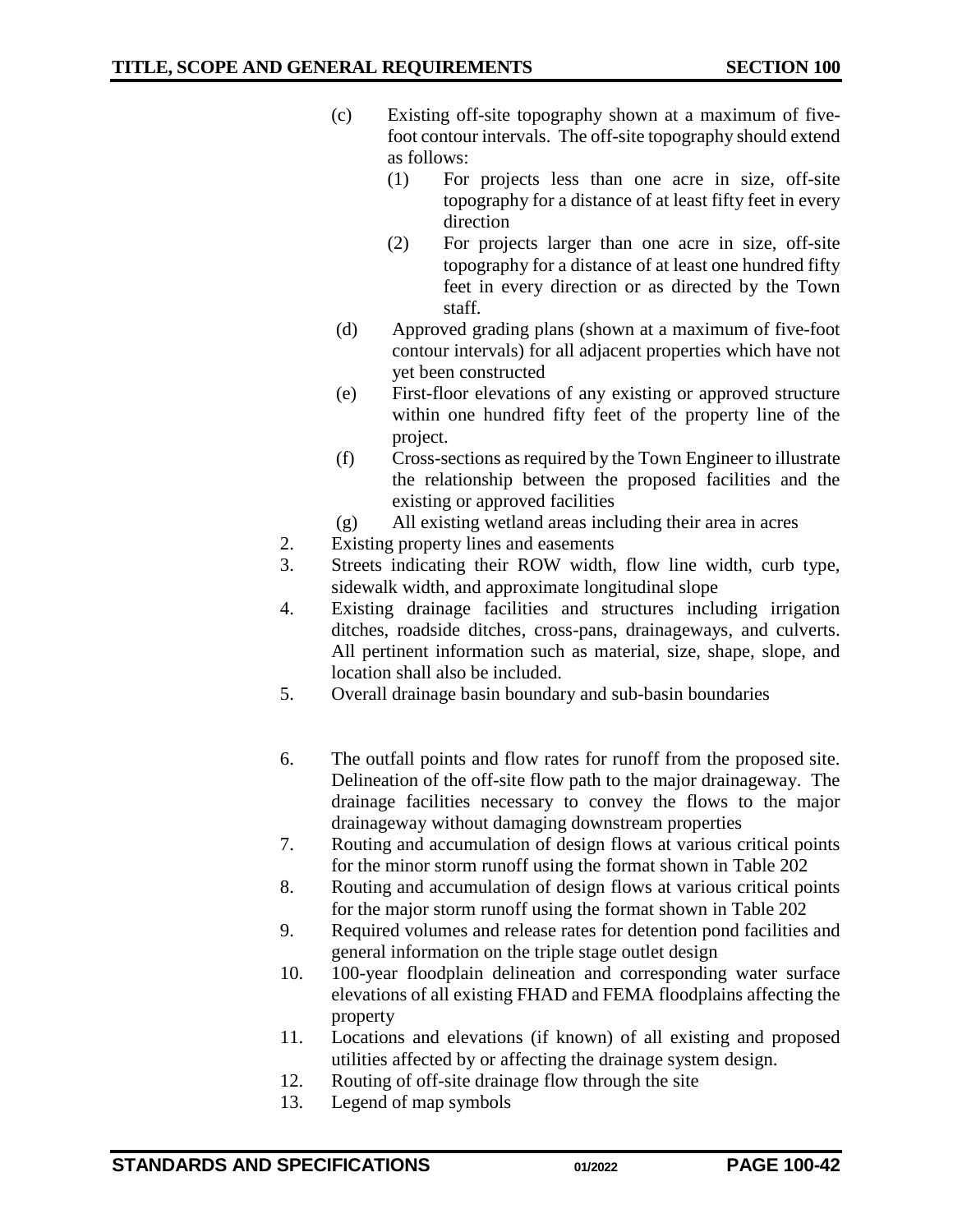14. Title block with revision dates in lower right hand corner

#### <span id="page-42-0"></span>162.02 Final Engineering Reports

The following final reports must accompany all site plans, minor subdivision, and final plat applications (number of copies to be determined during the application process):

- A. Utility Report
- B. Phase III Drainage Report
- C. Traffic Analysis Report
- D. Geotechnical Studies
- E. Construction Traffic Routing Plan
- F. Additional reports as required by the Town of Erie Municipal Code

## 162.02.01 Final Utility Report

Final utility reports will include the following information and data as a minimum:

- A. Sanitary Sewer
	- 1. Layout and connection to Town sewer
	- 2. Average and peak flow calculations
	- 3. Maximum and minimum slope and velocity
	- 4. Available existing downstream capacity
- B. Water
	- 1. Layout and connection with Town water
	- 2. Potable water demand (peak and average)
	- 3. Fire flow demand
	- 4. Peak instantaneous demand and meter sizing
	- 5. Available pressure and capacity
	- 6. Irrigation water demand
	- 7. Network model of system serving development

162.02.02 Final Traffic Impact Study

All preliminary plats, zoning, and commercial site plans will provide a Traffic Impact Study.

## **Guidelines for Traffic Impact Studies**

The purpose of a Traffic Impact Study is to determine existing conditions in the vicinity of the development, forecast the additional traffic that it will generate, and identify internal and external transportation improvements that will be necessary to mitigate the resulting impacts. Following these guidelines when preparing a traffic impact study will present a standard format and facilitate the review process.

The Town of Erie encourages developers to maintain contact with Town personnel throughout the development process. Traffic consultants are highly encouraged to discuss projects with the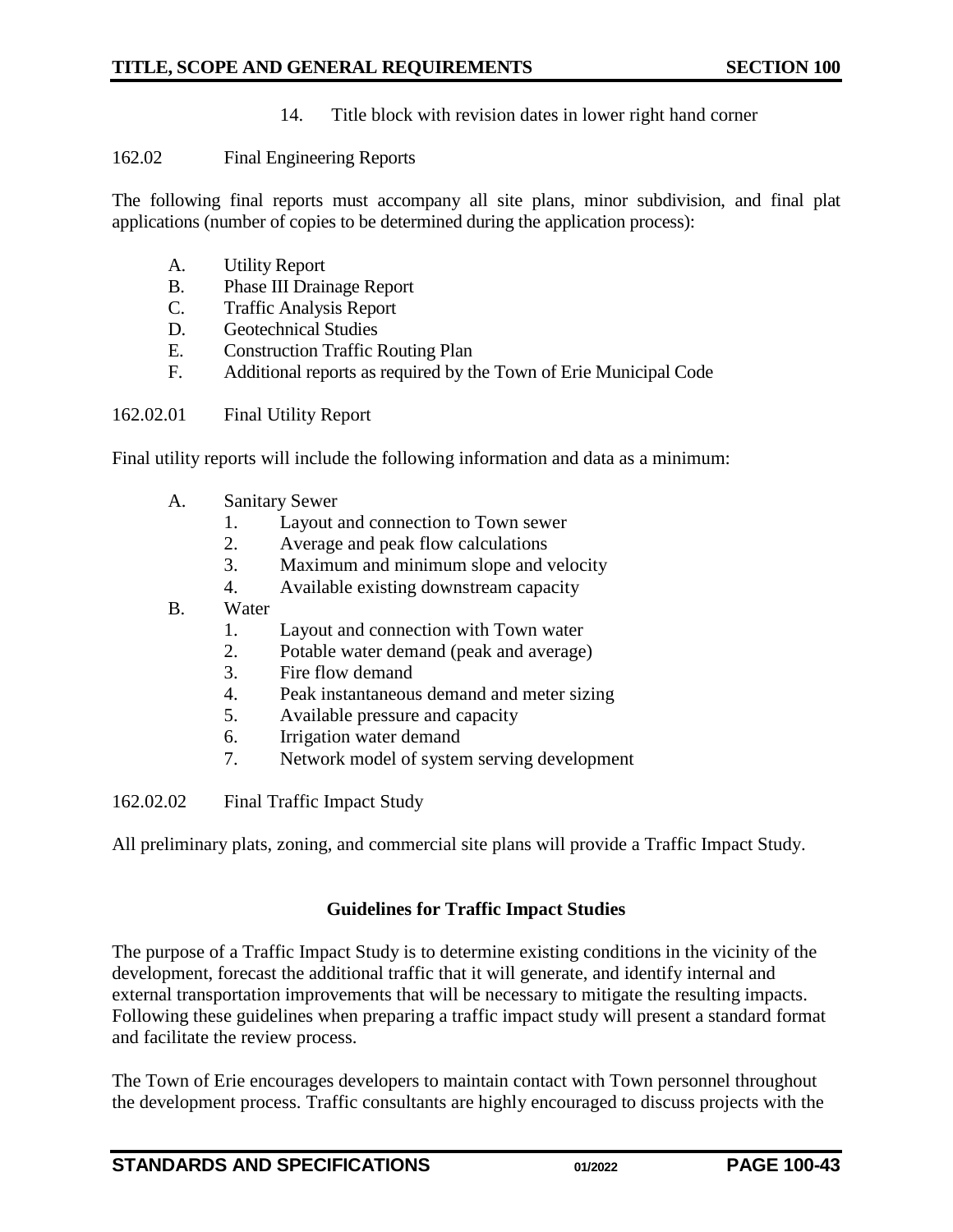Town and its representatives prior to study startup. An early meeting may be appropriate for large

projects to identify the study area and specific roads and intersections that will be analyzed. The study report should identify the individual who conducted the study.

All traffic impact studies shall contain, as a minimum, the following information:

- A. Summary of the existing conditions in the vicinity of the project
	- 1. Current use of the site and surrounding area (include map showing the general vicinity of the site)
	- 2. Existing roadway system and traffic (daily and peak hour volumes) on roadways and intersections that will be affected (include graphic). Field traffic count data should be included in an appendix.
	- 3. Analysis of current traffic operations (include computer printouts to appropriate level of detail - in appendix).
	- 4. Recent traffic accidents may need to be investigated and the effect of the proposed development determined.
	- 5. Discussion of other potential developments in the study area that might also affect traffic. Traffic forecasts from traffic impact studies of nearby developments may need to be included in the analysis.
- B. Description of the proposed development
	- 1. Development proposal Parcel size(s), proposed land use, number of units, size of developed area, density, etc. A site plan detailing uses, locations, and internal roads should be included if possible.
	- 2. Trip generation tabulation. Trip generation shall be based on average rates contained in the most recent edition of the Institute of Transportation Engineers' Trip Generation. The Town shall approve any estimated rates that deviate from ITE averages or for uses where ITE information is not available. Rate and trip information shall be provided in tabular form. Any trip reductions should be calculated based on procedures outlined in ITE's most recent Trip Generation Handbook and fully documented in the report.
	- 3. Alternative modes (transit, pedestrian, and bicycle) should be considered, as appropriate.
	- 4. The Town's latest transportation master plan should be reviewed to determine the project conformance with it and any deviations that are proposed.
- C. Traffic Forecasts
	- 1. All project-generated traffic shall be assigned to existing and planned facilities in a manner consistent with accepted traffic patterns and approved by Town staff. A graphic should be included to illustrate the assumed trip distribution.
	- 2. Traffic volumes (peak hour and ADT) in graphical format should illustrate current year, short-term or build-out year, and long-term (20 year) traffic volumes for site-generated and total traffic. Phased development volumes and background traffic forecasts may also be appropriate. Long-range forecasts of background traffic may be based on the latest Erie Transportation Plan or the current Regional Transportation Plan from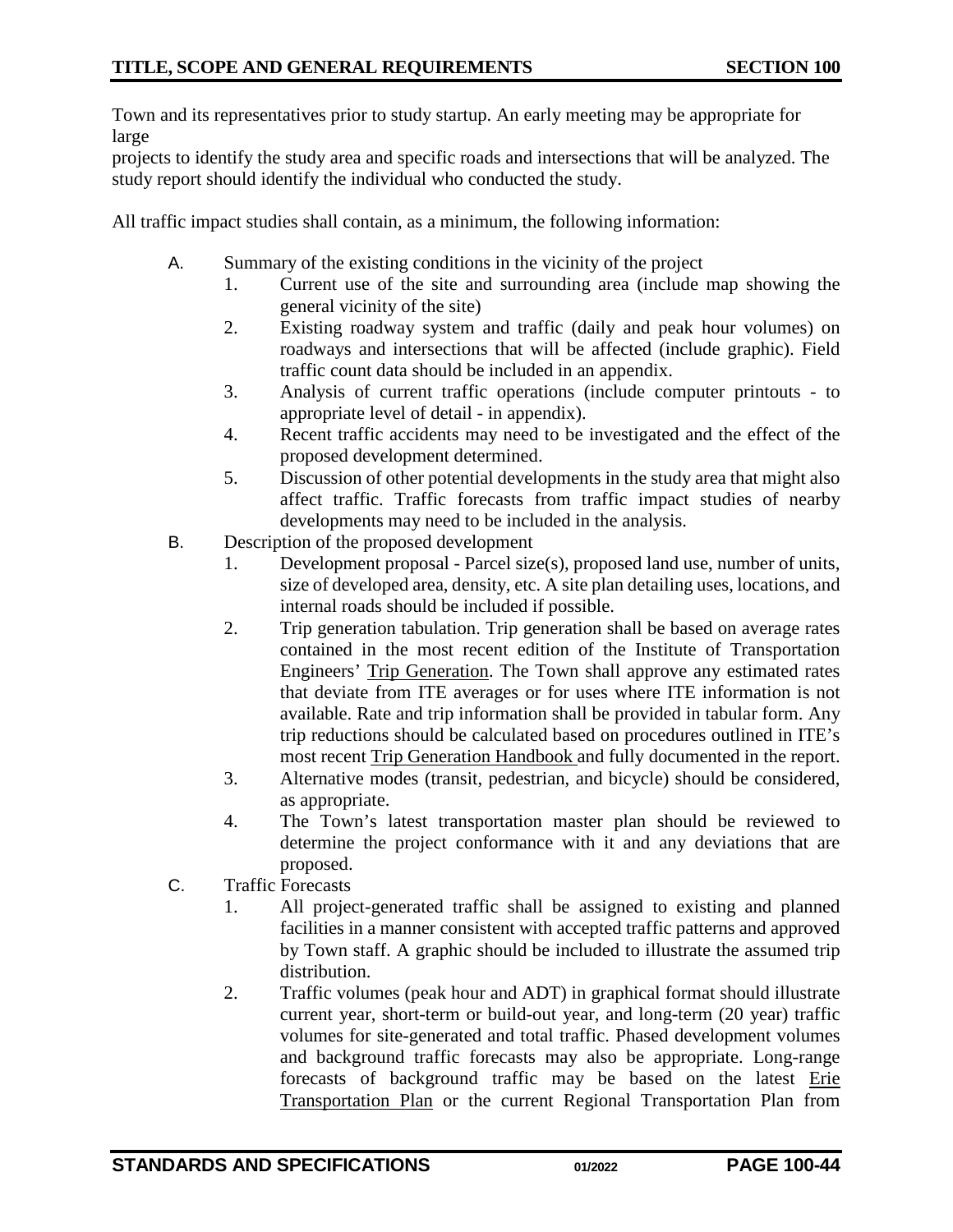#### DRCOG.

- D. Traffic Operations Analysis
	- 1. The operational analysis should show impacts on the existing roadway system, the expected future roadway system, and any interim roadway system that may correspond to expected development phases.
	- 2. There should be graphical presentation(s) of the results of the level of service (LOS) analysis for intersections and/or roads, plus tabulations if necessary to show delays or v/c percentages. Output from the computer analysis should be included in an appendix.
	- 3. Signal warrants should be investigated at locations where signals are proposed.
	- 4. Progression and micro-simulation analysis may be required depending on project needs and complexity.
- E. Improvement recommendations
	- 1. Roadway and intersection improvements necessary to mitigate the impacts of the project should be summarized in written format with supplemental tabulations and/or figures, which illustrate the locations and relationships of the recommendations.
	- 2. Proposed roadway cross-sections and auxiliary lanes at intersections are of particular concern. Storage and deceleration/acceleration lengths for turn lanes should be determined according to guidelines found in the State Highway Access Code, or other recognized reference.
	- 3. The use of low volume local road cross section within residential subdivisions should be justified.
	- 4. Access to arterial roadways generally follows guidelines set forth in the State Highway Access Code. Regional Arterials are classified by CDOT, Principal Arterials are considered equivalent to NR-A, and Minor Arterials are comparable to NR-B.

#### 162.02.03 Final Geotechnical Report

Geotechnical and soils investigation studies are required for foundation design and pavement design. A Final Pavement Design Report is required following utility installation, completion of grading operations, and prior to placement of base course or paving materials. These two categories may be combined into one report when the purpose of the investigation includes both facets of design. A subsurface investigation for foundation and/or pavement design shall include the following information and data as a minimum:

#### A. General Information

- 1. Past and present land uses and features
- 2. Proposed use of the land when developed
- 3. Structure type
- 4. Groundwater
- 5. Surface drainage characteristics
- 6. A general geologic report on the area and a discussion of the soil profiles and subsurface features
- 7. Potential slope instability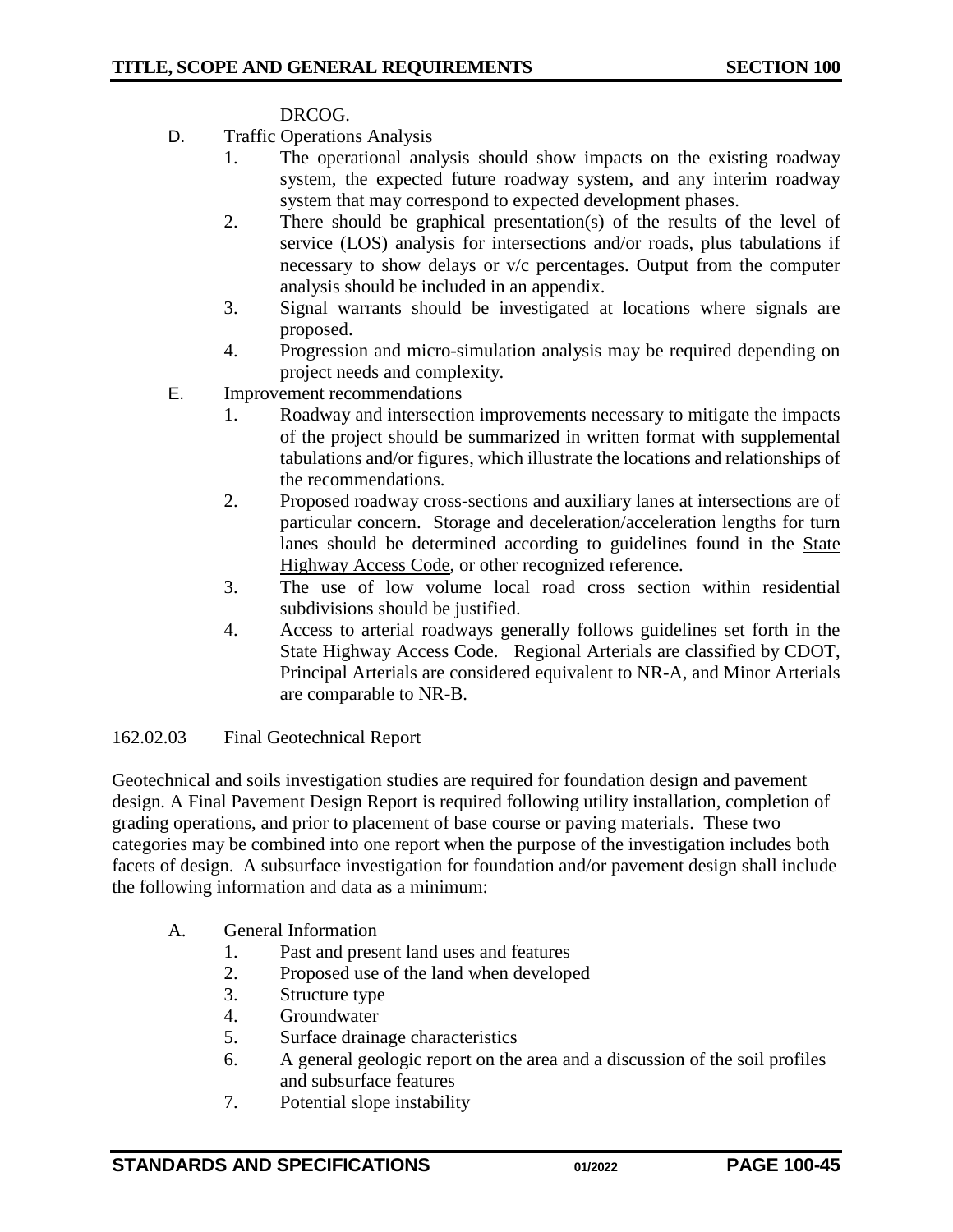- B. Investigation Details
	- 1. Type of equipment used in obtaining data
	- 2. Date of drilling
	- 3. Boring logs which show the elevation of the existing ground, the elevation of the top of each soil stratum encountered and the soil classification of each stratum encountered, the water level at the time of boring and the level at a later date and standard penetration test results for each soil stratum. Each hole shall be referenced to a fixed benchmark.
	- 4. A sketch of the tested area accurately showing the locations of the borings.
- C. Site Conditions/Foundation Design
	- 1. Specific information including swell potential of the soil and the effect on foundations.
	- 2. A recommendation as to foundation types and any special procedures that may pertain to construction.
	- 3. The effect of ground water on construction and methods to deal with any problems that may exist.
	- 4. Recommended allowable soil bearing pressures and unconfined shearing strength.
	- 5. Methods of prevention of swell and shrinkage of expansive soils and minimizing their effect on structures.
	- 6. Natural moisture content of the soil strata.
	- 7. Specifications for any unusual or special construction materials required.
- D. Unusual Land Uses/Conditions
	- 1. Report which identifies all unusual land uses such as landfills, open dumps, wetlands, leach fields, areas of natural springs, faults, mines, etc. These shall be presented in a written and graphical format of suitable scale.

#### 162.02.04 Phase III Drainage Reports

Drainage report calculations and supporting data required as set forth herein shall be prepared in accordance with the MHFD Urban Storm Drainage Criteria Manual.

The purpose of the Phase III Drainage Report is to finalize the proposed drainage system discussed in the Phase II Drainage Report and to present the final design details and calculations. This report shall contain sufficient detail to be self-explanatory and shall include all reports referenced. (i.e., possession of the Phase I Drainage Report or Phase II Drainage Report is not necessary to understand the Phase III Drainage Report).

The Phase III Drainage Report shall be submitted with the final construction drawings. The Phase III Drainage Report (which updates the Phase II Drainage Report) must be reviewed and accepted by the Engineering Division before the site plan, minor subdivision, or final plat will be signed by the TOWN.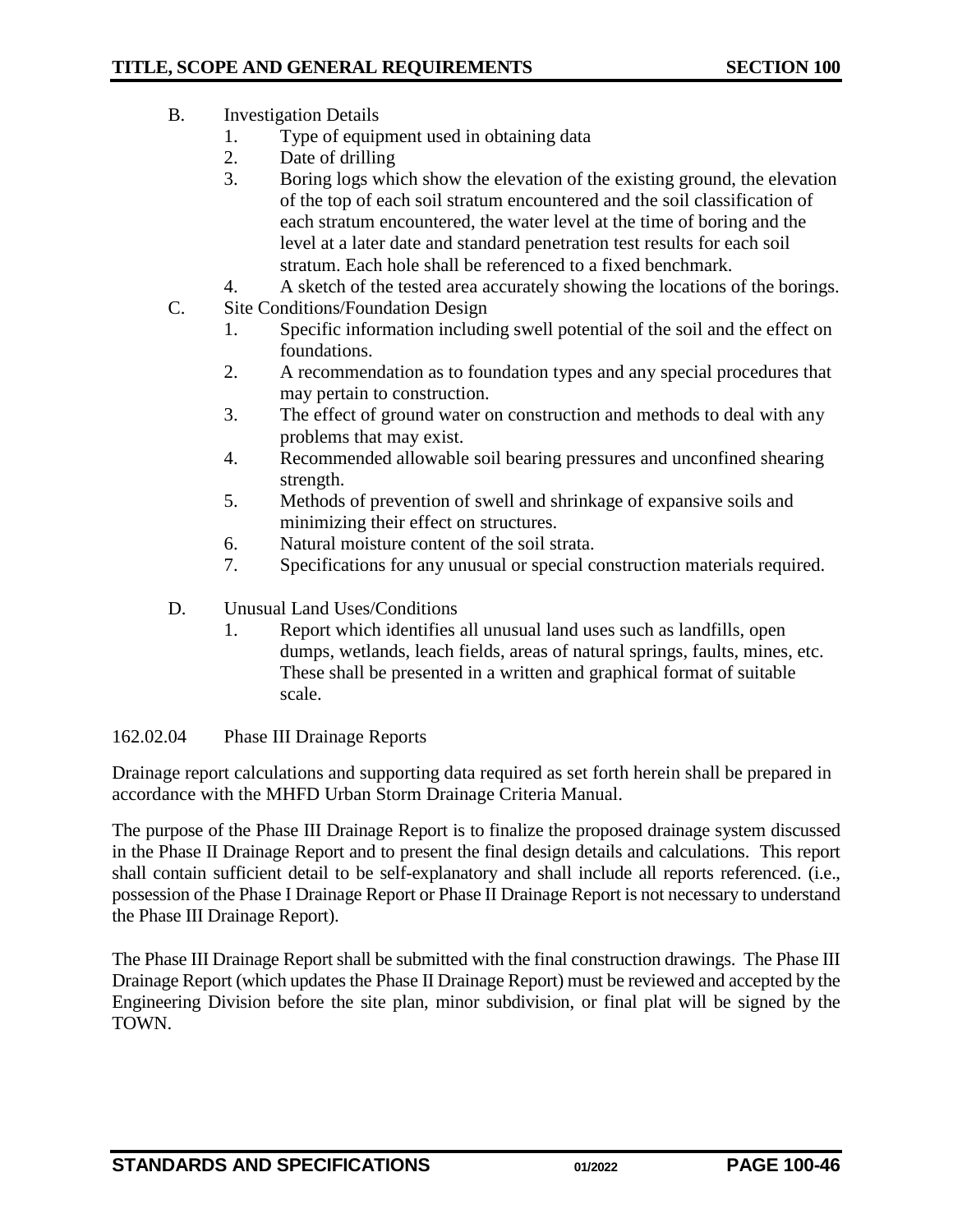The Phase III Drainage Report shall be prepared in accordance with the outline shown in Section 162.01.04 Phase II Drainage Report - **Report Contents** with the exception of Part VII-B. For the Phase III Drainage Report, Part VII-B shall read as follows:

- B. Hydraulic Computations
	- 1. Existing and proposed culvert capacities
	- 2. Storm sewer profiles including energy grade line (EGL) and hydraulic grade line (HGL) elevations with the associated hydraulic computations
	- 3. Gutter and street cross-section capacities compared to the maximum allowable street flows
	- 4. Storm inlet capacity including inlet control rating at connection to storm sewer
	- 5. Open channel design: depth, capacity, velocity, and Froude number calculations
	- 6. Check drop and/or channel drop structure design calculations
	- 7. Detention area, volume, design depths, and outlet capacity
	- 8. Detention pond outlet design
	- 9. Downstream drainage system capacity to the major drainageway
	- 10. Rip-rap design calculations

The report drawings shall follow the requirements presented in Section 162.01.04 Phase II Drainage Report - **Drawing Contents** with the following three items added to Part III-A:

- 1. Proposed gutter type, street capacity, roadside ditch, slope, flow directions, and cross-pans.
- 2. Proposed storm sewers including inlets, manholes, culverts, and other appurtenances
- 3. Proposed open channels with rip-rap protection

## **Table 202**

Drawing Symbol Criteria and Hydrology Review Table



**D D**

- $A =$ Basin Designation
- $B = Area$  in acres
- $C =$ Composite Runoff Coefficients
- $D = Design Point Design$

**Summary Runoff Table**

(To be placed on the drainage plan)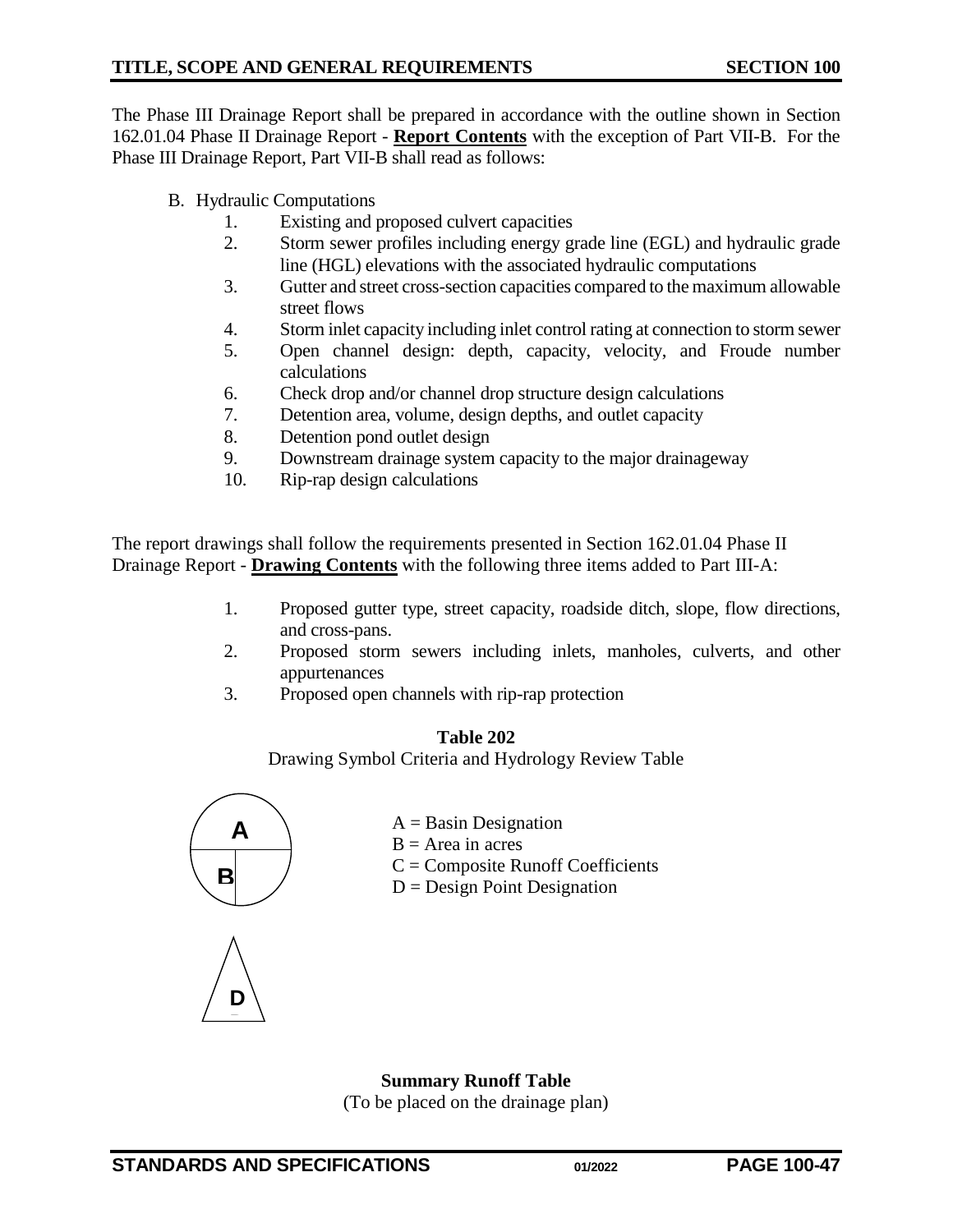| Design Point | <b>Contributing Area</b><br>(acres) | <b>Runoff Peak</b><br>5-year event<br>(cfs) | <b>Runoff Peak</b><br>100-year event<br>(cfs) |
|--------------|-------------------------------------|---------------------------------------------|-----------------------------------------------|
|              |                                     |                                             |                                               |
|              |                                     |                                             |                                               |
|              |                                     |                                             |                                               |
|              |                                     |                                             |                                               |
|              |                                     |                                             |                                               |

All Phase III Drainage Reports shall have the following certification and acceptance statements:

## **Engineer's Certification**

"I hereby certify that this **(report type)** for the design of **(project name)** was prepared by me (or under my direct supervision) in accordance with the provisions of the *Town of Erie Standards and Specifications for Design and Construction* for the owners thereof. I understand that the Town of Erie does not and will not assume liability for drainage facilities designed by others, including the designs presented in this report."

> **(Name)** Registered Professional Engineer State of Colorado No. **(#) (Affix Seal)**

#### **Town Acceptance**

This report has been reviewed and found to be in general compliance with the *Town of Erie Standards and Specifications for Design and Construction* and other Town requirements. **THE ACCURACY AND VALIDITY OF THE ENGINEERING DESIGN, DETAILS, DIMENSIONS, QUANTITIES, AND CONCEPTS IN THIS REPORT REMAINS THE SOLE RESPONSIBILITY OF THE PROFESSIONAL ENGINEER WHOSE STAMP AND SIGNATURE APPEAR HEREON**.

Accepted by:

Town Engineer Date

#### <span id="page-47-0"></span>**170.00 DEFINITIONS AND ABBREVIATIONS**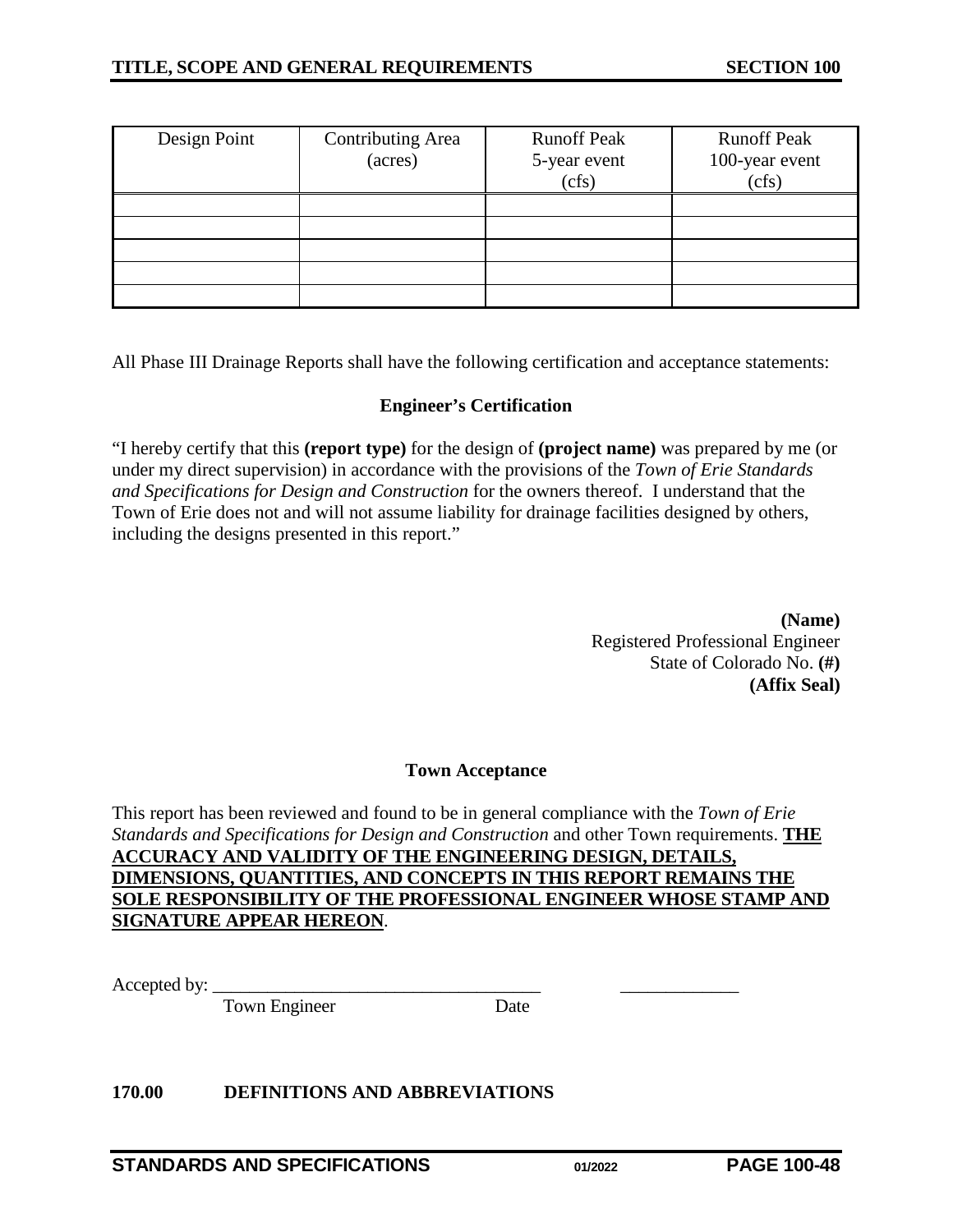#### <span id="page-48-0"></span>**171.00 Definitions**

Whenever the following terms are used in these STANDARDS AND SPECIFICATIONS, they will be defined as follows:

- *Bonds*  performance, labor or material payment bonds, irrevocable letters of credit and other instruments of security furnished by the Developer or Contractor and his surety in accordance with the Subdivision Agreements or other Agreements with the Town.
- *Town*  the Town of Erie acting through the Town Engineer or his/her authorized designee.
- *Town Municipal Code* the latest, officially adopted Town of Erie Municipal Code.
- *Common Facilities* facilities serving or held in common title by the owners or occupants of two or more dwelling units or commercial or industrial enterprises and covered by these STANDARDS AND SPECIFICATIONS.
- *Contractor* a person that undertakes to construct, alter, move, demolish, repair, replace, excavate or add to any public improvements or common facilities covered by these STANDARDS AND SPECIFICATIONS.
- *Days* calendar days unless otherwise specified.
- *Developer*  the person or persons legally responsible to the Town for construction of improvements within a subdivision.
- *Town Engineer* The Town's Town Engineer or his/her authorized designee.
- *Equipment*  all machinery and equipment, together with the necessary supplies for upkeep and maintenance, and tools and apparatus necessary for the proper construction and acceptable completion of the work.
- *Field Order* are issued in writing when there is to be a change from what is shown on the plans and/or what is called for in the specifications, can be upgraded to a change order or construction modification order (extra work order) if costs are involved
- *Inspector* the authorized representative of the Town Engineer assigned to make detailed inspections of construction work to assure compliance with these STANDARDS AND SPECIFICATIONS and the plans as accepted by the Town.
- *Plans* profiles, cross sections, drawings, and supplemental drawings, accepted by the Town that show the locations, character, dimensions or details of the work.
- *Public improvements* improvements under the ownership or control of the Town including but not limited to the components of the water system, sewer system, street system, park system, and storm drainage system covered by these STANDARDS AND SPECIFICATIONS. The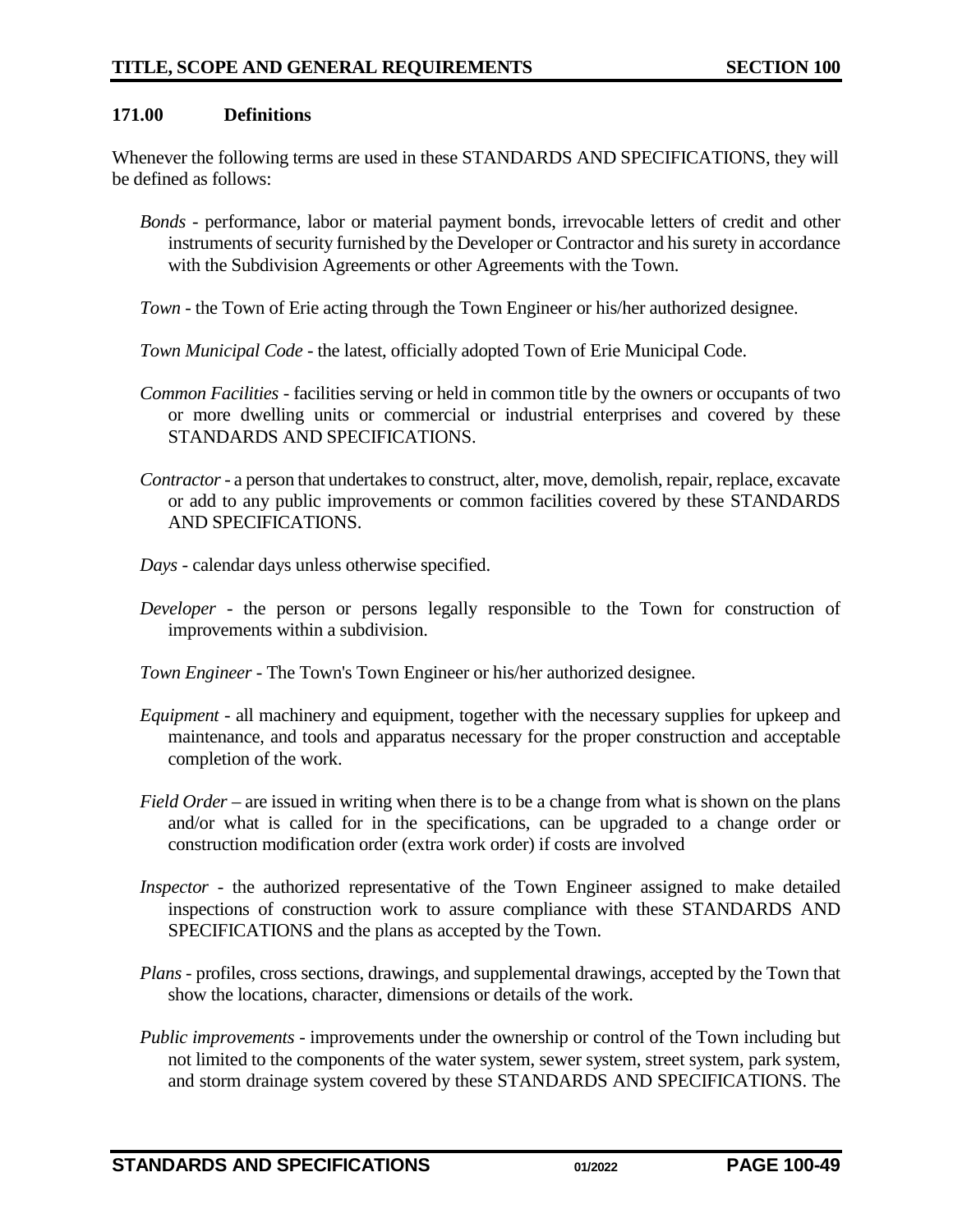term also includes similar improvements being built in connection with a subdivision that are intended to be dedicated to the Town.

- *PVC (Polyvinyl Chloride)* a strong, tough plastic based on resins made by the polymerization of vinyl chloride or co-polymerization of vinyl chloride with minor amounts (not over 50%) of other unsaturated compounds, which are fashioned into sheets, tubing, pipe, conduit, containers, insulation, etc.
- *Regular working hours* Seven (7) A.M. until seven (7) P.M. or dusk (whichever occurs first) of the same day, Monday through Friday. Arterial Streets - Nine (9) A.M. until four (4) P.M. of the same day, Monday through Friday unless approved by the Town Engineer.
- *Special provisions* special directions, provisions or requirements peculiar to the project and not otherwise detailed or set forth in the specification.
- *Standards and Specifications* the body of directions, provisions, and requirements contained herein, describing the method or manner of construction and the qualities and quantities of the materials and work to be furnished.
- *Initial Acceptance* that date, as determined by the Town Engineer, when the construction project or a specified part thereof is sufficiently completed, in accordance with these STANDARDS AND SPECIFICATIONS, so that the project or a specified part can be utilized for the purposes for which it is intended and when the warranty period begins.
- *Supplier -* an individual, firm or corporation having a direct contract with a developer or contractor or with any subcontractor for the manufacture or furnishing of any part of the supplies and/or materials to be used at or incorporated in, work at the site.

#### <span id="page-49-0"></span>**172.00 Abbreviations**

- *AASHTO* American Association of State Highway and Transportation Officials
- *ACI* American Concrete Institute
- *AISC*  American Institute of Steel Construction
- *ANSI*  American National Standards Institute
- *APWA* American Public Works Association
- *ASA*  American Standards Association
- *ASTM*  American Society for Testing and Materials
- *AWG* American Wire Gauge
- *AWWA* American Water Works Association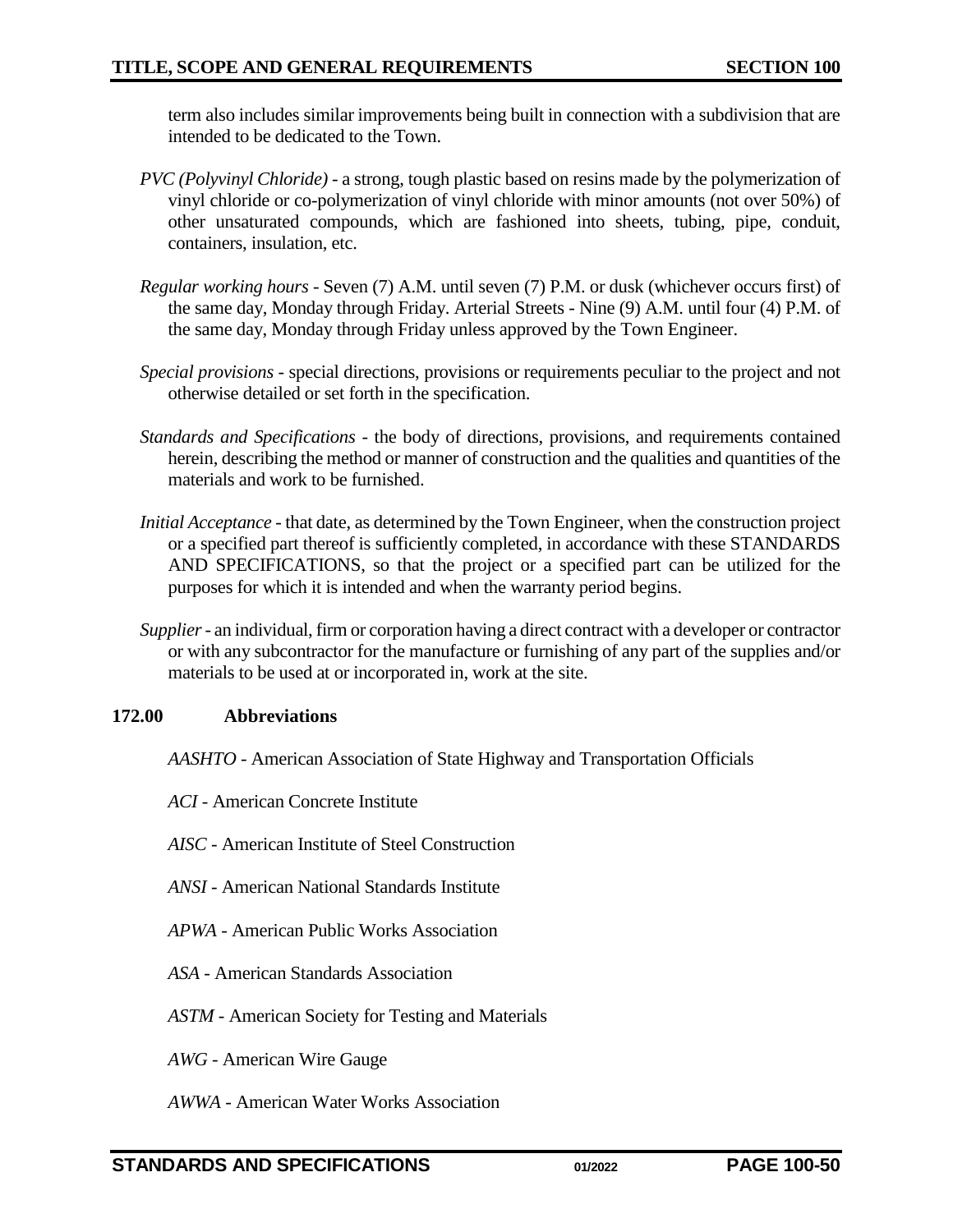- *BPR*  Bureau of Public Roads
- *CDOT* Colorado Department of Transportation
- *CDPHE* Colorado Department of Public Health and Environment
- *FCC* Federal Communications Commission
- *gpcd* gallons per capita per day
- *gpm*  gallons per minute
- *GRC*  galvanized rigid conduit
- *IMSA*  International Municipal Signal Association
- *IPCEA* Insulated Power Cable Engineers Association
- *ITE*  Institute of Transportation Engineers
- *MGD* million gallons per day
- *MUTCD* Manual of Uniform Traffic Control Devices
- *NAPA*  National Asphalt Paving Association
- *NEC*  National Electrical Code as approved by the American Standards Association
- *NEMA* National Electrical Manufacturers Association
- *NFPA*  National Fire Protection Association
- *psi* pounds per square inch
- *UBC* Uniform Building Code
- *MHFD* Mile High Flood District
- *UPC* Uniform Plumbing Code
- *UL*  Underwriters Laboratories, Inc.
- *USDA* United States Department of Agriculture
- <span id="page-50-0"></span>**173.00 Terms**